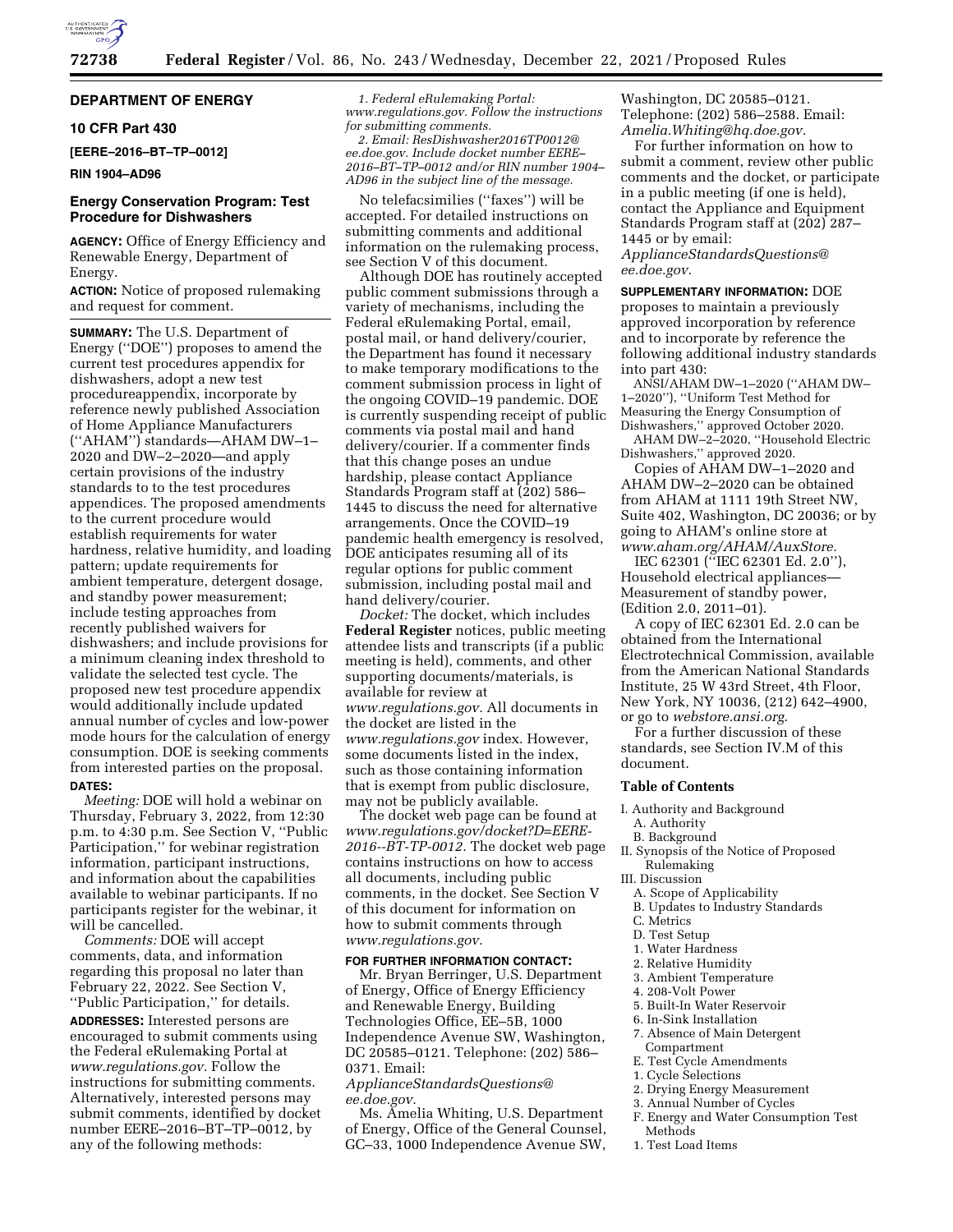- 3. Loading Pattern 4. Preconditioning Cycles
- 5. Detergent
- 6. Rinse Aid
- 7. Water Softener Regeneration Cycles
- 8. Water Re-Use System
- G. Cleaning Performance
- 1. Cleaning Performance Test Method
- 2. Cleaning Index Threshold
- 3. Validation of the Test Cycle
- 4. Determining the Most Energy-Intensive Cycle
- H. Standby Mode Test Method
- 1. Standby Power Measurement
- 2. Annual Combined Low-Power Mode Energy Consumption Calculation
- I. Network Mode
- J. Test Cycle Duration
- K. Test Procedure Costs and Harmonization
- 1. Test Procedure Costs and Impact
- 2. Harmonization With Industry Standards
- L. Compliance Date and Waivers
- IV. Procedural Issues and Regulatory Review
	- A. Review Under Executive Order 12866
	- B. Review Under the Regulatory Flexibility Act
	- C. Review Under the Paperwork Reduction Act of 1995
	- D. Review Under the National Environmental Policy Act
	- E. Review Under Executive Order 13132
	- F. Review Under Executive Order 12988
	- G. Review Under the Unfunded Mandates Reform Act of 1995
	- H. Review Under the Treasury and General Government Appropriations Act, 1999
	- I. Review Under Executive Order 12630
	- J. Review Under Treasury and General Government Appropriations Act, 2001
	- K. Review Under Executive Order 13211
	- L. Review Under Section 32 of the Federal
	- Energy Administration Act of 1974 M. Description of Materials Incorporated
	- by Reference
- V. Public Participation
	- A. Participation in the Webinar
	- B. Procedure for Submitting Prepared General Statements for Distribution
	- C. Conduct of the Webinar
	- D. Submission of Comments

E. Issues on Which DOE Seeks Comment VI. Approval of the Office of the Secretary

## **I. Authority and Background**

Dishwashers are included in the list of ''covered products'' for which DOE is authorized to establish and amend energy conservation standards and test procedures. (42 U.S.C. 6292(a)(6)) DOE's test procedures for dishwashers are currently prescribed at 10 CFR 430.23(c) and appendix C1 to subpart B of part 430 (''appendix C1''). The following sections discuss DOE's authority to establish test procedures for dishwashers and relevant background information regarding DOE's consideration of test procedures for this product.

### *A. Authority*

The Energy Policy and Conservation Act, as amended ("EPCA"),<sup>1</sup> authorizes DOE to regulate the energy efficiency of a number of consumer products and certain industrial equipment. (42 U.S.C. 6291–6317) Title III, Part B 2 of EPCA established the Energy Conservation Program for Consumer Products Other Than Automobiles, which sets forth a variety of provisions designed to improve energy efficiency. These products include dishwashers, the subject of this document. (42 U.S.C. 6292(a)(6))

The energy conservation program under EPCA consists essentially of four parts: (1) Testing, (2) labeling, (3) Federal energy conservation standards, and (4) certification and enforcement procedures. Relevant provisions of EPCA specifically include definitions (42 U.S.C. 6291), test procedures (42 U.S.C. 6293), labeling provisions (42 U.S.C. 6294), energy conservation standards (42 U.S.C. 6295), and the authority to require information and reports from manufacturers (42 U.S.C. 6296).

The Federal testing requirements consist of test procedures that manufacturers of covered products must use as the basis for: (1) Certifying to DOE that their products comply with the applicable energy conservation standards adopted pursuant to EPCA (42 U.S.C. 6295(s)), and (2) making representations about the efficiency of those consumer products (42 U.S.C. 6293(c)). Similarly, DOE must use these test procedures to determine whether the products comply with relevant standards promulgated under EPCA. (42 U.S.C. 6295(s))

Federal energy efficiency requirements for covered products established under EPCA generally supersede State laws and regulations concerning energy conservation testing, labeling, and standards. (42 U.S.C. 6297) DOE may, however, grant waivers of Federal preemption for particular State laws or regulations, in accordance with the procedures and other provisions of EPCA. (42 U.S.C. 6297(d))

Under 42 U.S.C. 6293, EPCA sets forth the criteria and procedures DOE must follow when prescribing or amending test procedures for covered products. EPCA requires that any test procedures prescribed or amended under this section be reasonably designed to produce test results which measure

energy efficiency, energy use or estimated annual operating cost of a covered product during a representative average use cycle or period of use and not be unduly burdensome to conduct. (42 U.S.C. 6293(b)(3))

EPCA also requires that, at least once every 7 years, DOE evaluate test procedures for each type of covered product, including dishwashers, to determine whether amended test procedures would more accurately or fully comply with the requirements for the test procedures to not be unduly burdensome to conduct and be reasonably designed to produce test results that reflect energy efficiency, energy use, and estimated operating costs during a representative average use cycle or period of use. (42 U.S.C. 6293(b)(1)(A))

If the Secretary determines, on her own behalf or in response to a petition by any interested person, that a test procedure should be prescribed or amended, the Secretary shall promptly publish in the **Federal Register**  proposed test procedures and afford interested persons an opportunity to present oral and written data, views, and arguments with respect to such procedures. The comment period on a proposed rule to amend a test procedure shall be at least 60 days and may not exceed 270 days. In prescribing or amending a test procedure, the Secretary shall take into account such information as the Secretary determines relevant to such procedure, including technological developments relating to energy use or energy efficiency of the type (or class) of covered products involved. (42 U.S.C. 6293(b)(2)) If DOE determines that test procedure revisions are not appropriate, DOE must publish its determination not to amend the test procedures. DOE is publishing this notice of proposed rulemaking (''NOPR'') in satisfaction of its requirements under EPCA. (42 U.S.C.  $6293(b)(1)(A))$ 

In addition, EPCA requires that DOE amend its test procedures for all covered products to integrate measures of standby mode and off mode energy consumption. (42 U.S.C. 6295(gg)(2)(A)) Standby mode and off mode energy consumption must be incorporated into the overall energy efficiency, energy consumption, or other energy descriptor for each covered product unless the current test procedures already account for and incorporate standby and off mode energy consumption or such integration is technically infeasible. If an integrated test procedure is technically infeasible, DOE must prescribe a separate standby mode and off mode energy use test procedure for

<sup>1</sup>All references to EPCA in this NOPR refer to the statute as amended through the Energy Act of 2020, Public Law 116–260 (Dec. 27, 2020).

<sup>2</sup>For editorial reasons, upon codification in the U.S. Code, Part B was redesignated Part A.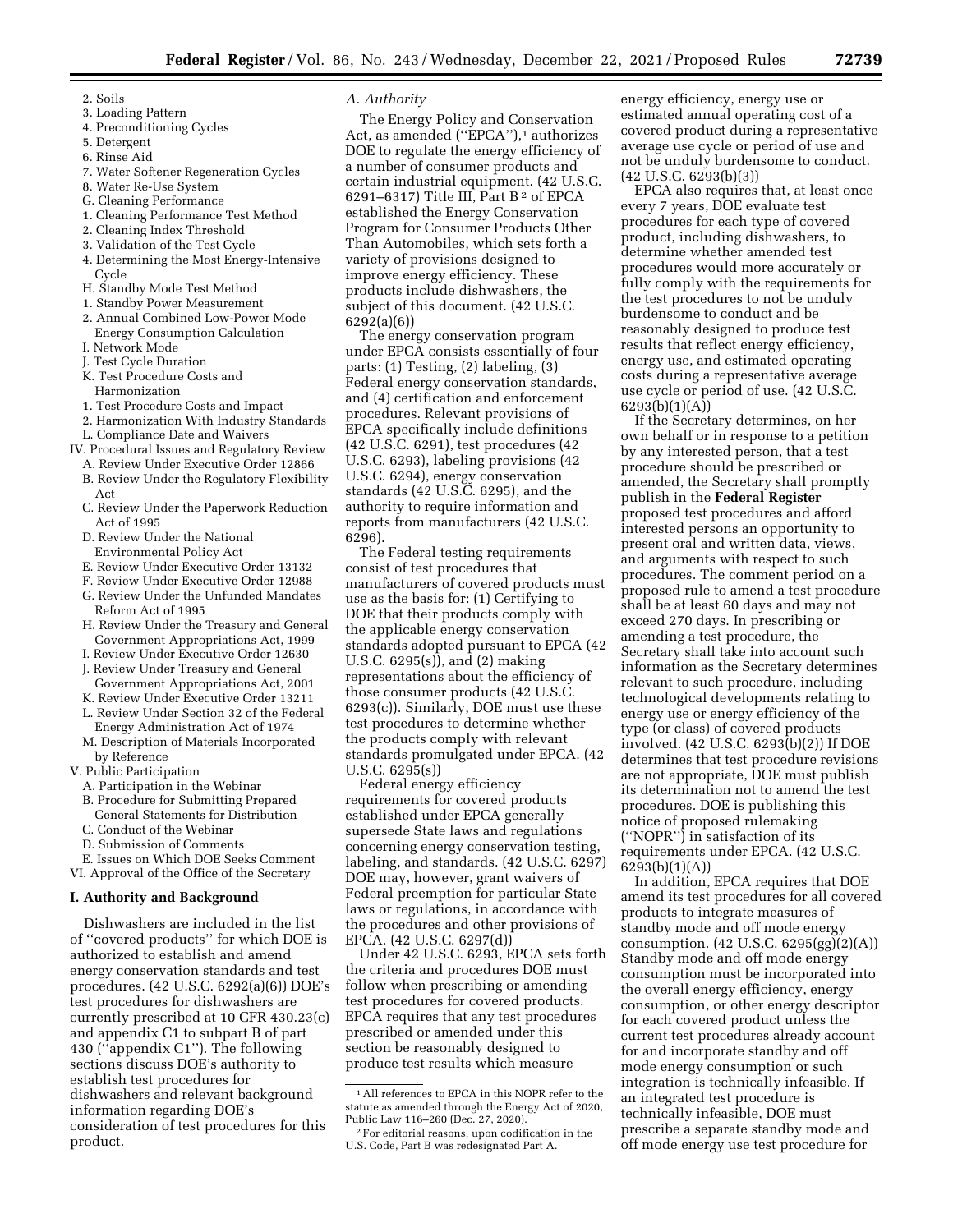the covered product, if technically feasible. (42 U.S.C. 6295(gg)(2)(A)(ii)) Any such amendment must consider the most current versions of the International Electrotechnical Commission (''IEC'') Standard 62301 3 and IEC Standard 62087 4 as applicable.  $(42 \text{ U.S.C. } 6295\text{(gg)}(2)(A))$ 

### *B. Background*

DOE most recently amended its dishwasher test procedures in a final rule published October 31, 2012 that established a new test procedure at appendix C1. 77 FR 65942 (''October 2012 final rule''). (For additional information on the history of test procedure rulemaking for dishwashers, please see the October 2012 final rule.) Appendix C1 follows the same general procedures as those included in the previously established appendix (*i.e.,*   $\cdot$  appendix C''), with updates to: (1) Revise the provisions for measuring energy consumption in standby mode or

off mode; (2) add requirements for dishwashers with water softeners to account for regeneration cycles; (3) require an additional preconditioning cycle; (4) include clarifications regarding certain definitions, test conditions, and test setup; and (5) replace obsolete test load items and soils. 77 FR 65942, 65982–65987. Appendix C1 is currently required to demonstrate compliance with DOE's energy conservation standards for dishwashers at 10 CFR 430.32(f).

The current version of the DOE test procedure includes provisions for determining estimated annual energy use (''EAEU'') in kilowatt-hours per year (''kWh/year''), estimated annual operating cost (''EAOC'') in dollars per year, and water consumption in gallons per cycle (''gal/cycle''). (10 CFR 430.23(c)) On December 13, 2016, DOE published a final determination (''December 2016 Final Determination'') regarding the energy conservation

standards for dishwashers in which DOE removed appendix C, which was applicable only to dishwashers manufactured before May 30, 2013. *See*  81 FR 90072, 90073.

On August 20, 2019, DOE published a request for information (''August 2019 RFI'') seeking comments on the existing test procedure for dishwashers. 84 FR 43071. In the August 2019 RFI, DOE requested comments, information, and data about a number of issues, including: Cycle selections, cycle options, test load items, soils, annual number of cycles, loading pattern, detergent, rinse aid, water hardness, standby testing, room ambient conditions, incorporating requirements from existing waivers for testing dishwashers, repeatability and reproducibility of the test procedure, and efficiency metrics. *Id.* 

DOE received comments in response to the August 2019 RFI from the interested parties listed in Table I–1.5

### TABLE I–1—AUGUST 2019 RFI WRITTEN COMMENTS

| Commenter(s)                                                                                                                                                                                                                                                                                                        | Reference in this NOPR                             | Commenter type                                                                                                                |
|---------------------------------------------------------------------------------------------------------------------------------------------------------------------------------------------------------------------------------------------------------------------------------------------------------------------|----------------------------------------------------|-------------------------------------------------------------------------------------------------------------------------------|
| Appliance Standards Awareness Project, American Council for an Energy-<br>Efficient Economy, Alliance to Save Energy, and Natural Resources De-<br>fense Council, Northwest Energy Efficiency Alliance, Consumer Federa-<br>tion of America, National Consumer Law Center on behalf of its low-in-<br>come clients. | Joint Commenters                                   | <b>Efficiency Organizations.</b>                                                                                              |
| Pacific Gas and Electric Company ("PG&E"), San Diego Gas and Electric,<br>and Southern California Edison.                                                                                                                                                                                                           | California Investor Owned Utilities<br>("CAIOUs"). | Trade Association.<br>State Agency.<br>Manufacturer.<br>Utility Association.<br>Manufacturer.<br>Manufacturer.<br>Individual. |

On October 30, 2020, DOE published a final rule (''October 2020 Final Rule'') establishing a separate product class for standard size dishwashers with a cycle time for the ''normal'' cycle of less than one hour (*i.e.,* 60 minutes) from washing through drying. 85 FR 68723. The definition for the new product class of standard size dishwashers with a ''normal'' cycle time of 60 minutes or less defines ''normal'' cycle time by reference to Section 1.12 of appendix C1. 10 CFR 430.32(f)(1)(iii). On August 11, 2021, DOE published a NOPR (''August 2021 NOPR'') proposing to revoke the final rule that established the new product class for dishwashers. 86 FR 43970. The new product class

definition, as well as the previously established definitions for standard size dishwasher and compact dishwasher, incorporate by reference American National Standards Institute (''ANSI'') ANSI/AHAM DW–1–2010 for specifying the place settings used to distinguish between ''standard'' and ''compact.'' 10 CFR 430.32(f)(1)(i)–(iii).

# **II. Synopsis of the Notice of Proposed Rulemaking**

Currently, DOE incorporates by reference into 10 CFR part 430 the 2010 edition of AHAM DW–1, ''Household Electric Dishwashers'' (''ANSI/AHAM DW–1–2010'') and applies certain provisions of the standard to appendix

C1. AHAM most recently updated AHAM DW–1 with the release of the 2020 edition and also renumbered the standard as AHAM DW–2 (''AHAM DW–2–2020''). AHAM also published the new standard AHAM DW–1–2020, ''Uniform Test Method for Measuring the Energy Consumption of Dishwashers'' (''AHAM DW–1–2020''), which is consistent with the existing DOE test procedure in appendix C1, including referencing AHAM DW–2– 2020 for the provisions where appendix C1 currently references ANSI/AHAM DW–1–2010. Several provisions in AHAM DW–1–2020 provide updates and additions as compared to the existing requirements in appendix C1.

<sup>3</sup> IEC 62301, *Household electrical appliances— Measurement of standby power* (Edition 2.0, 2011– 01).

<sup>4</sup> IEC 62087, *Methods of measurement for the power consumption of audio, video, and related equipment* (Edition 3.0, 2011–04).

<sup>5</sup>The parenthetical reference provides a reference for information located in the docket of DOE's rulemaking to develop test procedures for dishwashers (Docket NO. EERE–2016–BT–TP–0012, which is maintained at *[www.regulations.gov](http://www.regulations.gov)*). The references are arranged as follows: (Commenter

name, comment docket ID number, page of that document).

<sup>6</sup> DOE notes that AHAM submitted an additional comment following close of the comment period in which it encouraged DOE to adopt the updated AHAM test procedure for dishwashers. (AHAM, No. 11)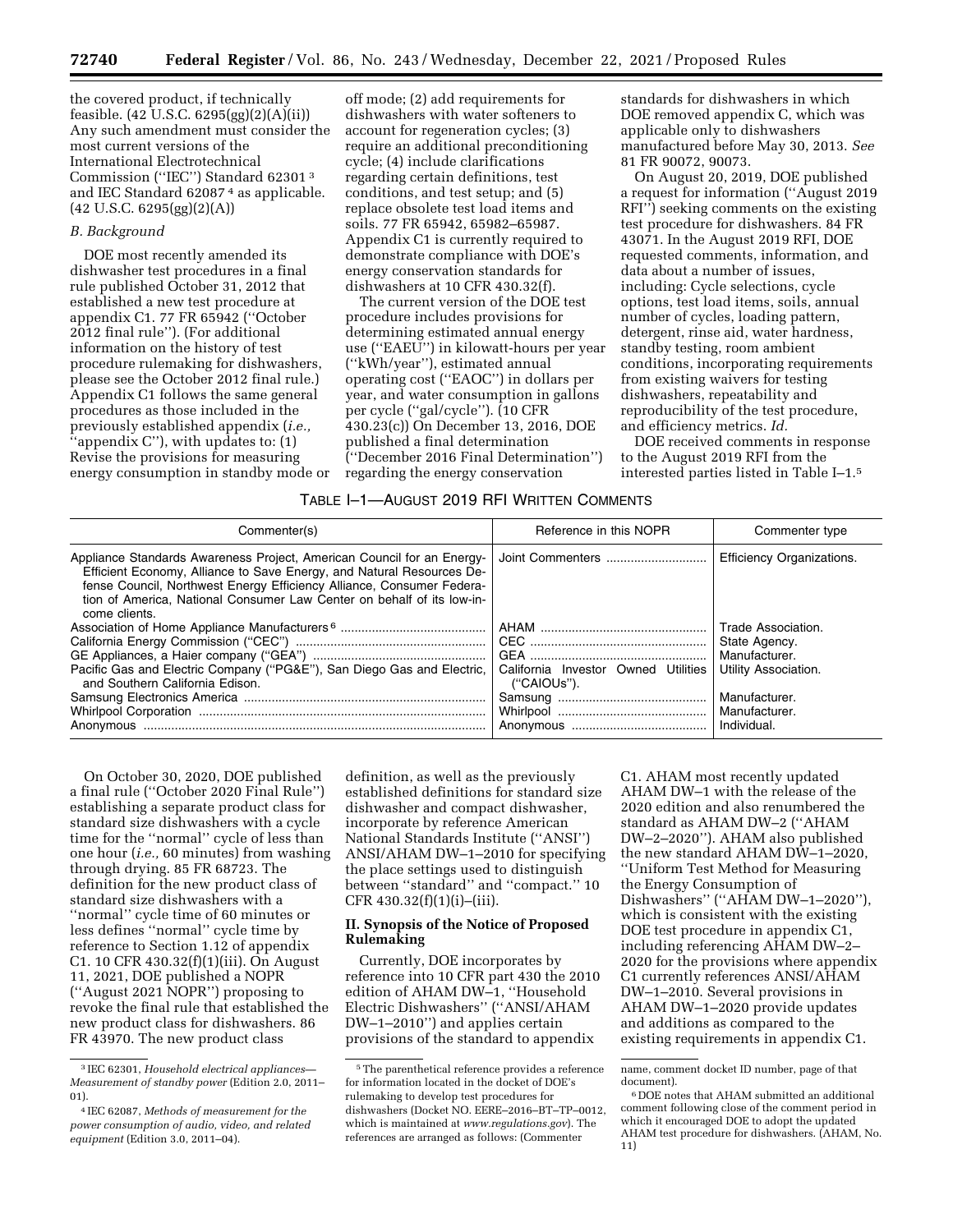specified in Section 2.6 of AHAM DW–

e. Update the specifications for detergent usage consistent with Section 2.10 of AHAM DW–1–2020. This includes changing the type of detergent used, and the calculation of detergent dosage to be used for the pre-wash and main-wash cycles of dishwashers other than water re-use system dishwashers; f. Add specific dishwasher door

In this NOPR, DOE proposes to incorporate by reference into 10 CFR part 430 the new industry standard, AHAM DW–1–2020, and update the industry standard incorporated by reference in 10 CFR part 430 from ANSI/AHAM DW–1–2010 to AHAM DW–2–2020. Specifically, DOE proposes to:

(1) Incorporate by reference AHAM DW–1–2020 into 10 CFR part 430 and apply certain provisions of the industry standards to appendix C1, including the following:

a. Add the water hardness specification in Section 2.11 of AHAM DW–1–2020;

b. Add the relative humidity specification in Section 2.5.1 of AHAM DW–1–2020 and the associated tolerance for the measurement instrument in Section 3.7 of AHAM DW–1–2020;

c. Update the active mode ambient temperature as specified in Section 2.5.1 of AHAM DW–1–2020;

requirement by applying the direction

d. Update the loading pattern

configuration requirements during standby mode testing, by incorporating

the specifications in Section 4.2 of AHAM DW–1–2020 and update the annual combined low-power mode hours based on cycle duration; and,

1–2020;

g. Incorporate the requirements from AHAM DW–1–2020 for the test methods pertaining to two granted waivers for dishwashers with specific design features.

(2) Establish new appendix C2, which would generally require testing as in appendix C1, with the following additional update:

a. Updated number of annual cycles and low-power mode hours used for

calculating the estimated annual energy use as specified in Section 5 of AHAM DW–1–2020.

For both appendix C1 and proposed new appendix C2, DOE additionally proposes to:

(1) Specify provisions for scoring the test load and calculating a per-cycle cleaning index metric as specified in AHAM DW–2–2020 and establish a minimum cleaning index threshold of 65 as a condition for a test cycle to be valid.

(2) Incorporate the test methods specified in a waiver for testing a basic model of dishwashers that does not hook up to a water supply line, but has a manually filled, built-in water tank. Additionally, incorporate the test methods specified in a waiver for basic models of dishwashers that are installed in-sink (as opposed to built-in to the cabinetry or placed on countertops).

DOE's proposed actions are summarized in Table II–1 compared to the current test procedure, as well as the reason for the proposed change.

# TABLE II–1—SUMMARY OF CHANGES IN PROPOSED TEST PROCEDURE RELATIVE TO CURRENT TEST PROCEDURE

| Current DOE test procedure                                                                                                                                                                                                                                                     | Proposed test procedure                                                                                                                                                                                        | Applicable test<br>procedure    | Attribution                                                                 |
|--------------------------------------------------------------------------------------------------------------------------------------------------------------------------------------------------------------------------------------------------------------------------------|----------------------------------------------------------------------------------------------------------------------------------------------------------------------------------------------------------------|---------------------------------|-----------------------------------------------------------------------------|
| References provisions of ANSI/AHAM DW-1-2010 for<br>some aspects of the test procedure.                                                                                                                                                                                        | References provisions of AHAM DW-1-2020 newly in-<br>corporated into 10 CFR part 430, with limited modi-<br>fications.                                                                                         | Appendix C1 and<br>appendix C2. | Harmonize with industry<br>standard and practice.                           |
| Does not specify a water hardness requirement                                                                                                                                                                                                                                  | Adds water hardness requirement to be consistent with<br>AHAM DW-1-2020, which is 0 to 85 parts per million<br>of calcium carbonate.                                                                           | Appendix C1 and<br>appendix C2. | Harmonize with industry<br>standard and practice.                           |
| Does not specify any range for relative humidity                                                                                                                                                                                                                               | Specifies the relative humidity ("RH") requirement from<br>AHAM DW-1-2020, which is 35 percent ±15 percent.                                                                                                    | Appendix C1 and<br>appendix C2. | Harmonize with industry<br>standard and practice.                           |
| Does not specify any instrumentation for measuring rel-<br>ative humidity.                                                                                                                                                                                                     | References the instrumentation requirements for meas-<br>uring relative humidity from AHAM DW-1-2020.                                                                                                          | Appendix C1 and<br>appendix C2. | Harmonize with industry<br>standard and practice.                           |
| Specifies that the ambient temperature must be main-<br>tained at $75^\circ \pm 5^\circ$ F.                                                                                                                                                                                    | References the ambient temperature requirement from<br>AHAM DW-1-2020, including maintaining it at a tar-<br>get temperature of 75° F.                                                                         | Appendix C1 and<br>appendix C2. | Harmonize with industry<br>standard and practice                            |
|                                                                                                                                                                                                                                                                                | References the loading pattern from AHAM DW-1-<br>2020, which specifies the same loading requirements<br>as the ENERGY STAR Cleaning Performance Test<br>Method.                                               | Appendix C1 and<br>appendix C2. | Harmonize with industry<br>standard and practice.                           |
| References the detergent type and detergent dosing re-<br>quirements from ANSI/AHAM DW-1-2010, which<br>specifies Cascade with the Grease Fighting Power of<br>Dawn as the detergent and dosing requirements<br>based on water volumes in the prewash and main<br>wash cycles. | References the detergent type and detergent dosing re-<br>quirements from AHAM DW-1-2020, which specifies<br>Cascade Complete Powder detergent and dosing re-<br>quirements based on number of place settings. | Appendix C1 and<br>appendix C2. | Harmonize with industry<br>standard and practice.                           |
| Uses 215 annual cycles for calculating annual energy<br>use.                                                                                                                                                                                                                   | Reduces the annual number of cycles to 184 for calcu-<br>lating annual energy use.                                                                                                                             | Appendix C2                     | Harmonize with industry<br>standard and practice.                           |
| Does not specify whether the dishwasher door should<br>be open or closed during standby mode testing.                                                                                                                                                                          | References the requirement from AHAM DW-1-2020,<br>which specifies that the door must be opened at the<br>end of an active cycle and closed immediately prior<br>to standby power measurement.                 | Appendix C1 and<br>appendix C2. | Harmonize with industry<br>standard and practice.                           |
| Uses 8,465 hours to calculate combined low-power<br>mode energy consumption for dishwashers that do<br>not have a fan-only mode.                                                                                                                                               | References the requirement from AHAM DW-1-2020<br>to use the measured cycle duration to calculate com-<br>bined low-power mode hours.                                                                          | Appendix C2                     | Harmonize with industry<br>standard and practice.                           |
| Does not include a method to test dishwashers oper-<br>ating on 208-volt power supply.                                                                                                                                                                                         | Includes a method to test dishwashers intended for a<br>208-volt power supply, which is also included in<br>AHAM DW-1-2020.                                                                                    | Appendix C1 and<br>appendix C2. | Response to waiver and<br>harmonize with industry<br>standard and practice. |
| Does not include a method to test dishwashers with a<br>water re-use system that uses water recovered from<br>prior use.                                                                                                                                                       | Specifies the test method for dishwashers with a water<br>re-use system from AHAM DW-1-2020.                                                                                                                   | Appendix C1 and<br>appendix C2. | Response to waiver and<br>harmonize with industry<br>standard and practice. |
| Specifies installation instructions and test provisions<br>only for dishwashers that connect to a water supply<br>line.                                                                                                                                                        | Specifies installation instructions and test provisions for<br>dishwashers that do not connect to a water supply<br>line but instead have a built-in water tank.                                               | Appendix C1 and<br>appendix C2. | Response to waiver.                                                         |
| Specifies installation instructions only for under-counter<br>and under-sink dishwashers.                                                                                                                                                                                      | Specifies installation instructions for "in-sink" dish-<br>washers.                                                                                                                                            | Appendix C1 and<br>appendix C2. | Response to waiver.                                                         |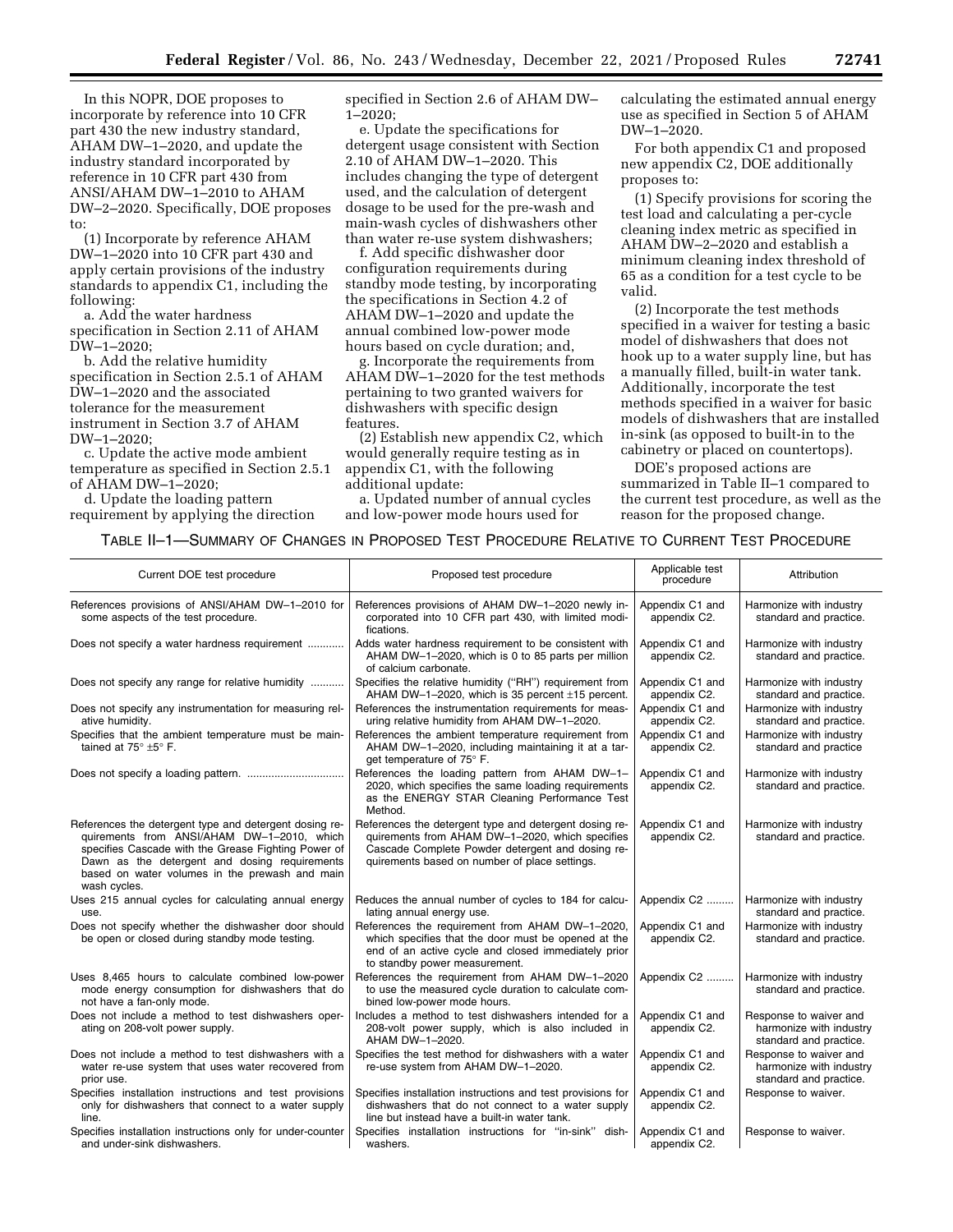| Table II—1—Summary of Changes in Proposed Test Procedure Relative to Current Test Procedure— |  |  |           |  |  |  |
|----------------------------------------------------------------------------------------------|--|--|-----------|--|--|--|
|                                                                                              |  |  | Continued |  |  |  |

| Current DOE test procedure                                                                                                                                                    | Proposed test procedure                                                                                                                                           | Applicable test<br>procedure    | Attribution                                                                                                                                  |
|-------------------------------------------------------------------------------------------------------------------------------------------------------------------------------|-------------------------------------------------------------------------------------------------------------------------------------------------------------------|---------------------------------|----------------------------------------------------------------------------------------------------------------------------------------------|
| Requires placing detergent within a main wash deter-<br>gent compartment.                                                                                                     | Specifies detergent placement instructions for dish-<br>washers that do not have a main wash detergent<br>compartment.                                            | Appendix C1 and<br>appendix C2. | Response to waiver.                                                                                                                          |
| Does not specify measurement of the normal cycle time<br>specifically for determining whether a standard size<br>dishwasher has a normal cycle time of 60 minutes or<br>less. | Specifies measurement of the duration of the "normal"<br>cycle for the purpose of product class determination.                                                    | Appendix C1 and<br>appendix C2. | Update in response to new<br>product class.                                                                                                  |
| Does not specify a minimum cleaning index threshold<br>to valid a test cycle.                                                                                                 | References AHAM DW-2-2020 to specify measure-<br>ment of a per-cycle cleaning index, with a threshold<br>value of 65 as a condition for a test cycle to be valid. | Appendix C1 and<br>appendix C2. | Ensure the test procedure<br>produces test results<br>which measure energy<br>and water use during a<br>representative average<br>use cycle. |

DOE has tentatively determined that the proposed amendments to the test procedure described in Section III of this document for appendix C1 would not require DOE to amend the energy and water conservation standards for dishwashers.

The additional proposed amendments for the newly proposed appendix C2 would alter the reported energy and water consumption of dishwashers, as discussed in each relevant section of this NOPR. However, as proposed, testing in accordance with these specific proposed changes would not be required until such time as compliance is required with any amended energy conservation standards based on appendix C2.

Discussion of DOE's proposed actions are addressed in detail in Section III of this document.

### **III. Discussion**

In the August 2019 RFI, DOE requested stakeholder feedback on several topics including test setup, dishwasher cycle-related specifications, potential inclusion of additional cycle features, representative test load with soiling levels, and whether further clarification is needed for the prescribed test procedure. 84 FR 43071.

While DOE received specific comments pertaining to each topic on which it requested comments, DOE also received some general comments in response to the August 2019 RFI. An anonymous commenter stated that the Federal government should refrain from rulemakings on products. (Anonymous, No. 3 at p. 1) AHAM stated that the current test procedure produces representative results, is not unduly burdensome, and is consistent with the DOE Appliance Standard Program's goals. However, AHAM commented that there is inherent variation for soilsensing dishwashers that could not be eliminated during testing, and that the test procedure should provide

additional clarity and minimize variation, but there will always be some inconsistent soil responses in the test. (AHAM, No. 5 at pp. 2, 8) AHAM further stated that adding cycles or options, or changing the load or soils, would add significant test burden and decrease repeatability and reproducibility in some cases. However, AHAM stated, minor clarifications to the test procedure could improve it and suggested a number of clarifications in its comments, which DOE addresses in the relevant sections of this NOPR. (AHAM, No. 5 at p. 2) GEA and Whirlpool expressed support of AHAM's comments. (GEA, No. 10 at p. 1; Whirlpool, No. 4 at p. 1)

In the following sections, DOE addresses the topics on which it requested feedback in the August 2019 RFI, summarizes stakeholder comments received, responds to these comments, and proposes updates to the test procedure based on comments and DOE's analyses.

### *A. Scope of Applicability*

This rulemaking applies to dishwashers, which are cabinet-like appliances which with the aid of water and detergent, wash, rinse, and dry (when a drying process is included) dishware, glassware, eating utensils, and most cooking utensils by chemical, mechanical and/or electrical means and discharge to the plumbing drainage system. 10 CFR 430.2. DOE is not proposing to amend the scope of the current dishwasher test procedure.

#### *B. Updates to Industry Standards*

The current dishwasher test procedure at appendix C1 references the AHAM industry standard, ANSI/AHAM DW–1–2010, for certain provisions of the DOE test procedure. In the August 2019 RFI, DOE requested comments in reference to this industry standard. 84 FR 43071, 43078. At the time of the August 2019 RFI, AHAM DW–1–2019,

''Household Electric Dishwashers'' (''AHAM DW–1–2019'') was the most recent version of the industry standard.

In response to the August 2019 RFI, stakeholders commented on the potential incorporation by reference of AHAM DW–1–2019, the then-current version of the industry standard. This NOPR refers to ANSI/AHAM DW–1– 2010 and AHAM DW–1–2019, when discussing the August 2019 RFI and stakeholder comments, respectively.

Since the publication of the August 2019 RFI, AHAM published AHAM DW–1–2020 and AHAM DW–2–2020.

AHAM DW–1–2020 provides an industry test procedure for determining the energy and water consumption of dishwashers, updating the relevant test procedure provisions that were previously in ANSI/AHAM DW–1– 2010.7 AHAM DW–1–2020 specifies definitions, testing conditions, instrumentation, test cycle and measurements, and calculations for energy and water consumption of dishwashers. AHAM DW–1–2020 also references the IEC Standard 62301, ''Household electrical appliances— Measurement of standby power'', Edition 2.0, 2011–01 (''IEC 62301 Ed. 2.0'') for measuring standby mode and off mode power consumption. AHAM DW–1–2020 was developed by AHAM based upon the current appendix C1 and references, as applicable, AHAM DW–2–2020 in each instance where appendix C1 currently references ANSI/ AHAM DW–1–2010.8 AHAM DW–1– 2020 also includes updates that reflect AHAM's comments in response to the August 2019 RFI. Additionally, AHAM included requirements pertaining to the

<sup>7</sup>As noted previously, AHAM DW–1–2019 included the measurement of cleaning performance but not energy or water consumption.

<sup>8</sup>The current references to ANSI/AHAM DW–1– 2010 specify place settings, serving pieces, soiling procedures, loading procedures, and detergent specifications—all of which are now specified in AHAM DW–2–2020.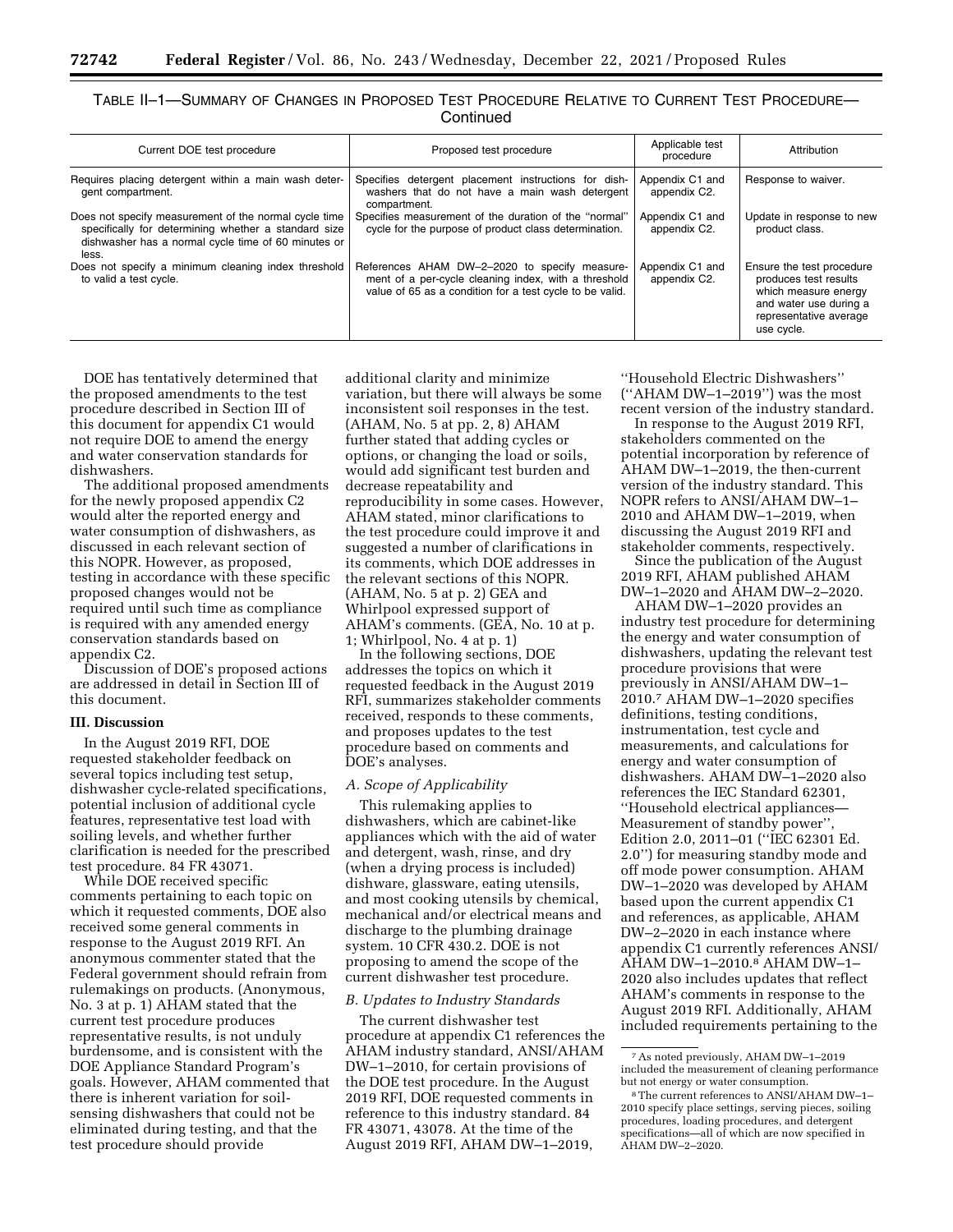two dishwasher test procedure waivers that were in effect as of July 2020. DOE participated in the AHAM DW–1–2020 development process and provided feedback and comments for the task group's consideration on various topics.

AHAM DW–2–2020 supersedes the AHAM DW–1–2019 industry standard.9 AHAM included minor changes and illustrations to improve consistency throughout the document, to reflect the latest representative items used for testing, and to eliminate ambiguity in test preparation. DOE proposes to reference relevant sections of AHAM DW–2–2020, which includes setup, measurement, and calculation instructions for evaluating dishwasher cleaning performance, for its proposal to specify a per-cycle cleaning index threshold as a condition for a valid test cycle.

Because ANSI/AHAM DW–1–2010 and AHAM DW–1–2019 have been superseded, the updates proposed in this NOPR are consistent with AHAM DW–1–2020 and AHAM DW–2–2020, as appropriate. Where the requirements differ between succeeding documents, the implications of these differences are discussed in more detail in the respective sections of this NOPR.

DOE is proposing to incorporate by reference into 10 CFR part 430 the currently applicable industry test procedure for dishwashers, AHAM DW– 1–2020. Simultaneously, DOE is also proposing to update the industry standard incorporated by reference in 10 CFR part 430 from ANSI/AHAM DW–1– 2010 to AHAM DW–2–2020. In addition, DOE is proposing to reference in appendix C1 and newly proposed appendix C2 specific provisions of AHAM DW–1–2020 and AHAM DW–2– 2020, with modifications, to clarify provisions where the applicable industry consensus standards would not produce test results that are representative of the energy and water use of certain products.

DOE requests comment on its proposal to incorporate by reference into 10 CFR part 430 the most recent version of the industry standard for dishwasher energy and water use measurement, AHAM DW–1–2020, as well as the industry performance standard, AHAM DW–2–2020, both with modifications. DOE seeks comment on its preliminary conclusion that the proposed modifications to the industry standards are necessary so that the DOE

test method satisfies the requirements of EPCA.

## *C. Metrics*

DOE's dishwasher test procedures in 10 CFR 430.23(c) and appendix C1 provide results for dishwasher energy consumption in kWh/year and water consumption in gal/cycle. In the August 2019 RFI, DOE requested feedback on an energy and water use metric on a perplace setting basis, including any data characterizing how the energy use of dishwashers on the market in the United States could be impacted by it. 84 FR 43071, 43078.

DOE received comments regarding potential per-place setting energy and water use metrics. AHAM opposed such metrics and recommended that DOE maintain the number of place settings and metrics currently in appendix C1. AHAM stated that per-place setting energy and water use metrics could be confusing, whereas the current method is a less complex way to compare products. Also, AHAM expressed concern that a per-place setting metric would be too reliant on a claimed value of the number of place settings. (AHAM, No. 5 at p. 9) GEA expressed its support of AHAM's comments, stating that a per-place setting measurement would encourage manufacturers to increase the listed number of place settings to allow a higher maximum annual energy use, and that a uniform metric ensures appropriate comparison of ratings among models. (GEA, No. 10 at p. 2) The Joint Commenters also opposed the incorporation of per-place setting metrics for energy and water usage and provided data that they stated demonstrates that there is no correlation between place-setting capacity and energy or water use. (Joint Commenters, No. 8 at pp. 2–3) The CAIOUs also did not support per-place setting energy and water metrics, commenting that they have found no correlation between capacity and energy or water use, and that such metrics would cause confusion in the market. (CAIOUs, No. 7 at p. 3)

In this NOPR, DOE does not propose changing the efficiency metrics to a perplace setting basis. At this time, DOE does not have data to support the adoption of such a metric. The data submitted by the Joint Commenters demonstrates a wide range of certified annual energy and per-cycle water use values among units available on the market listed in DOE's Compliance Certification Database.

DOE agrees with the Joint Commenters' assertion that currently available data demonstrates no consistent correlation between placesetting capacity and either energy or water use. Additionally, such a metric would also likely require development of an additional method to determine capacity based on place settings. At this time, DOE proposes to maintain the current efficiency metrics in appendix C1 and the new appendix C2.

#### *D. Test Setup*

## 1. Water Hardness

Appendix C1 does not currently specify any water hardness requirement for testing. In the August 2019 RFI, DOE requested information on how water hardness may impact consumer dishwasher energy and water performance, and on the burden associated with including a water hardness requirement in the DOE test procedure. 84 FR 43071, 43077. DOE also requested information on the hardness level of water used in current testing as compared to the water hardness level specified in ANSI/ AHAM DW–1–2010, and the degree to which the water hardness level impacts whether the test procedure is reasonably designed to measure energy or water use during a representative use cycle or period of use. *Id.* 

AHAM, GEA, Joint Commenters, CAIOUs, and CEC expressed concern over the potential variability caused by the lack of a water hardness condition and recommended that DOE implement a water hardness requirement between 0 and 85 parts per million (''ppm'') of calcium carbonate ("CaCO $3$ "), consistent with ANSI/AHAM DW–1–2010. (AHAM, No. 5 at p. 7; GEA, No. 10 at p. 2; Joint Commenters, No. 8 at p. 1; CAIOUs, No. 7 at p. 2; CEC, No. 6 at p. 2) AHAM further stated that the water hardness specifications in AHAM DW– 1–2019, which are the same as the water hardness specifications in ANSI/AHAM DW–1–2010, are consistent with laboratory practice. Further, AHAM expects that laboratories already have this capability and that including the requirement in DOE's test procedure would not increase test burden and would add clarity to the test. (AHAM, No. 5 at p. 7).

These comments from interested parties suggest that varying levels of water hardness may impact measured energy and water usage during testing. To reduce potential variability across testing facilities and to support reproducibility of results, DOE proposes incorporating the water hardness requirements in Section 2.11 of AHAM DW–1–2020, which specifies a maximum water hardness of 85 ppm of CaCO3. This water hardness specification is the same as the water

<sup>9</sup>AHAM updated its numbering scheme for dishwasher standards, wherein DW–2 measures cleaning performance, whereas DW–1 measures energy and water consumption.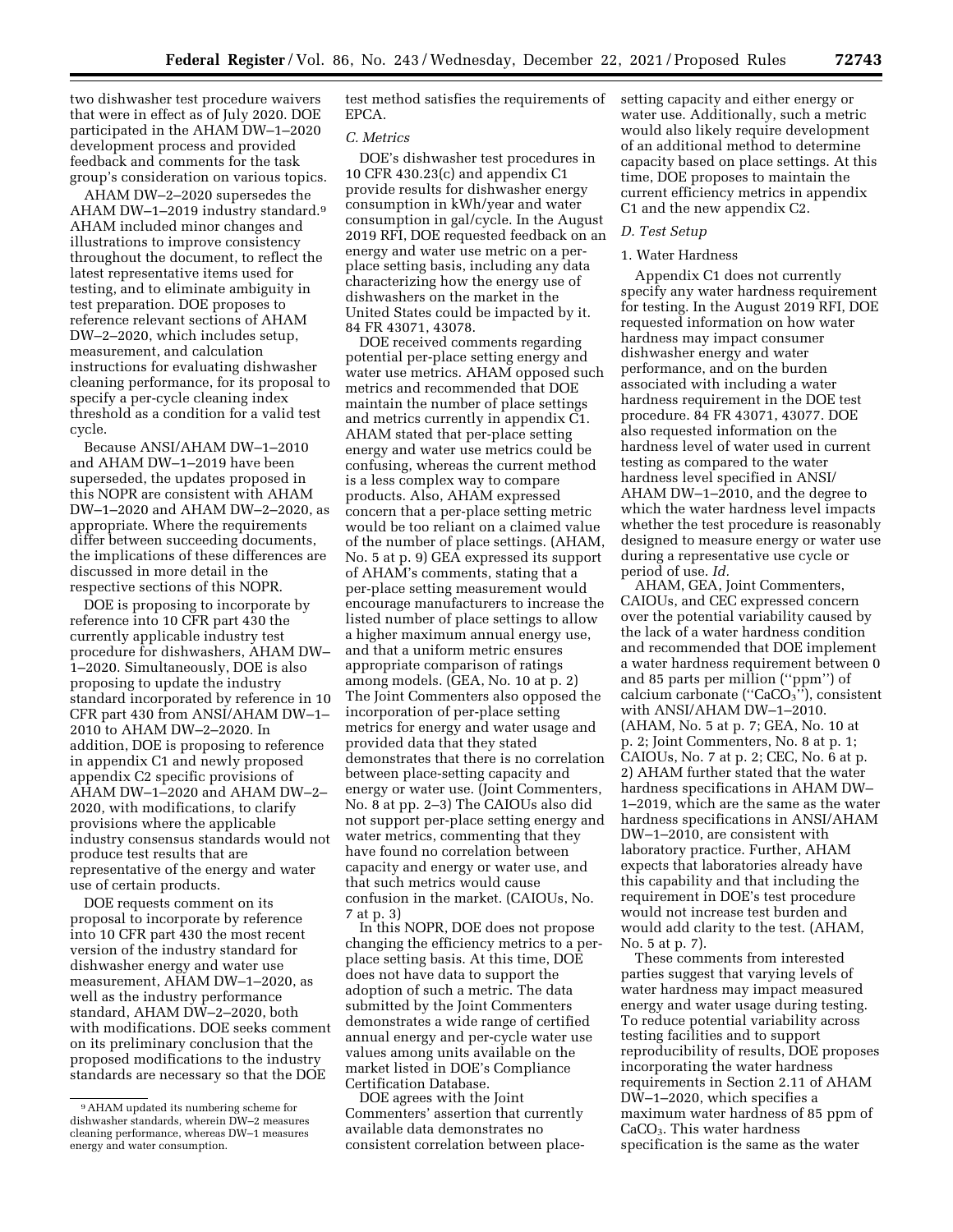hardness specification in ANSI/AHAM DW–1–2010, AHAM DW–1–2019, and AHAM DW–2–2020, indicating on-going industry practice. Additionally, in the October 2012 final rule, AHAM and Whirlpool commented that the American Water Works Association found a water hardness range of 0 to 85 ppm to be the normal range occurring in municipal water supplies, and Whirlpool stated that the water hardness specification was intended to reduce lab-to-lab test variation. 77 FR 65942, 65967. Although DOE did not adopt a water hardness specification in the October 2012 final rule due to a lack of data, it acknowledged that it had proposed to include such a water hardness requirement in the ENERGY STAR test method for evaluating dishwasher cleaning performance that was under development at that time, and that DOE might consider the topic again in a future rulemaking if such data became available. *Id.* DOE finalized the ENERGY STAR ''Test Method for Determining Residential Dishwasher Cleaning Performance'' (''ENERGY STAR Cleaning Performance Test Method'') in 2014, which includes such a water hardness specification and which manufacturers have the option to use to report cleaning performance data. As such, certain manufacturers may already be testing their dishwashers according to these water hardness specifications. DOE notes that nine dishwasher brands are included in ENERGY STAR's Most Efficient database,10 and that manufacturers of these models must report cleaning performance as measured by the ENERGY STAR Cleaning Performance Test Method. Furthermore, AHAM stated that it expects laboratories already have the capability to control water hardness to within these specifications. As such, DOE does not expect this proposal to be unduly burdensome or impact the rated energy and water use of dishwashers.

Additionally, as described further in Section III.G of this document, DOE is proposing to specify a minimum cleaning index threshold as a condition for a valid test cycle, which may also be impacted by water hardness.

DOE requests comment on its proposal to require use of the water hardness requirements from Section 2.11 of AHAM DW–1–2020.

# 2. Relative Humidity

Currently, appendix C1 does not specify an ambient relative humidity for testing. In the August 2019 RFI, DOE requested comment on whether ambient relative humidity affects energy or water consumption, and whether test facilities already maintain an ambient relative humidity of 20 to 50 percent, as specified in ANSI/AHAM DW–1–2010. Additionally, DOE requested information on what, if any, test burden would result from a relative humidity specification and the extent of any such burden. 84 FR 43071, 43077.

AHAM supported amending appendix C1 to specify relative humidity test conditions, stating that relative humidity is a potential source of variation. AHAM recommended specifying relative humidity consistent with the requirements in AHAM DW–1– 2019, which according to AHAM, would entail minimal test burden since testing facilities already have such capability. AHAM further commented that imposing a relative humidity requirement would add clarity to the test procedure and reduce variation among testing laboratories. (AHAM, No. 5 at p. 8) GEA also expressed support for establishing a relative humidity requirement consistent with AHAM DW–1–2019. (GEA, No. 10 at p. 2).

DOE proposes amending appendix C1 to include the relative humidity requirement of AHAM DW–1–2020, which specifies in Section 2.5.1 that an ambient relative humidity condition of 35 percent ±15 percent must be maintained in the testing room throughout the soiling application and 2-hour air dry period. DOE also proposes to include this same requirement in the new appendix C2. The proposed ambient relative humidity level is the same requirement specified in ANSI/AHAM DW–1–2010, which DOE referred to in its August 2019 RFI, and AHAM DW–1–2019, which stakeholders referenced in their comments.

DOE's testing experience suggests that ambient relative humidity could potentially impact the adherence of the applied soils to the test load during the 2-hour air-dry period specified in AHAM DW–2–2020 (which is the same as that specified in ANSI/AHAM DW– 1–2010 and AHAM DW–1–2019). The adherence of the applied soil loads to the dishware could impact the amount of energy and water required to remove those soils for soil-sensing dishwashers, which constitute a significant percentage of dishwashers on the market. Further, adherence of the applied soil loads could impact cleaning

performance, which in turn could impact the determination of the validity of each test cycle (see Section III.G of this document for more details). Establishing a relative humidity requirement would limit any such potential variation and increase repeatability and reproducibility of test results. As discussed, the proposed relative humidity requirement is the same as the requirement in AHAM dishwasher standards, indicating that this reflects current industry practice. Additionally, AHAM stated that it expects laboratories already have the capability to control relative humidity to within these specifications. As such, DOE does not expect this proposal to increase test burden as compared to current industry practice.

In conjunction with this proposed relative humidity test condition, DOE also proposes to include the relative humidity measuring device requirement specified in Section 3.7 of AHAM DW– 1–2020, which states that relative humidity measurement equipment must have a resolution of at least 1 percent relative humidity, and an accuracy of at least ±6 percent relative humidity over the temperature range of 75 degrees Fahrenheit (''°F'') ±5 °F.

DOE has compared this proposed requirement to the relative humidity measuring device requirements currently specified in other DOE test procedures. The Uniform Test Method for Measuring the Energy Consumption of Clothes Dryers at 10 CFR part 430, subpart B, appendix D1 and appendix D2; appendix E (Water Heaters); appendix H (Television Sets); appendix M and appendix M1 (Central Air Conditioners and Heat Pumps); appendix O (Vented Home Heating Equipment); appendix U (Ceiling Fans); appendix X1 (Dehumidifiers); and appendix AA (Furnace Fans) all require the use of a measuring device with a specified error tolerance to measure relative humidity. These appendices specify tolerances for the relative humidity measuring device ranging from 0.7 percent to 5 percent relative humidity. Therefore, DOE's proposal specifying a maximum error of no greater than ±6 percent relative humidity to ensure accurate measurement of relative humidity while testing should not cause undue burden, since testing facilities that test other covered consumer products or equipment that require control of the ambient relative humidity already have the capability to meet the proposed requirement.

DOE requests comment on its proposal to reference AHAM DW–1– 2020 for the relative humidity and

<sup>10</sup>ENERGY STAR Most Efficient database available at *[www.energystar.gov/most-efficient/me](http://www.energystar.gov/most-efficient/me-certified-dishwashers)[certified-dishwashers.](http://www.energystar.gov/most-efficient/me-certified-dishwashers)* Last accessed October 23, 2020.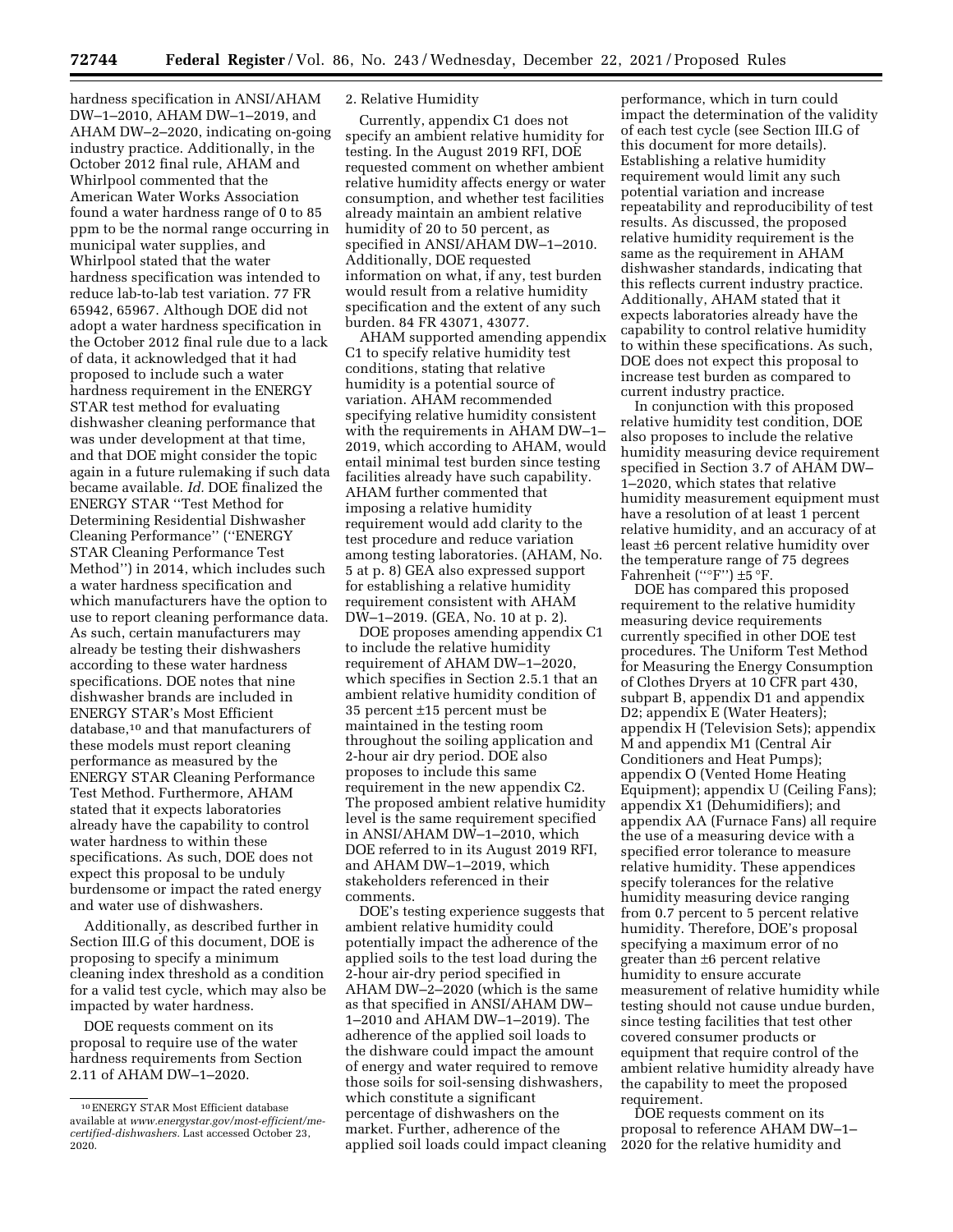associated instrumentation requirements, which specifies a relative humidity test condition of 35 percent ±15 percent, and a resolution of at least 1 percent relative humidity and an accuracy of at least ±6 percent relative humidity over the temperature range of 75 °F ±5 °F for the relative humidity measuring device. To the extent that stakeholder have additional information, DOE requests data regarding the impact of relative humidity on dishwasher energy and water usage.

### 3. Ambient Temperature

Section 2.5.1 of appendix C1 currently specifies an ambient temperature of 75 °F ±5 °F for active mode testing. In the August 2019 RFI, DOE requested comment regarding the impacts of narrowing the allowable ambient temperature range on dishwasher energy and water consumption, and whether this change would represent a burden for test facilities. 84 FR 43071, 43077.

In response, AHAM requested that DOE maintain the same room ambient temperature range of  $75 \pm 5$  °F, but that the test procedure should specify that 75 °F is the nominal target temperature. AHAM stated that the DOE clothes washer test procedure at 10 CFR part 430, subpart B, appendix J2 uses the same approach of establishing both a tolerance range and a target temperature. (AHAM, No. 5 at p. 8) GEA and Whirlpool additionally recommended specifying a target temperature of 75 °F in accordance with AHAM's suggestion. (GEA, No. 10 at p. 2; Whirlpool, No. 4 at p. 3) Whirlpool further stated that the temperature range is potentially a large source of variation in the test, and suggested reducing the allowable temperature tolerance from a range of 10 °F, providing confidential data to support its position. (Whirlpool, No. 4 at p. 3)

DOE notes that Section 2.5.1 of AHAM DW–1–2020 specifies an ambient temperature of 75 °F ±5 °F and further specifies a target temperature of 75 °F. DOE is proposing to reference these ambient temperature requirements in AHAM DW–1–2020 in appendix C1 and the new appendix C2. This proposed amendment would improve repeatability and reproducibility of results while minimizing additional test burden. As the proposed amendment is consistent with the industry standard, it reflects current industry practice. Additionally, as commented by AHAM, this amendment is consistent with the approach used to specify ambient temperature in the clothes washer test procedure at appendix J2.

DOE requests input on its proposal to specify a target nominal ambient temperature of 75 °F for active mode testing, as referenced from AHAM DW– 1–2020.

#### 4. 208-Volt Power

On April 10, 2017, DOE published a Decision and Order granting Miele, Inc. (''Miele'') a test procedure waiver (''Miele waiver'') for testing a specified basic model intended for a 208-volt power supply rather than the 115 volts or 240 volts specified in appendix C1. 82 FR 17227 (Case No. DW–12).11 Miele is required to test the basic model specified in the Miele waiver using appendix C1, except that it must maintain the electrical supply to the dishwasher at 208 volts ±2 percent and within 1 percent of its nameplate frequency as specified by the manufacturer; and maintain a continuous electrical supply to the unit throughout testing, including the preconditioning cycles, specified in Section 2.9 of appendix C1, and in between all test cycles. 82 FR 17227, 17228–17229.

In the August 2019 RFI, DOE requested feedback on whether the test procedure waiver provisions were generally appropriate for testing basic models with the same attributes as those subject to the Miele waiver. 84 FR 43071, 43078.

In response, both GEA and AHAM supported incorporating the provisions of the Miele waiver into appendix C1. (AHAM, No. 5 at p. 9; GE, No. 10 at p. 2) Subsequently, AHAM published the AHAM DW–1–2020 standard, which includes provisions in Section 2.2.2 for testing dishwashers that operate with an electrical supply of 208 volts.

As soon as practicable after the granting of any waiver, DOE is required to publish in the **Federal Register** a notice of proposed rulemaking to amend its regulations so as to eliminate any need for the continuation of such waiver. 10 CFR 430.27(l). As soon thereafter as practicable, DOE will publish in the **Federal Register** a final rule. *Id.* Since AHAM DW–1–2020 includes the language from the Miele waiver, DOE proposes to reference these requirements in appendix C1 and the new appendix C2 for dishwashers that operate at 208-volts.

DOE requests comment on its proposal to reference in appendix C1 and the new appendix C2 the testing provisions from AHAM DW–1–2020 to address the Miele waiver for dishwashers that operate at 208-volts.

#### 5. Built-In Water Reservoir

DOE published a Decision and Order on December 9, 2020 (''December 2020 Decision and Order''), granting CNA International Inc. (''CNA'') a test procedure waiver (''CNA waiver'') for a basic model of a compact dishwasher that does not connect to a water supply line and instead has a built-in reservoir that must be manually filled with water. 85 FR 79171 (Case No. 2020–008).12 This NOPR proposes amendments regarding the specific design characteristics addressed in the CNA waiver, generalized to be applicable to any future dishwasher models with this design characteristic, so as to eliminate any need for the continuation of this waiver.

On September 4, 2020, DOE published a notice that announced its receipt of the petition for waiver and granted CNA an interim waiver. 85 FR 55268 (''CNA Notice of Petition for Waiver''). In its petition for waiver and petition for interim waiver, CNA requested that DOE waive sections of the dishwasher test procedure requiring water inflow and water pressure criteria pertaining to a water hookup that allows automatic water inflow into the machine during the test cycle. 85 FR 55268, 55270 Instead, CNA suggested an alternate test procedure in which the water tank is manually filled before the test is run and water consumption is stipulated. (*Id.*) In the CNA Notice of Petition for Waiver, DOE granted CNA an interim waiver that specified an alternate test procedure that would be appropriate for testing the subject basic model and solicited comments from interested parties on all aspects of the petition and the specified alternate test procedure. *Id.* at 85 FR 55270–55271. DOE received two comments in response to the Notice of Petition for Waiver, and an additional comment response on behalf of CNA.

Based on review of these comments, DOE determined in the December 2020 Decision and Order that the alternate test procedure granted in the interim waiver, with additional clarifying modifications, will allow for the accurate measurement of the energy and water use of the product while alleviating the problems CNA identified regarding testing the specified basic model according to DOE's applicable dishwashers test procedure. 85 FR 79171, 79171. In particular, the alternate

<sup>11</sup>All materials regarding the Miele waiver are available in docket EERE–2016–BT–WAV–0039 at *[www.regulations.gov.](http://www.regulations.gov)* 

<sup>12</sup>All materials regarding the CNA waiver are available in docket EERE–2020–BT–WAV–0024 at *[www.regulations.gov.](http://www.regulations.gov)*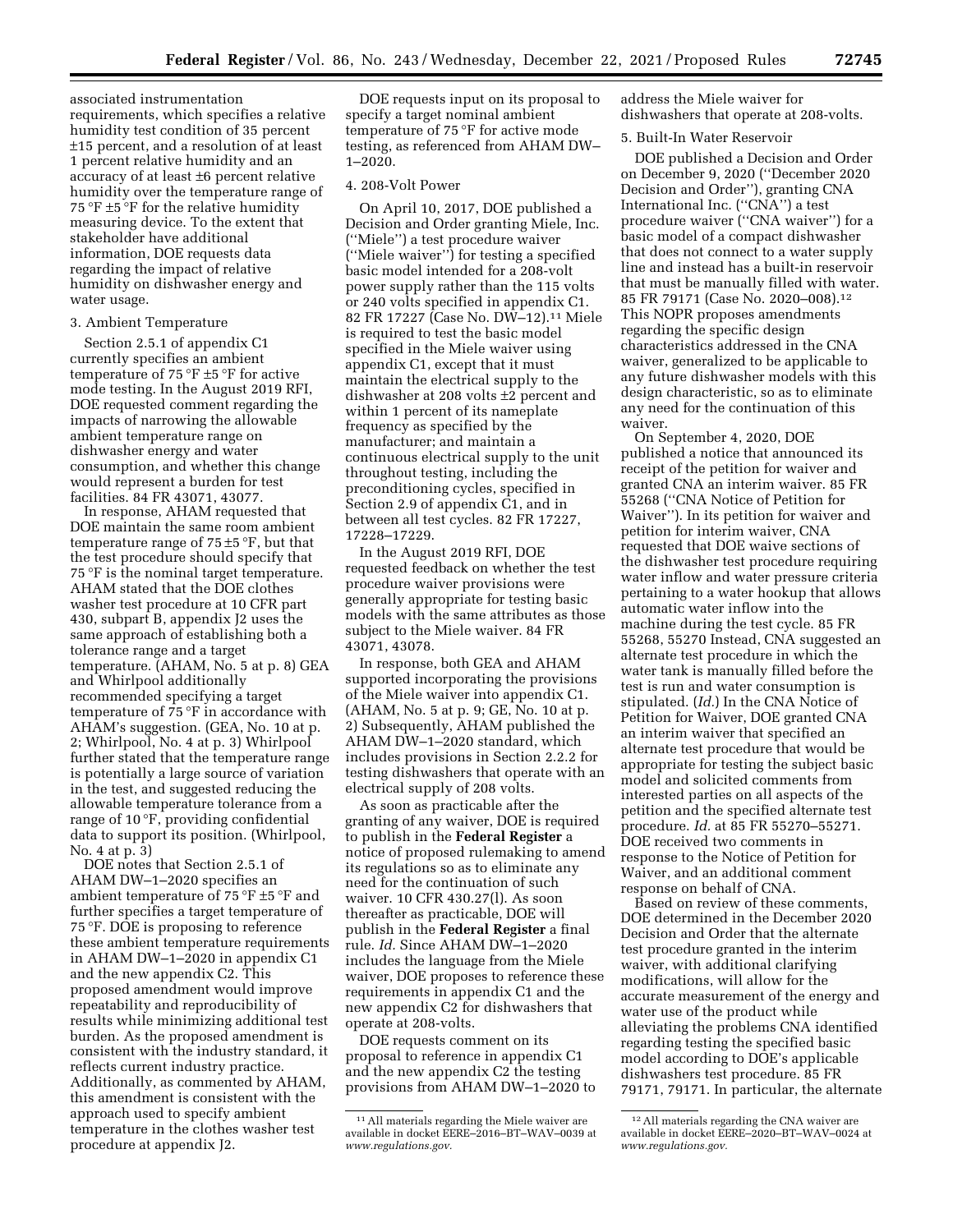test procedure specified in the December 2020 Decision and Order included the following provisions:

(1) The water pressure, water meter, and water pressure gauge specifications do not apply because the water is added manually to the reservoir;

(2) Instructions to manually fill the builtin water reservoir to the full 5-liter reservoir capacity stated by the manufacturer;

(3) The water temperature is in accordance with Section 2.3.3 of appendix C1 (*i.e.,* 50°  $\pm 2 \degree F$ 

(3) Instructions regarding the required sequence of events as specified in the manufacturer instructions: Power on the dishwasher, then manually fill the built-in water reservoir, then begin the test cycle within 2 minutes after powering on the dishwasher;

(4) For each preconditioning cycle, the built-in reservoir is manually filled before each cycle, and measurement of the prewash fill water volume (if any) and main wash fill water volume are not taken; instead, main wash fill water volume is specified as 0.396 gallons (1.5 liters);

(6) Water consumption measurements are not performed; instead, water consumption is specified as 4.8 liters.

#### 85 FR 79171, 79174.

DOE proposes to incorporate each of these provisions into both appendix C1 and proposed new appendix C2, generalizing those provisions that were specific to the basic model subject to the CNA waiver to be applicable for a dishwasher of any capacity with a manually filled built-in water reservoir. Specifically:

(1) Refer to the full reservoir capacity as reported by the manufacturer (rather than specifying the full capacity as 5 liters);

(2) Require following any sequence of events specified in the manufacturer instructions (rather than specifying the particular sequence of events required for the basic model subject to the CNA waiver);

(3) Use the prewash fill water volume (if any) and main wash water fill volume as reported by the manufacturer (rather than specifying a main wash fill water volume of 1.5 liters);

(4) Water consumption for each test cycle is the value reported by the manufacturer (rather than specifying water consumption as 4.8 liters).

DOE requests comment on its proposal to incorporate the requirements of the CNA waiver for any dishwasher with a built-in reservoir. In particular, DOE requests stakeholder feedback on using the detergent dosage requirement based on number of place settings rather than main wash water volume in the new appendix C2, for dishwashers with built-in reservoirs.

# 6. In-Sink Installation

On October 15, 2020, FOTILE Kitchen Ware Co. Ltd. (''FOTILE'') filed a petition for waiver and interim waiver

seeking a waiver from the installation requirements specified in appendix C1, which pertain to under-counter or under-sink dishwashers. 86 FR 26712, 26713.

In granting FOTILE an interim waiver on February 8, 2021, DOE noted that FOTILE's alternate test procedure specified a test enclosure that differed from the installation instructions provided in the operation manual. 86 FR 8548, 8549. Specifically, the alternate test procedure retained a requirement that the enclosure be brought into the closest contact with the appliance that the configuration of the dishwasher allows. In the case of FOTILE's basic models, this would include close contact between the bottom of the enclosure and the underside of the in-sink dishwasher. In the FOTILE interim waiver notice, DOE noted that because the height of the product is 215⁄16 inches (541 millimeters (mm)), placing the bottom part of the enclosure as close as possible to the bottom of the compact in-sink dishwasher would conflict with the installation instructions in the operation manual, which specify a minimum enclosure height of  $35\%$  inches (900 mm). *Id.* This may potentially result in differing heat losses from the dishwasher that could impact energy consumption during the cycle. *Id.* In the interim waiver notice, DOE further noted that specifying the enclosure would be consistent with the manufacturer installation instructions and would provide results that are more representative of average use and requested comment on this topic. 86 FR 8548, 8551. DOE did not receive any comments in response to the FOTILE interim waiver.

On May 17, 2021, DOE published a Decision and Order granting FOTILE the waiver (''FOTILE waiver''). 86 FR 26712, 26715–26716 (Case No. 2020– 020).13 Specifically, according to the published FOTILE waiver, FOTILE is required to test compact in-sink dishwashers using appendix C1 with modifications to install these dishwasher basic models from the top of a rectangular enclosure (as opposed to the front). 86 FR 26712, 26713. DOE also specified the use of the installation requirements that were proposed in the alternate test procedure in the FOTILE interim waiver, with modifications to the provisions pertaining to the enclosure in which the dishwasher is tested. 86 FR 26712, 26714–26715.

On July 22, 2021, DOE published a notification of extension of waiver granting a waiver to additional in-sink FOTILE basic model dishwashers. 86 FR 38700 (Case No. 2021–005).

DOE proposes to incorporate into appendix C1 and the new appendix C2 the alternate test procedures in the FOTILE waiver, such that the installation requirements would be applicable for any in-sink dishwasher. Specifically, DOE proposes that the requirements pertaining to the rectangular enclosure for under-counter or under-sink dishwashers that are specified in Section 2.1 of AHAM DW– 1–2020 would not be applicable to insink dishwashers. For such dishwashers, DOE proposes that the rectangular enclosure must consist of a front, a back, two sides, and a bottom. The front, back, and sides of the enclosure must be brought into the closest contact with the appliance that the dishwasher configuration allows. DOE additionally proposes that the height of the enclosure must be as specified in the manufacturer's instructions for installation height. If no instructions are provided, DOE proposes that the enclosure height must be 36 inches, since this is the typical height of kitchen cabinetry with counters attached, which is where such a dishwasher would be installed. DOE also proposes that the dishwasher must be installed from the top and mounted to the edges of the enclosure.

DOE requests comment on its proposal to incorporate into appendix C1 and the new appendix C2 the installation requirements for in-sink dishwashers from the FOTILE waiver.

## 7. Absence of Main Detergent Compartment

In addition to seeking a waiver for the installation requirements for in-sink dishwashers, the basic models for which FOTILE sought a waiver do not have a main detergent compartment. 86 FR 26712, 26713. Specifically, according to the published FOTILE waiver, FOTILE is required to test compact in-sink dishwashers placing the detergent directly into the washing chamber. 86 FR 26712, 26715.

In this NOPR, DOE proposes to incorporate the provisions for detergent placement specified in the FOTILE waiver into both appendix C1 and proposed new appendix C2, generalizing this provision such that it would be applicable to any dishwasher that does not have a detergent compartment.

DOE requests comment on its proposal that the detergent must be placed directly into the dishwasher

<sup>13</sup>All materials regarding the FOTILE waiver are available in docket EERE–2020–BT–WAV–0035 at *[www.regulations.gov.](http://www.regulations.gov)*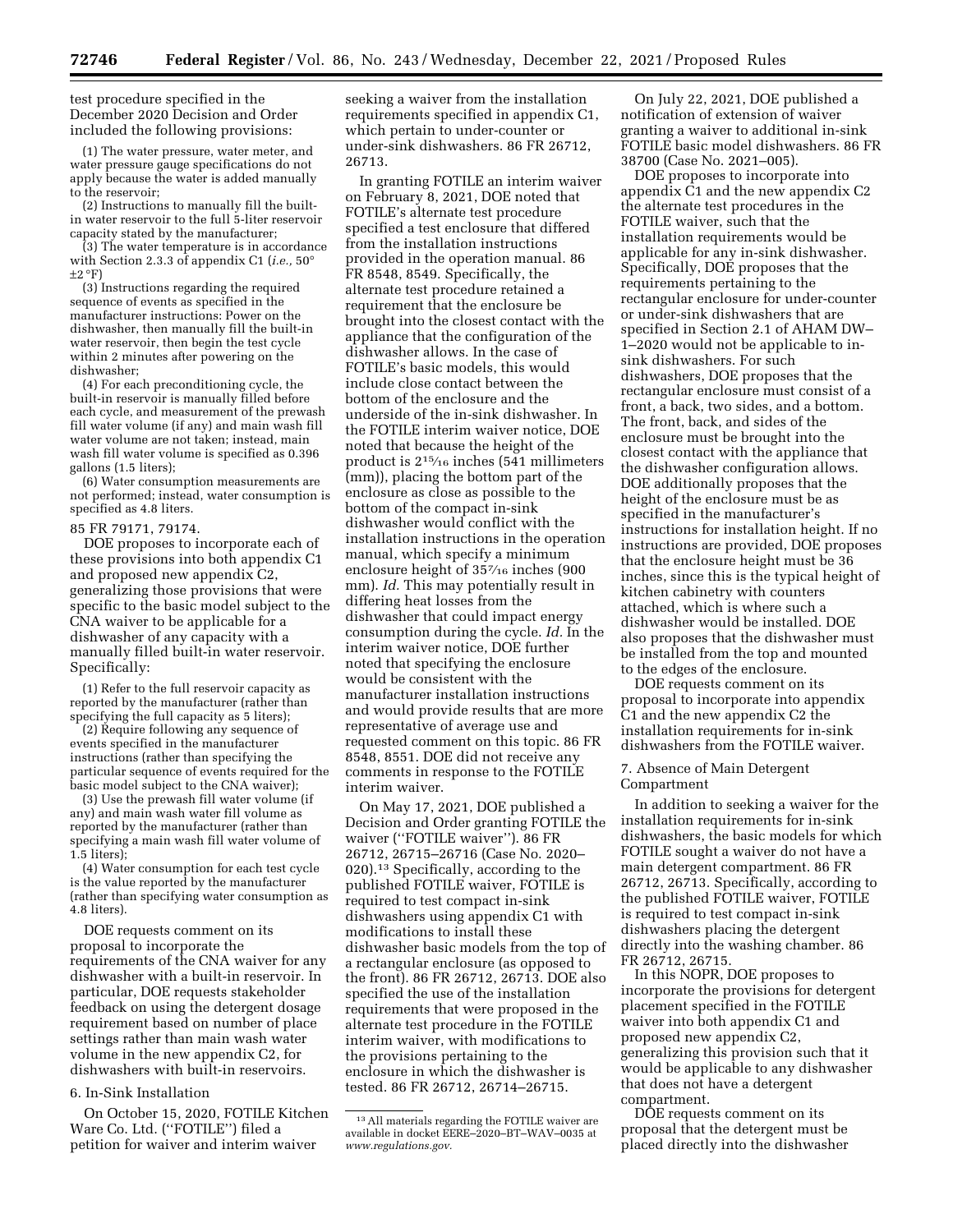chamber for any dishwasher that does not have a prewash or main wash detergent compartment.

## *E. Test Cycle Amendments*

### 1. Cycle Selections

In the August 2019 RFI, DOE requested feedback on certain aspects regarding dishwasher testing cycle selection. DOE requested information on consumers' selection frequency of normal cycles and other cycle types, in addition to the data gathered in the U.S. Energy Information Agency's (''EIA'') 2015 *Residential Energy Consumption Survey* (''RECS''). DOE also sought information on whether cycle selection varies based on a specific product's energy and water consumption; if additional cycle options are available with the normal cycle, including any temperature or drying options other than those recommended by the manufacturer, the means for consumers to select additional cycle options; and the frequency with which consumers select the options. 84 FR 43071, 43074.

AHAM commented that consumers still most frequently select the normal cycle, and when consumers decide on a cycle selection, they typically use it for most of their cycles. Therefore, AHAM opposed any changes to the currently tested normal cycle. (AHAM, No. 5 at p. 3) AHAM asserted that EPCA does not require every possible cycle, combination of options, or use pattern to be tested, as such testing would be unduly burdensome to conduct and not representative of an average use cycle or period of use. AHAM commented that all potential use conditions need not be tested for representative results. According to AHAM, to establish or amend representative average use cycles, DOE must demonstrate national, statistically average consumer behavior that would warrant changing the current test procedure, based on consumer usage data. AHAM concludes there is no basis for extrapolating regional consumer data. (AHAM, No. 5 at p. 2) AHAM opposed adding more cycle options to the test because it asserts that there are not sufficient data, and the test could be unduly burdensome to conduct. (AHAM, No. 5 at p. 3).

Conversely, CEC commented that although it does not have information indicating frequent selection of other cycle types in addition to the normal cycle, if DOE has information indicating frequent consumer selection of other cycle types, then DOE is obligated to include measurement of the energy consumption of those other cycle types in the test procedure. (CEC, No. 6 at pp.  $1-2$ ).

Both GEA and Whirlpool supported AHAM's comment that the normal cycle should remain the tested cycle. (GEA, No. 10 at p. 2; Whirlpool, No. 4 at p. 2) Both manufacturers submitted confidential data that supported the position that the manufacturerdesignated normal cycle still represents consumer preference regarding cycle selection. (GEA, No. 10 at p. 3; Whirlpool, No. 4 at p. 2).

Samsung supported DOE's initiatives to study consumer data on which cycle is most representative of consumer use. (Samsung, No. 9 at p. 2).

The CAIOUs referenced PG&E's *2016 Home Energy Use Survey* to support their claim that the tested normal cycle including any power-dry feature, in the current test procedure, is still the cycle most representative of how consumers operate dishwashers. The CAIOUs further stated that consumers would be less likely to switch from using the normal cycle if DOE were to incorporate cleaning performance in the test procedure, and recommended DOE investigate incorporating a cleaning performance test. (CAIOUs, No. 7 at pp.  $1-2$ ).

Absent data that reflects national use and frequency of use of other cycle types, DOE is not proposing changes to cycle selections for testing at this time. However, as discussed in more detail in Section III.G of this document, DOE is proposing a minimum cleaning index threshold for a test cycle to be considered valid. Under the proposal, if the normal cycle does not meet a specified threshold at any soil-load, DOE proposes that the most energyintensive cycle be tested and used for certification purposes at that soil load. DOE believes this alternative approach would better represent an average use cycle by capturing those consumers that may select other cycles for washing dishes if the cleaning performance of the normal cycle does not meet their expectations, because higher energy use provides increased thermal and mechanical action for removing soils, thus correlating generally with improved cleaning performance.

In response to the August 2019 RFI, Samsung also commented that DOE should specify that the manufacturerrecommended cycle for normal, regular, or typical use with the lowest energy efficiency should be selected as the test cycle if multiple cycle settings meet the definition of ''normal cycle.'' (Samsung, No. 9 at p. 2).

Regarding Samsung's suggestion, DOE notes that the current test procedure at appendix C1 already defines a ''normal cycle'' in Section 1.12 as the manufacturer-recommended cycle for

daily, regular, or typical use. Section 1.12 additionally specifies that if more than one cycle meets the definition of a normal cycle, the most energy-intensive cycle (*i.e.,* the cycle with the lowest energy efficiency) is considered the normal cycle. Section 1.12 of appendix C1. Therefore, the current test procedure already addresses Samsung's suggestion.

Based on the information and comments received, DOE is not proposing any changes to the dishwasher test cycle selections, except with regard to validating the test cycle pursuant to the minimum cleaning index threshold that DOE proposes to include in appendix C1 and the new appendix C2. (See Section III.G of this document.) DOE is also not proposing to add any additional cycle options to the tested normal cycle.

# 2. Drying Energy Measurement

Section 5.3 of appendix C1 specifies a methodology for determining the ''drying energy'' consumption of a dishwasher. Dishwashers typically incorporate technologies to assist with drying the dishes after completion of the rinse portion of the cycle. Some dishwashers use an exposed resistance heater to heat the air inside the washing chamber after the final rinse to evaporate the water from the dishware. Other dishwasher models, however, do not use a resistance heater to heat the air, but instead achieve drying by raising the temperature of the final rinse water. The heated rinse water evaporates more quickly from the dishes after completion of the rinse portion of the cycle.

Section 1.14 of appendix C1 defines ''power-dry feature'' as the introduction of electrically-generated heat into the washing chamber for the purpose of improving the drying performance of the dishwasher. Further, the definition of ''normal cycle'' in Section 1.12 of appendix C1 specifically includes the power-dry feature as part of the normal cycle. Section 5.3 of appendix C1 specifies a methodology for calculating the energy consumed by the power-dry feature *after the termination of the last rinse option* (*emphasis added*). Half of this drying energy is subtracted from the total dishwasher energy calculations of EAOC and EAEU at 10 CFR 430.23(c)(1) and (2), respectively.14

Because the application of Section 5.3 is limited to drying energy consumed only after the termination of the last rinse option, it would not be applicable to the drying energy use of a dishwasher

<sup>14</sup>This reflects consumer use of the power-dry feature for 50 percent (*i.e.,* half) of dishwasher cycles.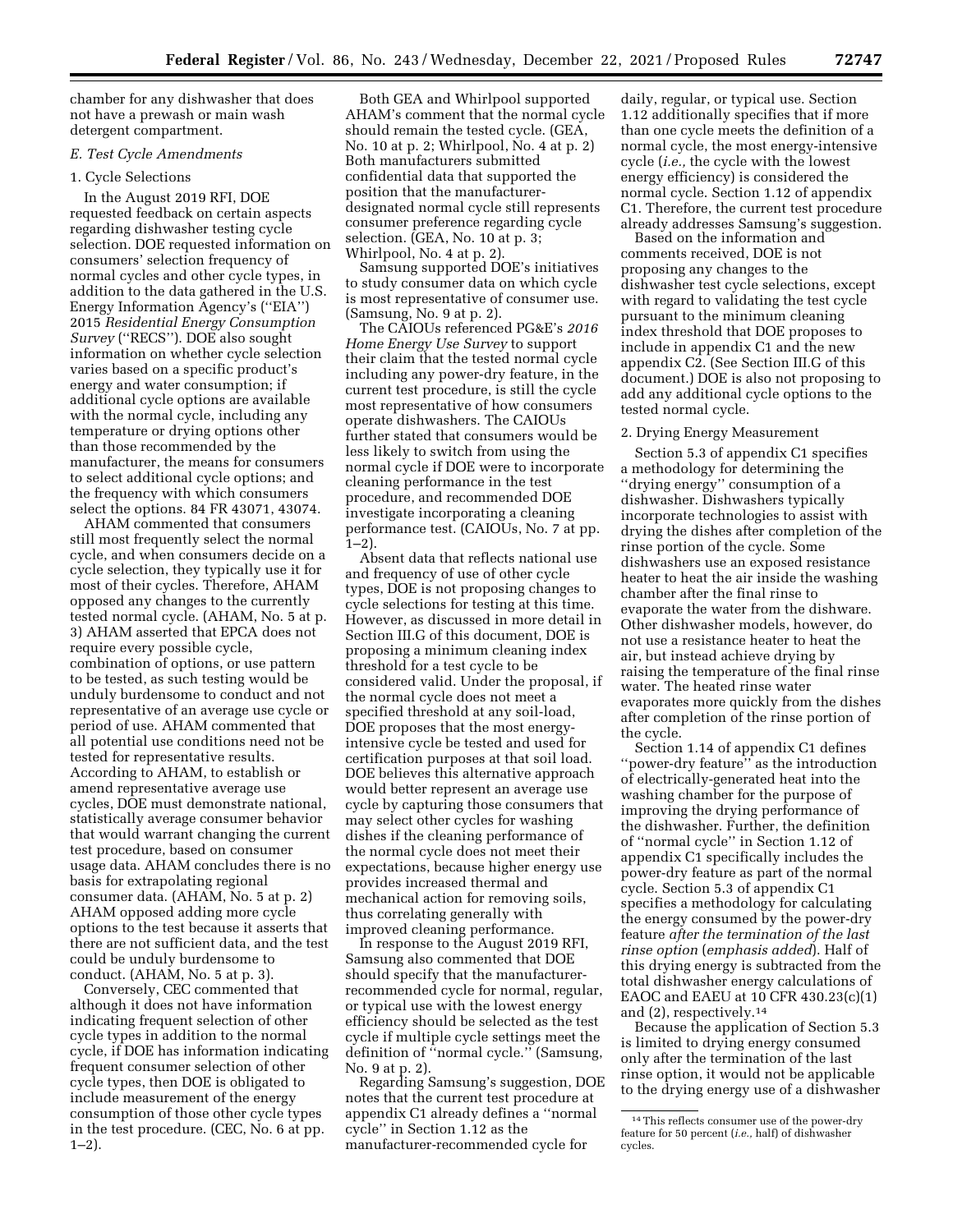that employs heated rinse technology, since such energy is consumed as part of the final rinse rather than after the final rinse. Rather, the energy use associated with the heated rinse would be captured as part of the normal cycle machine energy consumption. As a result, the energy use associated with heated rinse drying technology would be factored into EAOC and EAEU in its entirety, rather than only by half, as described for units with conventional power-dry technology that occurs after the final rinse.

DOE requested information and data on the extent to which manufacturers increase the temperature of the final rinse water to improve drying performance. 84 FR 43071, 43074. DOE further requested information on the extent to which manufacturers implement such a drying strategy as part of the normal cycle, and whether and to what extent such units provide an option to eliminate this drying function. *Id.* DOE also requested data and information on the energy use associated with increasing the temperature of the final rinse water as a means to improve drying performance, including any available options. *Id.* 

AHAM opposed the addition of cycle options, including a power-dry option, to appendix C1. They claimed a lack of available data to suggest that consumers were selecting a power-dry feature at a frequency that would be considered representative of ''average'' consumer use. Therefore, requiring the selection of a power-dry option while testing would add unnecessary test burden. (AHAM, No. 5 at p. 3) GEA supported AHAM's comments opposing the addition of cycle options stating that there is no justification for adding cycle options the test procedure, including the power dry feature. (GEA, No. 10 at p. 2)

In response to the comments from AHAM and GEA regarding the testing of a power-dry option, DOE notes that appendix C1 already requires testing of a power-dry cycle option, if available. Appendix C1 requires testing of dishwashers on the normal cycle, which is defined as the ''cycle type, including washing and drying temperature options, recommended in the manufacturer's instructions for daily, regular, or typical use to completely wash a full load of normally soiled dishes *including the power-dry feature*'' (*emphasis added*). Section 1.12 of appendix C1. That is, the power-dry option is already selected during testing, if available.

At this time, DOE does not propose any changes to the measurement of drying energy to accommodate units that use heated rinse to achieve drying. The current measurement of drying energy consumption is dependent upon a clearly identifiable boundary between the conclusion of the final rinse and the activation of electrically-generated heat into the washing chamber. For units that use heated rinse to achieve drying, DOE initially determines that it would be burdensome to isolate the energy specifically attributable to raising the temperature of the final rinse, since such energy use would be embedded within the total energy use measured during that portion of the cycle; *i.e.,* it would not be possible to determine the ''drying energy'' without, for example, sub-metering the electrical energy use of the internal water heater. For these reasons, DOE is not proposing any changes to the existing requirements for measuring drying energy.

# 3. Annual Number of Cycles

Section 5.7 of appendix C1 calculates combined low-power mode energy consumption, which factors into the EAEU calculation, using 215 annual cycles. DOE established the 215-cycle value in the August 2003 final rule, relying on data from several sources on consumer dishwasher usage behavior, including the 1997 version of RECS, several consumer dishwasher manufacturers, detergent manufacturers, energy and consumer interest groups, independent researchers, and government agencies. 68 FR 51887, 51889–51890. In the August 2019 RFI, DOE referenced an energy conservation standards NOPR published December 12, 2014 (79 FR 76142, ''December 2014 NOPR'') and chapter 7 of its accompanying technical support document (''TSD''), which provided justification for using 215 cycles as the annual cycle estimate for EAEU calculations.15 84 FR 43071, 43075. In the December 2014 NOPR, DOE considered survey data from the 2009 version of RECS—which suggested 171 average annual cycles—but determined that because RECS 2009 used a binning approach 16 rather than providing point estimates of usage, and because of the large data set of consumers' residential dishwasher usage habits used to develop the 215-cycle value, it would retain use of that value. 79 FR 76142, 76156. DOE also noted that 215 cycles per year is the number of cycles on

which the EnergyGuide label administered by the Federal Trade Commission (''FTC'') is based. *Id.* 

In the August 2019 RFI, DOE requested any additional information on annual consumer use of dishwashers, including on the appropriateness of the analysis that incorporates the 2009 RECS data and whether it results in a representative annual usage estimate. 84 FR 43071, 43075. DOE also sought feedback on the suitability of data from the 2015 RECS, the survey for which directly asked for the typical number of dishwasher cycles per week rather than providing binned response options such as those included in the 2009 RECS. *Id.* 

In response, AHAM and GEA recommended that DOE consider the latest (2015) RECS data in its analysis for the annual number of cycles used in the EAEU calculations. (AHAM, No. 5 at p. 4; GEA, No. 10 at p. 3) GEA stated that, based on the consumer data it collected, 50 percent of the time consumers run fewer than 148 cycles per year, and 66 percent of the time consumers run fewer than 188 cycles per year. (GEA, No. 10 at p. 3) AHAM stated that data collected from its members show a downward trend in the number of cycles per year, with a weighted average of 174 cycles per year. (AHAM, No. 5 at p. 4) Both GEA and AHAM recommended updating the annual number of cycles of dishwasher usage to 174 cycles per year, based on the 2015 RECS data and the data they presented, which was consistent with the trends of reduced dishwasher usage found in 2015 RECS data. (AHAM, No. 5 at p. 4; GEA, No. 10 at p. 3).

In this NOPR, DOE proposes to update the current annual cycles estimate to reflect more recent trends in dishwasher usage. DOE's analysis of 2015 RECS data indicates annual use of 185 cycles.17 While AHAM and GEA recommended 174 cycles per year, they also urged DOE to consider the 2015 RECS data in determining the number of annual cycles. Additionally, subsequent to submitting its initial comments to DOE in response to the August 2019 RFI, AHAM released AHAM DW–1– 2020, which specifies a value of 184 cycles per year in AHAM DW–1–2020 based on industry consensus. DOE thus proposes to amend the current annual number of cycles estimate from 215 to

<sup>15</sup> December 2016 Final Determination technical support document available at *[www.regulations.gov/document?D=EERE-2014-BT-](http://www.regulations.gov/document?D=EERE-2014-BT-STD-0021-0029)*

*[STD-0021-0029.](http://www.regulations.gov/document?D=EERE-2014-BT-STD-0021-0029)*  16Specifically, RECS 2009 provides data on the

number of residential dishwasher cycles in the following bins: (1) Less than once per week, (2) once per week, (3) 2–3 times per week, (4) 4–6 times per week, (5) at least once per day.

<sup>17</sup> In the 2015 RECS, EIA collected the number of times per week that households used their dishwasher as point values rather than ranges as EIA had done in previous surveys. For households using their dishwashers, multiplying weekly usage by number of weeks in the year results in annual usage rates. A weighted average of annual usage employs the household weight and produces a nationally weighted annual usage value.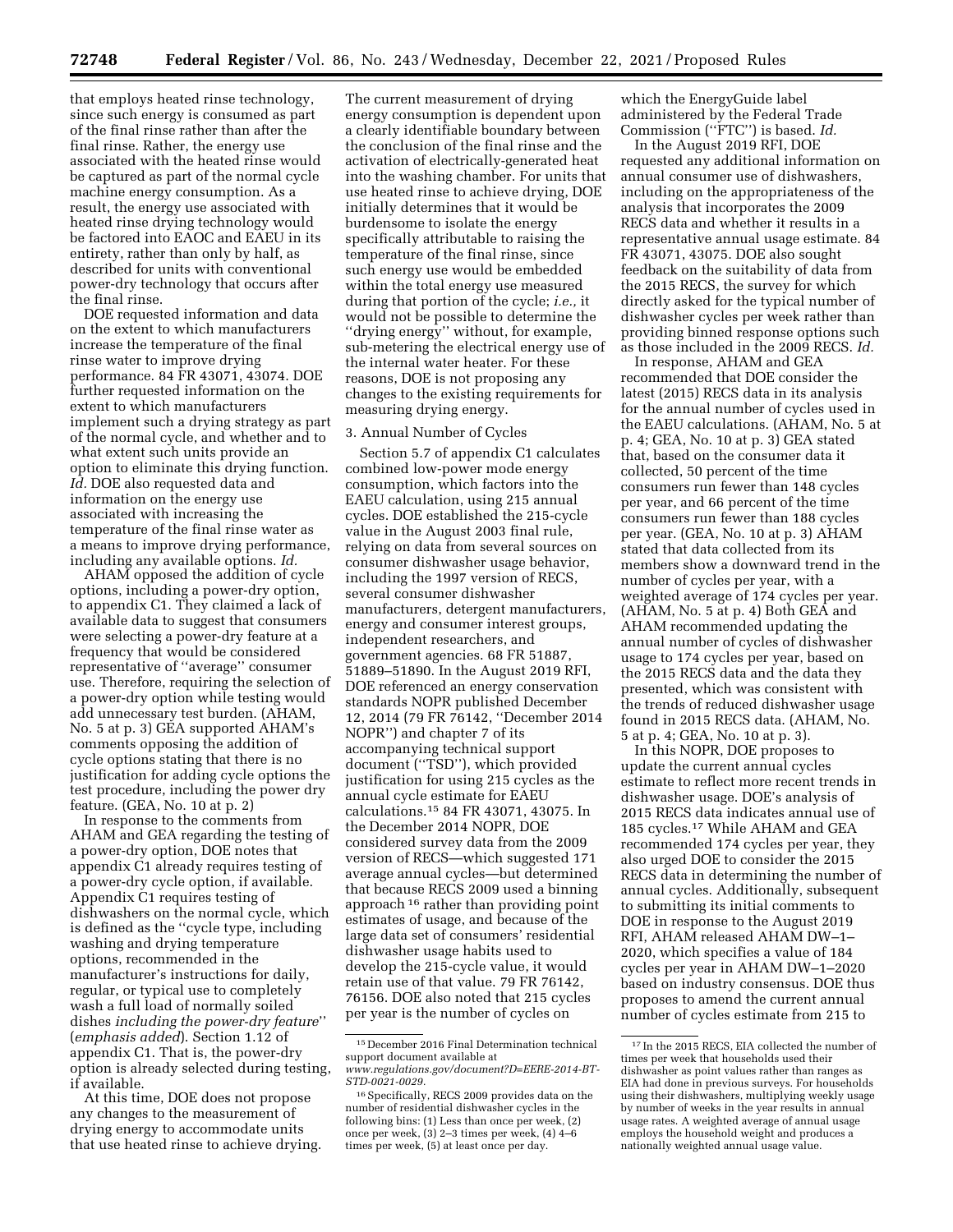184 cycles, through reference to AHAM DW–1–2020. The proposed value closely aligns with DOE's analysis of 2015 RECS data. DOE has initially determined that the 2015 RECS is a suitable source for updating the annual number of cycles estimate because (1) it is the most recent RECS edition available, (2) RECs is nationally representative for all U.S. households, and (3) it provides direct survey data on the typical number of dishwasher cycles run by consumers each week, rather than providing binned response options. Compared to the existing estimate of 215 annual cycles, the proposed estimate of 184 annual cycles is consistent with comments from AHAM and GEA as to the downward trend in dishwasher usage.

The proposal to update the annual cycle value for calculating EAEU, if finalized, would change the certified and reported EAEU values. DOE also notes that the existing energy conservation standards are based on the EAEU as determined under the current test procedure. As such, if this proposal were adopted, use of the 184 cycles-peryear value would be in conjunction with any future amended energy conservation standards for dishwashers that accounts for the updated annual cycle value. Accordingly, DOE proposes to specify this requirement in the new appendix C2. Manufacturers would be required to use the results of testing under the new appendix C2 to determine compliance with any future amended energy conservation standards.

DOE requests input on its proposal to update the estimated number of annual cycles from 215 to 184 cycles per year for future calculations of EAEU. DOE also requests comment on its approach to propose a new appendix C2 with the updated annual number of cycles, the use of which would be required for

compliance with any amended energy conservation standards.

*F. Energy and Water Consumption Test Methods* 

# 1. Test Load Items

The current test load and test load items are specified in Sections 2.6 and 2.7 of appendix C1. Non-soil-sensing dishwashers are tested with six serving pieces plus eight place settings, or six serving pieces plus the number of place settings equal to the capacity of the dishwasher if the latter is less than eight place settings. Soil-sensing compact and soil-sensing standard dishwashers are tested with four place settings and eight place settings, respectively, along with six serving pieces each.

In the August 2019 RFI, DOE requested information on the following topics regarding the current test load requirements: The typical number of place settings washed by consumers in each cycle; how the typical number of place settings relate to a dishwasher's overall capacity; whether the number of place settings affects energy and water consumption; whether introducing plastic items could have an impact on energy or water use; and typical composition of place setting items, serving pieces, and flatware that are washed in consumer dishwashers, including the types of items (*e.g.,* cups, bowls, and plates) and their characteristics (*e.g.,* size and material). 84 FR 43071, 43074–43075.

AHAM recommended the continuation of using eight place settings as the test load for testing standard dishwashers, stating that the eight place settings are representative of the thermal mass consumers place in the dishwasher. AHAM further stated that if DOE were to change the number of place settings, the standard would likely need to be adjusted as well. (AHAM, No. 5 at p. 4) GEA supported

AHAM's comment and stated that there had not been any nationally relevant, statistically significant data justifying a change to the test load items, and therefore, GEA opposed changing the test load items. (GEA, No. 10 at p. 2) Whirlpool commented that its confidential data supported AHAM's position that eight place settings was representative. Furthermore, Whirlpool stated that changing the test load would unnecessarily add burden and/or increase variation in test results. (Whirlpool, No. 4 at pp. 1–2).

With regard to adding plastic test load items, AHAM commented that introducing these would not change water and energy use because these items do not add to the dishwasher's thermal mass. Furthermore, AHAM asserted that adding plastic into the energy test would likely increase variation and test burden with no added benefit. (AHAM, No. 5 at p. 4).

The comments summarized above generally support the continued use of eight place settings as representative of consumer use. DOE also notes that no data has been presented that would justify changing the test load items at this time. Although no data was presented regarding the use of plastic items, DOE recognizes that the minimal thermal mass of plastic test load items would likely result in little, if any, change to the energy and water consumption.

While not discussed in the August 2019 RFI or in comments submitted by stakeholders in response to the August 2019 RFI, DOE observes that some of the test load items specified in appendix C1 differ from the items specified in Section 3.4 of AHAM DW–2–2020, which is also referenced by Section 2.7.1 of AHAM DW–1–2020. The test load items as stated in appendix C1 and AHAM DW–2–2020 are shown in Table III–1 in this document below.

# TABLE III–1—TEST LOAD ITEMS IN APPENDIX C1 AND AHAM DW–2–2020

|                                   |                                                                | Appendix C1                  | AHAM DW-2-2020                               |                                                                                |                                                                            |  |
|-----------------------------------|----------------------------------------------------------------|------------------------------|----------------------------------------------|--------------------------------------------------------------------------------|----------------------------------------------------------------------------|--|
| Item                              | Company/<br>designation                                        | Description                  | Alternate                                    | Company<br>designation                                                         | Size                                                                       |  |
| Dinner Plate                      | Corning Comcor®/Corelle®<br>#6003893.                          | 10 inch Dinner<br>Plate.     |                                              | Corelle <sup>®</sup> 5256294                                                   | 10 inch (25.4cm).                                                          |  |
| <b>Bread and Butter</b><br>Plate. | Corning Comcor <sup>®</sup> /Corelle <sup>®</sup><br>#6003887. | 6.75 inch Bread<br>& Butter. | Arzberg #8500217100 or<br>2000-00001-0217-1. | Corelle <sup>®</sup> 5256286                                                   | 6.7 inch (17.0cm).                                                         |  |
| Fruit Bowl                        | Corning Comcor <sup>®</sup> /Corelle <sup>®</sup><br>#6003899. | 10 oz. Dessert<br>Bowl.      | Arzberg #3820513100                          | Corelle <sup>®</sup> 5256297                                                   | 10 oz. (296mL).                                                            |  |
| Cup                               | Corning Comcor <sup>®</sup> /Corelle <sup>®</sup><br>#6014162. | 8 oz. Ceramic<br>Cup.        | Arzberg #1382-00001-4732                     | Arzberg #1382-00001-4732                                                       | 7 oz. (207mL).                                                             |  |
| Saucer                            | Corning Comcor®/Corelle®<br>#6010972.                          | 6 inch Saucer                | Arzberg #1382-00001-4731                     | Arzberg #1382-00001-4731                                                       | 5.5 inch (14.0cm).                                                         |  |
| Serving Bowl                      | Corning Comcor <sup>®</sup> /Corelle <sup>®</sup><br>#6003911. | gt. Serving<br>Bowl.         |                                              | Corelle <sup>®</sup> #5256304                                                  | gt. (950mL).                                                               |  |
| Platter                           | Corning Comcor <sup>®</sup> /Corelle <sup>®</sup><br>#6011655. | 9.5 inch Oval<br>Platter.    |                                              | Corelle <sup>®</sup> #6011655<br>OR ALTERNATE<br>Corelle <sup>®</sup> #5256290 | Oval-9.5 inch by 7.5 inch<br>(24.1cm by 19.1cm).<br>Round-8.5 in (21.6cm). |  |
|                                   |                                                                |                              |                                              | Libbey #551HT    12.5 oz.                                                      |                                                                            |  |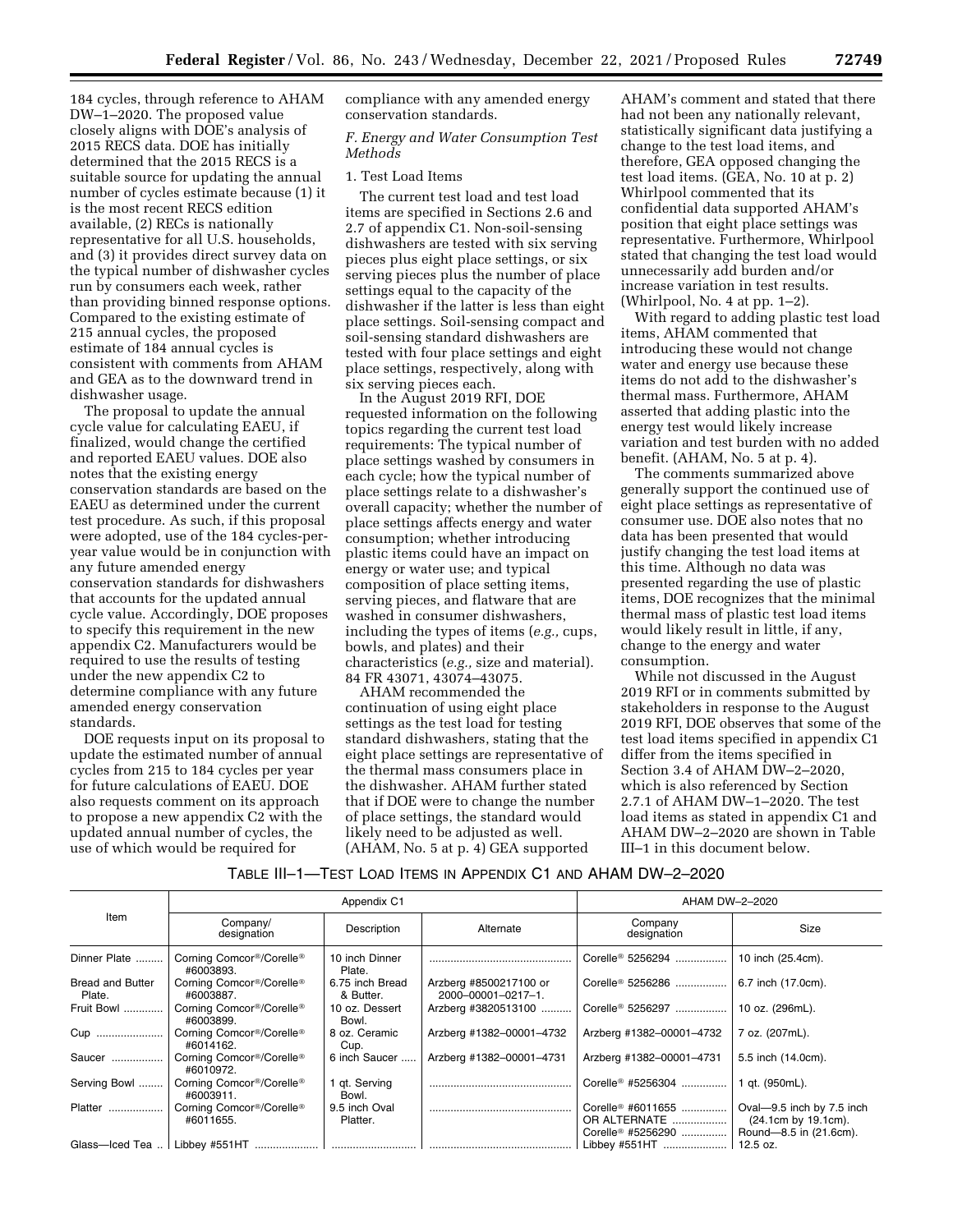|                            |                                           | Appendix C1 | AHAM DW-2-2020                     |                        |      |
|----------------------------|-------------------------------------------|-------------|------------------------------------|------------------------|------|
| Item                       | Company/<br>designation                   | Description | Alternate                          | Company<br>designation | Size |
| Flatware-Knife             | Oneida <sup>®</sup> — Accent<br>2619KPVF. |             | WMF - Gastro 0800<br>12.0803.6047. | WMF 12.0803.6047.      |      |
| Flatware-Dinner<br>Fork.   | Oneida <sup>®</sup> — Accent<br>2619FRSF. |             | WMF - Signum 1900<br>12.1905.6040. | WMF 12.1905.6040.      |      |
| Flatware-Salad<br>Fork.    | Oneida <sup>®</sup> — Accent<br>2619FSLF. |             | WMF - Signum 1900<br>12.1964.6040. | WMF 12.1964.6040.      |      |
| Flatware-Tea-<br>spoon.    | Oneida <sup>®</sup> — Accent<br>2619STSF. |             | WMF - Signum 1900<br>12.1910.6040. | WMF 12.1910.6040.      |      |
| Flatware-Serving<br>Fork.  | Oneida <sup>®</sup> - Flight 2865FCM      |             | WMF - Signum 1900<br>12.1902.6040. | WMF 12.1902.6040.      |      |
| Flatware-Serving<br>Spoon. | Oneida <sup>®</sup> — Accent<br>2619STBF. |             | WMF - Signum 1900<br>12.1904.6040. | WMF 12.1904.6040.      |      |

# TABLE III–1—TEST LOAD ITEMS IN APPENDIX C1 AND AHAM DW–2–2020—Continued

For the cup, saucer, and flatware items, the alternate options listed in appendix C1 are the primary options specified in AHAM DW–2–2020. The iced tea glass is the only item that is the same for both test procedures. The remaining items feature Corelle® as the manufacturer for both appendix C1 and AHAM DW–2–2020, but these items have new model numbers in AHAM DW–2–2020. DOE understands that the Corelle® model numbers listed in appendix C1 are no longer in production, and the model numbers listed in AHAM DW–2–2020 are the newer editions for these out of production items. Additionally, AHAM DW–2–2020 contains an alternative selection only for the serving platter. For the other test load items, AHAM DW–2–2020 provides instructions to contact AHAM for assistance to identify suitable alternatives.

As illustrated in Table III–1, AHAM DW–2–2020, which is referenced in AHAM DW–1–2020, includes newer model numbers of the test load items as compared to appendix C1. Therefore, DOE proposes to reference AHAM DW– 1–2020, which specifies that the test load must be as stated in Section 3.4 of AHAM DW–2–2020 in Section 2.7.1 of the standard. Specifically, DOE would apply the provisions of Section 3.4 of AHAM DW–2–2020 to appendices C1 and C2, excluding the Note accompanying Section 3.4 regarding AHAM assistance with determining alternatives.

However, DOE is also proposing to continue including the test load items currently specified in appendix C1 as alternate options, so that test laboratories can continue using the existing test load if they already have these items. This proposal would be applicable to both appendix C1 and the new appendix C2. Pursuant to EPCA requirements, this approach would not impose an undue burden, but rather minimize test burden as it would not

require manufacturers and/or test laboratories to procure new items if they already have the existing test load items.

DOE requests comment on specifying that the test load items be as specified in AHAM DW–1–2020 (which references Section 3.4 of AHAM DW–2– 2020), while additionally retaining, as an alternative, the current test load specifications in appendix C1 and the new appendix C2.

#### 2. Soils

In the August 2019 RFI, DOE requested information on whether consumer soil loads have changed since DOE established the soil loads in the August 2003 final rule. 84 FR 43071, 43075. In particular, DOE requested any data regarding soiling conditions and the frequency of pre-rinsing by consumers. *Id.* DOE also sought information on whether the types of soil required in appendix C1 resulted in a test method that measured energy and water use during a representative use cycle or period of use. *Id.* In addition to the representative quantity of soil and types of soil present for consumer use, DOE also requested information on the typical mix of soils consumers load into their dishwashers, on the appropriateness of the current composition of soil loads in appendix C1, and on whether the appendix C1 soil loads should be updated to incorporate different types of soils, including any additional fats or greases. 84 FR 43071, 43075–43076.

Samsung commented that DOE's current soiling level reflects pre-rinsing performed by the consumer. Samsung added, however, that the report on which the soil levels in the current test procedure are based is 20 years old, and there has been consumer advocacy by dishwasher manufacturers, consumer advocates, and detergent manufacturers to educate consumers against prerinsing. Samsung suggested that DOE revise the test procedure to incorporate

a larger soil load representing the soiling condition without pre-rinsing, and that the AHAM DW–1–2009 18 soiling levels could be consistent with such soiling levels. (Samsung, No. 9 at pp. 2–3).

AHAM stated that no data suggest that consumers no longer pre-rinse their dishes. AHAM further stated that there is no need to change the soil types because the purpose of the soil composition is to activate the turbidity sensors only (for soil-sensing dishwashers), rather than to replicate the wide array of potential soils consumers might load into their dishwashers. According to AHAM, the current soil composition already achieves that goal of activating the turbidity sensors while being representative of average consumer use both in terms of composition and quantity. AHAM opposed changing the distribution of soil loads and the soil composition for these reasons. (AHAM, No. 5 at pp. 5–6) GEA supported AHAM's comments, stating that there is no data available to justify a change to the test load soiling. (GEA, No. 10 at p. 2)

Samsung also recommended that DOE consider a field use factor for dishwashers with soil sensors. Samsung stated that dishwashers with soil sensors can adapt to a variety of soiling and loading conditions of consumer dishwasher usage, and thereby optimize energy and water use. Samsung suggested DOE consider developing a field use factor to credit soil-sensing dishwashers for such optimizations. Samsung stated that the clothes dryers test procedure at 10 CFR part 430, subpart B, appendix D1 uses a field use factor to recognize the energy benefits of dryers with automatic termination controls and requested DOE consider a

<sup>18</sup>The AHAM DW–1–2009 standard is the same standard as ANSI/AHAM DW–1–2010 before it received the ANSI accreditation.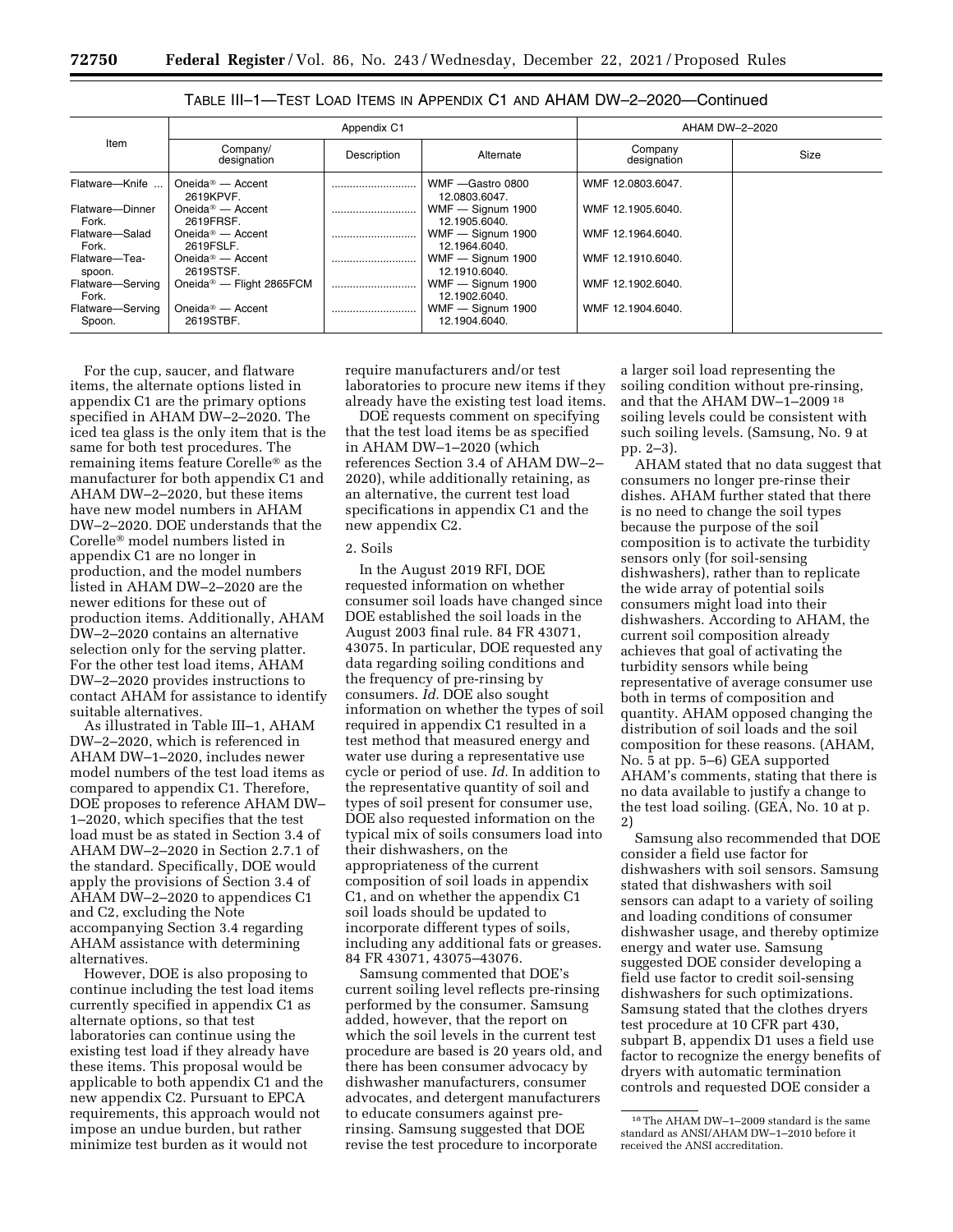similar factor for soil-sensing dishwashers. (Samsung No. 9 at p. 3)

The soil load specified in appendix C1 has been developed by DOE to produce a measure of energy and water use of soil-sensing dishwashers in a representative usage cycle. At this time, DOE does not have data on the operation of a soil-sensing function that would suggest that a field use factor to adjust testing results would be appropriate. Therefore, DOE is not proposing in this NOPR a field use factor for appendix C1 or the new appendix C2.

DOE did not receive any data regarding pre-rinsing by consumers. Although Samsung stated that there has been consumer advocacy to reduce prerinsing in recent years, no data have been presented to indicate whether or to what degree consumers have changed pre-rinsing habits. Absent such data, DOE is not proposing any changes to the soil loads.

DOE continues to request feedback and data regarding soiling level and whether there have been changes to consumers' pre-rinsing behavior. DOE also seeks information regarding the impact of different soil levels on energy and water use in dishwashers currently on the market.

Section 2.7.4 of appendix C1 states that the soils shall be as specified in Section 5.4 of ANSI/AHAM DW–1– 2010, except for the following substitutions:

• *Margarine.* The margarine shall be Fleischmann's Original stick margarine.

• *Coffee.* The coffee shall be Folgers Classic Decaf.

Additionally, Section 2.7.5 of appendix C1 states that soils shall be prepared according to Section 5.5 of ANSI/AHAM DW–1–2010, with the following additional specifications:

• *Milk.* The nonfat dry milk shall be reconstituted before mixing with the oatmeal and potatoes. It shall be reconstituted with water by mixing 2x– 3 cup of nonfat dry milk with 2 cups of water until well mixed. The reconstituted milk may be stored for use over the course of 1 day.

• *Instant mashed potatoes.* The potato mixture shall be applied within 30 minutes of preparation.

• *Ground beef.* The 1-pound packages of ground beef shall be stored frozen for no more than 6 months.

DOE notes that Table 3 in Section 5.4 of AHAM DW–2–2020 specifies Fleischmann'sTM Original Stick margarine and Folgers<sup>™</sup> Classic Decaf coffee, consistent with DOE's substitutions in Section 2.7.4 of appendix C1. These AHAM DW–2–2020 soiling specifications are also referenced in Section 2.7.4 of AHAM DW–1–2020. Therefore, DOE proposes to remove the substitution for margarine and coffee from regulatory text in appendix C1 and apply the soiling requirements in Section 2.7.4 of AHAM DW–1–2020 instead.

Additionally, Section 2.7.5 of AHAM DW–1–2020 includes the additional soil preparation requirements for milk, instant mashed potatoes, and ground beef, which are currently specified in appendix C1. Therefore, DOE proposes to remove the additional soil preparation specifications from Section 2.7.5 in appendix C1 and apply the requirements in Section 2.7.5 of AHAM DW–1–2020 instead.

DOE requests comment on its proposal to remove the soil substitution and soil preparation requirements from Sections 2.7.4 and 2.7.5 of appendix C1 and apply these same requirements from AHAM DW–1–2020 instead. DOE particularly requests data and information on how the proposed soil composition would affect energy and water use in current dishwashers.

#### 3. Loading Pattern

Section 2.6 of appendix C1 references Section 5.8 of ANSI/AHAM DW–1–2010 for loading the dishwasher prior to running active mode tests, which requires loading in accordance with the manufacturer's recommendation. In the August 2019 RFI, DOE requested feedback on whether any additional instructions are needed beyond referencing a manufacturer's loading recommendation. 84 FR 43071, 43076. DOE also requested information on how consumers typically load dishwashers. *Id.* DOE stated that although manufacturer instructions may optimize loading patterns to maximize loading capacity and dishwasher performance, consumers may use other loading positions and alignment, leading to variability in dishwasher performance. *Id.* 

AHAM stated that the lack of loading specificity in appendix C1 is a source of test procedure uncertainty. AHAM stated that the positioning of soiled items relative to unsoiled items may impact the rate at which soils are removed from the test load items, which may impact soil sensor responses. AHAM recommended that the test procedure establish the same loading instructions as Section 5.1(D) of the ENERGY STAR Cleaning Performance Test Method. AHAM added that the purpose of a specific loading pattern is to reduce variation in testing results, not necessarily to emulate consumer use. AHAM commented that consumer loading patterns are likely difficult to

replicate in the test procedure. (AHAM, No. 5 at p. 6)

GEA also supported changing the loading pattern to conform with Section 5.1(D) of the ENERGY STAR Cleaning Performance Test Method. (GEA, No. 10 at p. 2) The Joint Commenters stated that they support additional specificity to the test procedure regarding the loading pattern to improve reproducibility of test results among test laboratories. (Joint Commenters, No. 8 at p. 1).

As stated in the August 2019 RFI, DOE recognizes that the positioning of soiled test load items in relation to unsoiled ones could impact the rate at which soils are removed from the test load items, and therefore also impact soil sensor responses. 84 FR 43071, 43076. This could lead to variation in energy and water consumption. Specifying a loading pattern requirement would improve the repeatability of the testing procedure and reproducibility of results across both individual tests and testing facilities. Since submitting its comments, AHAM has included the loading pattern requirements specified in the ENERGY STAR Cleaning Performance Test Method in Section 2.6.3.4 of AHAM DW–1–2020. These requirements are applicable to soilsensing dishwashers that are tested with both, clean and soiled place settings. DOE proposes to apply these AHAM DW–1–2020 loading requirements to appendix C1 and the new appendix C2 to reduce potential variation in the test procedure. Additionally, these loading requirements would apply to both soilsensing and non-soil-sensing dishwashers as non-soil-sensing dishwashers would be required to use soil loads for testing under DOE's cleaning index threshold proposal discussed in Section III.G of this document.

DOE requests input on its proposal to use the loading requirements specified in Section 2.6.3.4 of AHAM DW–1– 2020.

#### 4. Preconditioning Cycles

Section 2.9 of appendix C1 requires manufacturers to precondition the dishwasher by running the normal cycle twice with no load after the testing conditions are established. The prewash fill water volume, if any, and the main wash fill water volume are measured during the second preconditioning cycle to calculate the detergent amounts to be used during the energy and water consumption tests. The prescribed procedure ensures an accurate calculation of detergent dosing, priming of the water lines and sump area of the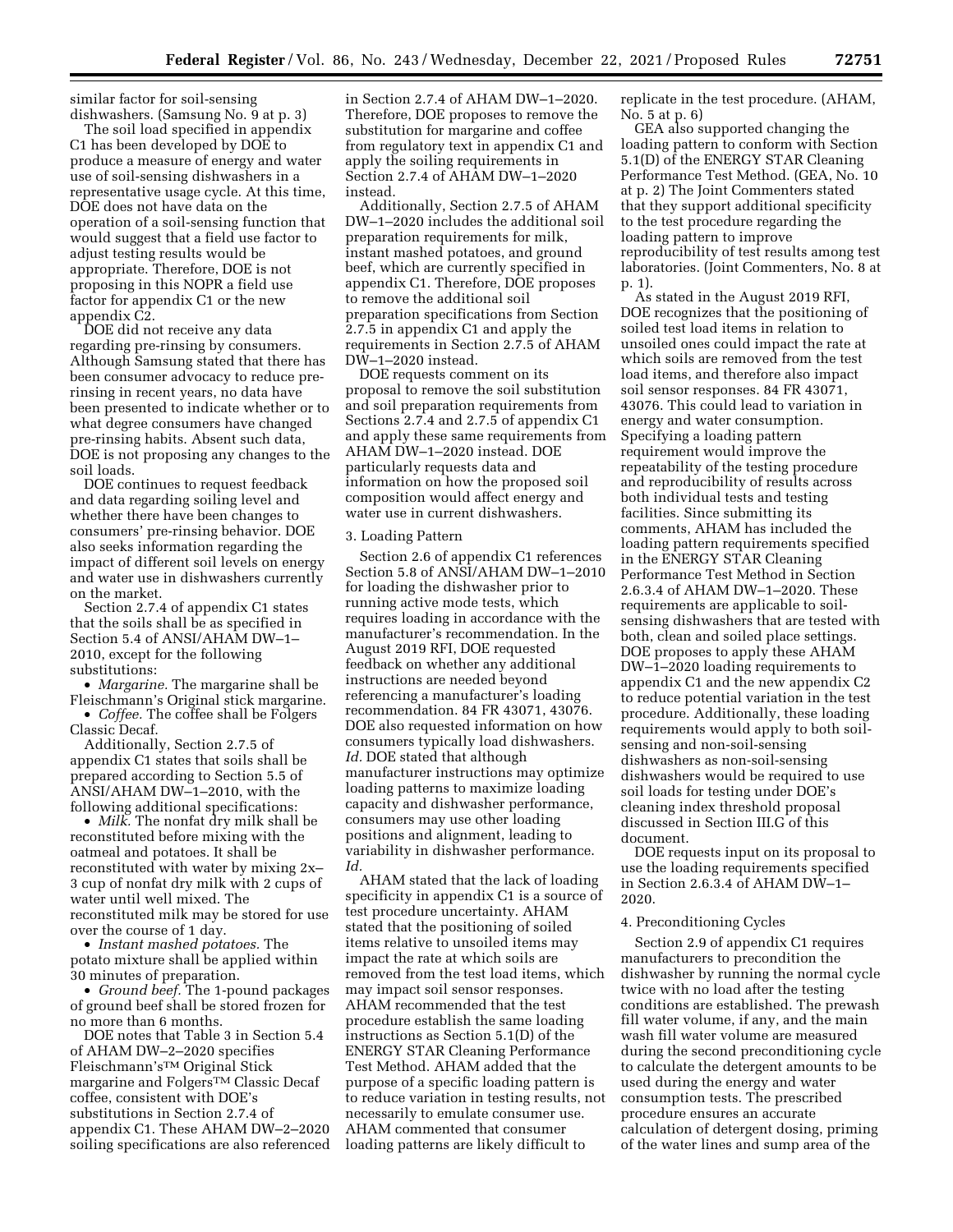pump, successful sensor calibration, and machine cleaning without adding significant test burdens. In the August 2019 RFI, DOE requested comment on whether two preconditioning cycles were adequate or more than is necessary to calibrate the soil sensors. DOE also requested comment on whether using the water volumes from the second preconditioning cycle continued to be appropriate for determining the detergent amounts if the sensors were still being calibrated during the second preconditioning cycle. 84 FR 43071, 43076.

AHAM commented that although sometimes unnecessary, two preconditioning cycles ensure that the dishwasher under test is properly calibrated, and manufacturers prefer to keep the existing two cycles for certainty in test results as well. (AHAM, No. 5 at p. 6) GEA supported AHAM's comment by reaffirming that two preconditioning cycles increased reliability and reproducibility in test results. (GEA, No. 10 at p. 2).

No commenter suggested the use of fewer or additional preconditioning cycles. Based on the above discussion, DOE is not proposing to modify the requirement for two preconditioning cycles currently in appendix C1, and is proposing to apply this requirement to the new appendix C2.

### 5. Detergent

Section 2.10 of appendix C1 specifies using Cascade with the Grease Fighting Power of Dawn powder as the detergent formulation. This section also provides the method to calculate the detergent quantities to be added to the pre-wash (if available) and main-wash compartments, which is based on the pre-wash (if available) and main wash water volumes, respectively. In the August 2019 RFI, DOE requested information on whether the current powder detergent specified in appendix C1 results in a test procedure reasonably designed to measure energy and water use during a representative use cycle or period of use and requested comment on the use of a reference detergent. 84 FR 43071, 43076. DOE also requested comment on the method for calculating detergent dosing, including: Whether to continue calculating the detergent dosing based on the measured water fill volumes in the second preconditioning cycle, or whether to specify a fixed amount of detergent; methods to differentiate between the different portions of a wash cycle and ways to appropriately calculate the corresponding detergent dosing; and reliance on manufacturer dosage recommendations. *Id.* 

AHAM suggested that detergent dosing be evaluated, but advised DOE to maintain the existing powder detergent formulation, stating that this formulation was still representative of powder formulations on the market. AHAM also supported maintaining the current detergent dosage provisions. AHAM further stated that detergent impacts performance testing more than it impacts energy testing; thus, it did not need to be changed for energy testing. AHAM also commented that it would discuss updates to detergent usage as part of its AHAM DW–1 process, but that more work is needed to understand the appropriate detergent and amounts to use, and how often formulations change. (AHAM, No. 5 at p. 7) GEA supported AHAM's comment and stated that there is insufficient data on the impact of detergents to the current test procedure or to other test procedures that may be run at the same time 19 to make any change to detergents at this time. (GEA, No. 10 at pp. 1, 2) Whirlpool also agreed with AHAM and commented that the current powder detergent referenced in appendix C1 is representative of powder detergents on the market. Whirlpool further commented that, although single dose detergents are the most commonly used detergent type, given the recent rising popularity of single dose detergents, their formulations are not stable because detergent manufacturers make frequent changes and improvements. Whirlpool also suggested that further evaluation was needed to assess the impact of single dose detergents on energy use. (Whirlpool, No. 4 at p. 3) Since publication of the August 2019 RFI and the subsequent end of the comment period, AHAM informed DOE, during the task group's meetings to establish AHAM DW–1–2020, that the powder detergent currently specified in appendix C1—Cascade with the Grease Fighting Power of Dawn—is no longer commercially available. Instead, a new powder detergent, Cascade Complete Powder, which has a slightly different formulation 20 from Cascade with the Grease Fighting Power of Dawn, is now available on the market. AHAM has updated AHAM DW–2–2020 to

reference this new detergent for testing purposes. AHAM DW–1–2020 references AHAM DW–2–2020, both for detergent formulation as well as dosage.

In addition to a change in the detergent to be used for testing, both AHAM DW–1–2020 and AHAM DW–2– 2020 also specify new dosage requirements in comparison to the current requirements of appendix C1.21 Section 4.1 of AHAM DW–2–2020 specifies the detergent dosage as 1.8 grams per place setting in the main compartment of the detergent dispenser and 1.8 grams per place setting in the prewash compartment of the detergent dispenser or other location. Section 2.10.1 of AHAM DW–1–2020 further specifies to use half the quantity of detergent that is specified in Section 4.1 of AHAM DW–2–2020 for both prewash and main-wash detergent for the energy and water consumption tests. Prewash detergent is specified only for those units if it is recommended by the manufacturer's instructions for conditions that are consistent with the test procedure. This includes, but is not limited to, manufacturer instructions that recommend the use of prewash detergent for the normal cycle, normally soiled loads, or for water hardness between 0 and 85 ppm. Additionally, if manufacturer instructions lead to the use of the prewash detergent requirements, the prewash detergent is placed as instructed by the manufacturer or, if no instructions are provided, the prewash detergent is placed on the inner door near the detergent cup.

DOE performed preliminary investigative testing on four standard dishwashers to compare the energy and water consumption results when using (1) the current detergent (Cascade with the Grease Fighting Power of Dawn) with the current dosage method; (2) the new detergent (Cascade Complete Powder) with the current dosage method; and (3) the new detergent with the new dosage method. Table III–2 presents the detergent quantities for each of the three investigative tests for the four units. Table III–3 presents the measured water consumption and estimated annual energy use for these four units when tested according to the three scenarios.

<sup>19</sup> GEA did not specify which other test procedures it was referring to that may be run at the same time as the DOE test procedure.

<sup>20</sup>Stakeholders mentioned during the AHAM task group calls that they were informed by the detergent manufacturer that the only difference between Cascade with the Grease Fighting Power of Dawn and Cascade Complete Powder is related to the enzymes used in the detergent. DOE was not able to verify this information independently because the ingredient list for Cascade with the Grease Fighting Power of Dawn is not available on product packaging (or online).

<sup>21</sup>As discussed, the detergent dosage for appendix C1 is based on measurements of the prewash fill water volume, if any, and the main wash fill water volume measured during the second preconditioning cycle.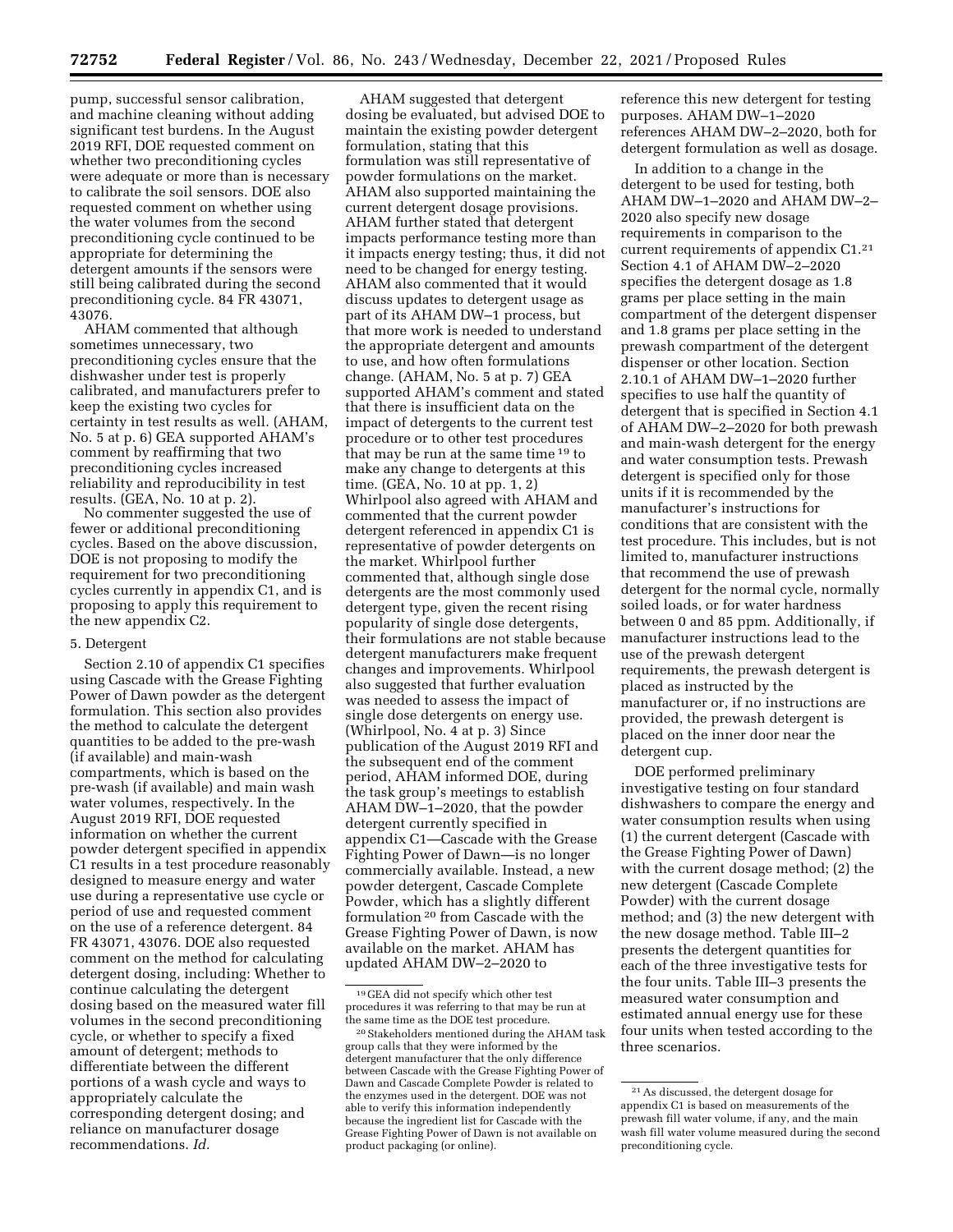|           | Appendix C1          |                               | dosage               | New detergent with current | New detergent with new<br>dosage |                          |  |
|-----------|----------------------|-------------------------------|----------------------|----------------------------|----------------------------------|--------------------------|--|
| Test unit | Prewash<br>detergent | Main wash<br>detergent<br>(g) | Prewash<br>detergent | Main wash<br>detergent     | Prewash<br>detergent             | Main wash<br>detergent   |  |
| c<br>з    |                      | 10.5<br>12.5<br>105           |                      | 10.5<br>13                 | 7.2<br>7.2                       | 7.2<br>7.2<br>7.2<br>7.2 |  |

TABLE III–2—DETERGENT DOSAGE (IN GRAMS) FOR EACH INVESTIGATIVE TEST

# TABLE III–3—MEASURED WATER CONSUMPTION AND ESTIMATED ANNUAL ENERGY USE FOR EACH INVESTIGATIVE TEST

|           | Appendix C1              |                          |                                                  | New detergent with current<br>dosage | New detergent with new<br>dosage |                          |  |
|-----------|--------------------------|--------------------------|--------------------------------------------------|--------------------------------------|----------------------------------|--------------------------|--|
| Test unit | Water<br>aal/cvcle)      | EAEU<br>(kWh/year)       | Water<br><b>EAEU</b><br>(kWh/year)<br>gal/cycle) |                                      | Water<br>(gal/cycle)             | EAEU<br>(kWh/year)       |  |
| ົ<br>3    | 2.3<br>3.1<br>3.2<br>3.4 | 211<br>257<br>269<br>273 | 2.4<br>3.3<br>3.2<br>5.9                         | 204<br>256<br>265<br>357             | 2.5<br>3.3<br>3.1<br>3.9         | 204<br>261<br>274<br>301 |  |

Table III–3 indicates that for test units 1, 2, and 3, the water consumption among the three tests varied within a range of 0.1–0.2 gal/cycle. For unit 4, the ''Appendix C1'' test and the ''New Detergent with New Dosage'' test yielded equivalent water consumption values; however, the water consumption of the ''New Detergent with Current Dosage'' test was 2.5 gal/cycle higher, an increase of 73 percent over the other two tests. Similar percentage differences were observed for EAEU among the three tests. Given the small sample size of only 4 test units, DOE believes that additional testing would be required to determine whether the observed variation in results is due to the change in detergent and dosage, or whether it could be attributed to unrelated differences in the sensor response of these soil-sensing dishwashers, or other factors.

Given the uncertainty about whether the new detergent and dosing requirements would impact the energy and water consumption of dishwashers, DOE proposes that both the current detergent and dosage requirement as well as the new detergent and new dosage requirement would be allowable to use for testing according to appendix C1. By maintaining the use of the current detergent and dosing requirements, manufacturers would not be required to re-test currently certified dishwashers. Because DOE is proposing the detergent type and dosage specifications in AHAM DW–1–2020 in addition to the current requirements, this proposal would not require the rerating or re-certification of dishwashers

currently on the market. Additionally, permitting the optional use of the detergent and dosing specifications in AHAM DW–1–2020 would avoid the need for manufacturers to request test procedure waivers should the currently required detergent become unavailable and would harmonize with current industry practice.

For the new appendix C2, which would be required at the time compliance is required with updated energy and water conservation standards, DOE proposes to specify only the new detergent and dosage requirements from AHAM DW–1–2020.

The current dosage requirements specify detergent dosage based on water volume, which requires distinguishing the water used in the pre-wash from the water used in the main wash. DOE has observed, and stakeholders have also expressed, that uncertainty in differentiating the pre-wash and main wash cycles to estimate detergent dosage could be a potential source of test variation. As stated, the new detergent dosage is based on the number of place settings rather than measurement of pre-wash and main wash water volumes, potentially providing more consistent dosing. More consistent dosing would improve the repeatability and reproducibility of the results. Additionally, the new dosage would reduce test burden since it would eliminate the need to identify, isolate, and calculate the pre-wash and main wash water volumes.

DOE requests comment on its proposal to adopt in appendix C1 the new detergent and new dosage

requirements as specified in AHAM DW–1–2020, while also retaining the current detergent and dosage requirements in appendix C1. The use of either set of detergent requirements would be allowable for testing under appendix C1. DOE also requests comment on the detergent currently being used by manufacturers and test laboratories for testing and certification of dishwashers.

If stakeholder comments indicate that the currently specified detergent, Cascade with the Grease Fighting Power of Dawn, is no longer being used by manufacturers, DOE may instead consider including only the new detergent, Cascade Complete Powder, and dosage requirements from AHAM DW–1–2020 in appendix C1, rather than allowing both the current and new detergent and dosage requirements.

DOE also welcomes comments and data on the impact of the new detergent and dosage on energy and water use.

#### 6. Rinse Aid

Section 2.1 of appendix C1 currently requires that testing be conducted without the use of rinse aid, and that any rinse aid reservoirs remain empty for testing.

In the August 2019 RFI, DOE noted that a standard from IEC, IEC 60436: ''Electric Dishwashers for Household Use—Methods for Measuring the Performance'' (''IEC 60436'') specifies the use of rinse aid during testing. 84 FR 43071, 43077. IEC 60436 requires the use of a standard rinse aid formulation rather than a commercially marketed brand. DOE sought information from stakeholders on consumer use of rinse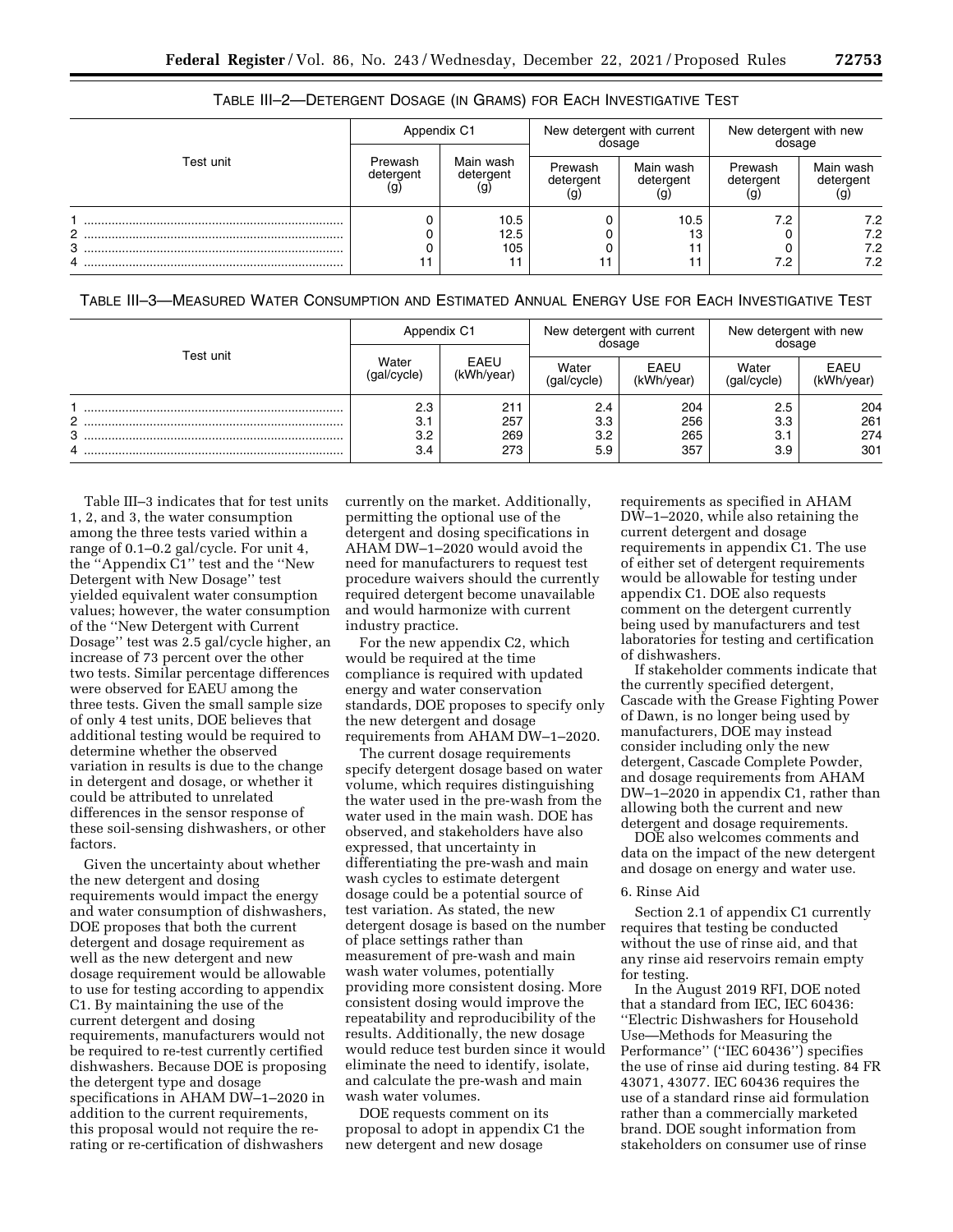aid, and on whether the use of rinse aid had any effect on measured energy and water consumption. *Id.* 

AHAM commented that rinse aid does not impact energy and water use. AHAM further commented that IEC 60436 specifies use of rinse aid because there is a performance element to that test. As such, AHAM did not support a proposal to add a rinse aid requirement or a need to collect consumer data on rinse aid usage. (AHAM, No. 5 at p. 7)

Based on these comments, and the lack of data regarding the effect of rinse aid on measured energy and water usage and consumer usage of it, DOE maintains its conclusions from past rulemakings that the test procedure should preclude the use of rinse aid, and that the rinse aid container should remain empty during testing. 68 FR 51887, 51891. Adding a rinse aid requirement would increase test burden without information indicating that it would improve the representativeness of the test results, and it could potentially cause variation in test results. For these reasons, DOE is not proposing a rinse aid requirement in appendix C1 or the new appendix C2, which is consistent with the specifications in AHAM DW–1–2020 that DOE proposes to reference in this NOPR.

7. Water Softener Regeneration Cycles

In the October 2012 final rule, DOE adopted a method for measuring the energy consumed during regeneration cycles for water softeners built into certain residential dishwashers. 77 FR 65942, 65960. The adopted approach relies on manufacturer-reported values for the energy and water use for each regeneration cycle and the number of annual regeneration cycles. *Id.* The current calculations for water softener regeneration cycles are provided in Sections 5.1.3, 5.4.3, 5.5.1.2, 5.5.2.2, 5.6.1.2, and 5.6.2.2 of appendix C1. In the August 2019 RFI, DOE requested comment on whether any dishwasher had a water softener regeneration cycle at every or nearly every cycle, and if any additional instructions should be specified in appendix C1 to avoid repeatedly accounting for the water and energy use during water softener regeneration. 84 FR 43071, 43077.

DOE did not receive any comment regarding the energy and water use during water softener regeneration cycles, and thus does not propose any changes in this NOPR with regards to water softener regeneration cycles, aside from maintaining the associated definitions and calculations specified in AHAM DW–1–2020.

8. Water Re-Use System

On November 1, 2013, DOE published a Decision and Order (''November 2013 Decision and Order'') granting Whirlpool a test procedure waiver (''Whirlpool waiver'') for testing specified basic models equipped with a ''water use system,'' in which water from the final rinse cycle is stored for use in the subsequent cycle, with periodic draining (''drain out'') and cleaning (''clean out'') events. 78 FR 65629 (Case No. DW–11).22 Whirlpool is required to test the basic model specified in the November 2013 Decision and Order using appendix C1, with the following modifications:

(1) ''Water use system'' water and energy consumption shall be accounted for during dishwasher water and energy measurement and reporting, subject to the following:

(2) For ''drain out'' events, constant values of 0.072 gallons per cycle and 2.6 kWh/year shall be added to values measured by appendix C1.

(3) For ''clean out'' events, constant values of 0.071 gallons per cycle and 10.3 kWh/year shall also be added to values measured by appendix C1.

(4) To calculate the detergent quantity for testing, a constant value of 0.91 gallons for the water fill amount shall be used, representing both saved water fill and house supply water fill.

(5) If a ''drain out'' or ''clean out'' event occurs during testing, any results from that use of the test procedure shall be disregarded. Disconnect and reconnect power to the dishwasher, then restart the test procedure.

(6) To detect a ''drain out'' event, measure the water volume supplied during the first fill. A cycle shall be considered to have a ''drain out'' event if the first fill uses approximately 1 gallon from the water supply. Without a "drain out" event, the first fill would use approximately 0.11 gallons from the water supply.

(7) To detect a ''clean out'' event, monitor the temperature of the sump water using an additional temperature measuring device. The device shall be placed inside the sump in an area such that the device will always be submerged in water and will not interfere with the operation of the dishwasher. A cycle shall be considered to have a ''clean out'' event if the temperature of the sump water during wash and rinse portions of the cycle reaches 150 °F. Without a ''clean out'' event, the highest sump water temperatures would reach approximately 140 °F.

78 FR 65629, 65631.

In the August 2019 RFI, DOE requested feedback on whether the test procedure waiver provisions were generally appropriate for testing basic models with the same attributes as those subject to the November 2013 Decision and Order. 84 FR 43071, 43078.

In response, both GEA and AHAM supported incorporating the provisions of the Whirlpool waiver into appendix C1. (AHAM, No. 5 at p. 9; GE, No. 10 at p. 2) Subsequently, AHAM published the AHAM DW–1–2020 standard, which includes provisions for testing water reuse system dishwashers. Specifically, Sections 1.3, 1.9, and 1.29 of AHAM DW–1–2020 include definitions for a clean out event, drain out event, and water re-use system dishwasher, respectively. These definitions are consistent with those specified in the November 2013 Decision and Order granted in November 2013. AHAM DW– 1–2020 also specifies the detergent dosing requirements, methods to measure the energy and water consumption of water re-use system dishwashers, including detection of drain out and clean out events, and calculations for energy and water consumption. Sections 2.10.2, 4.1.3, 5.1.4, 5.15, 5.4.4, 5.4.5, 5.5.1.3, 5.5.1.4, 5.5.2.3, 5.5.2.4, 5.6.1.3, 5.6.1.4, 5.6.2.3, and 5.6.2.4 of AHAM DW–1–2020. All of these requirements are consistent with the alternate test procedure specified in the November 2013 Decision and Order granting the waiver to Whirlpool for water re-use systems, except for the specified water energy consumption equations in Sections 5.6.1.3, 5.6.1.4, 5.6.2.3, and 5.6.2.4, which use an incorrect constant.<sup>23</sup>

As soon as practicable after the granting of any waiver, DOE is required to publish in the **Federal Register** a notice of proposed rulemaking to amend its regulations so as to eliminate any need for the continuation of such waiver. 10 CFR 430.27(l). As soon thereafter as practicable, DOE will publish in the **Federal Register** a final rule. *Id.* Since AHAM DW–1–2020 includes the language from the Whirlpool waiver, DOE proposes to reference these requirements in appendix C1 and the new appendix C2, with added modifications to the equations in Sections 5.6.1.3, 5.6.1.4, 5.6.2.3, and 5.6.2.4 of AHAM DW–1– 2020.

DOE requests comment on its proposal to reference in appendix C1 and the new appendix C2 the testing provisions from AHAM DW–1–2020 to address the Whirlpool waiver for water re-use system dishwashers.

#### *G. Cleaning Performance*

EPCA requires DOE to establish test procedures that are reasonably designed

<sup>22</sup>All materials regarding the Whirlpool waiver are available in docket EERE–2013–BT–WAV–0042 at *[www.regulations.gov.](http://www.regulations.gov)* 

<sup>23</sup>The equations in the noted sections improperly use the constant  $K =$  specified heat of water in  $\hat{k}Wh$ per gal per  ${}^{\circ}$ F, instead of *C*/*e*, where *C* = specific heat of water in Btu's per gal per °F, and *e* = nominal gas or oil water heater recovery efficiency.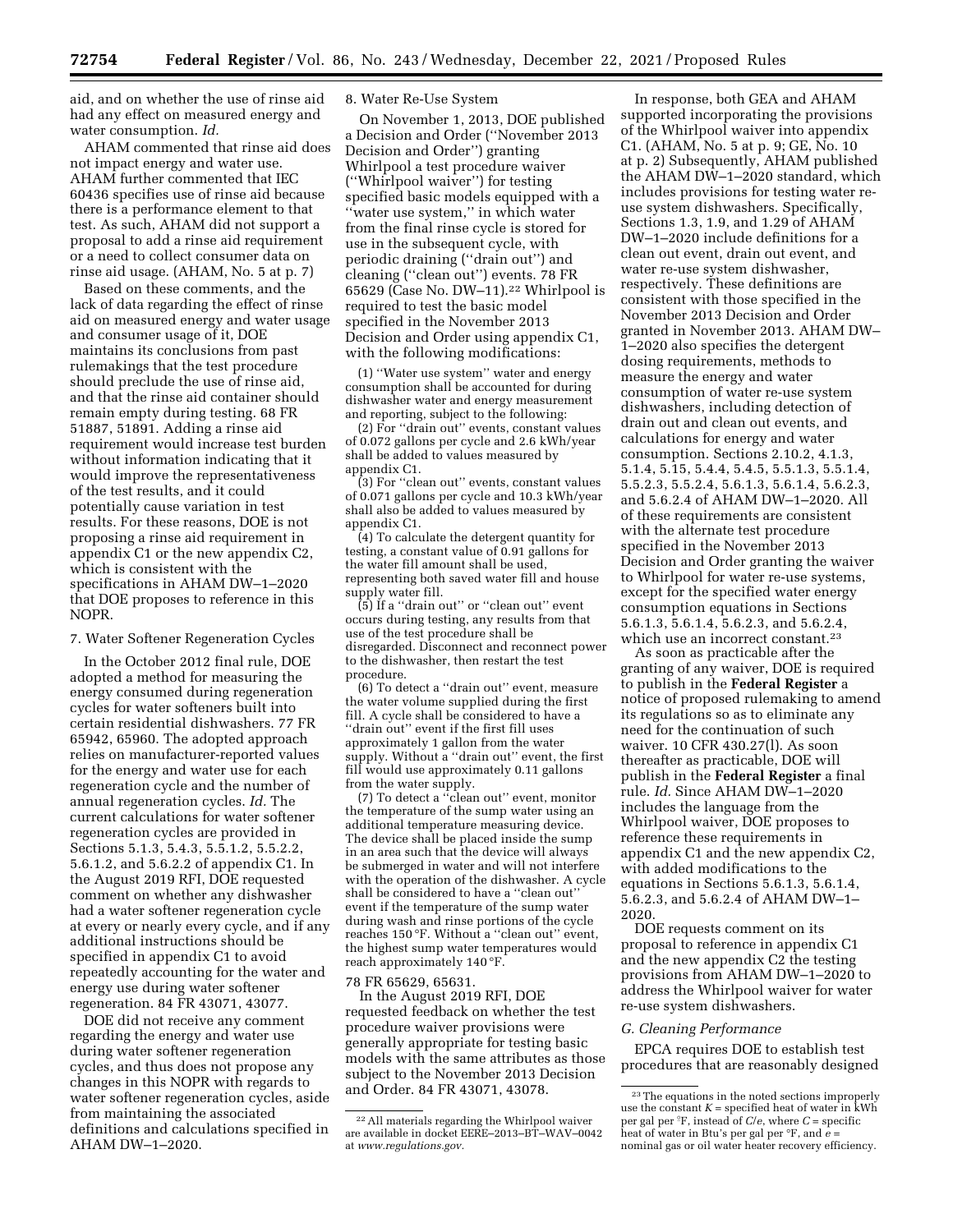to produce test results that measure energy efficiency, energy use, water use (for certain products), or estimated annual operating cost of a covered product during a representative average use cycle or period of use, as determined by the Secretary, and shall not be unduly burdensome to conduct. (42 U.S.C. 6293(b)(3)) DOE's test procedure for dishwashers identifies the ''normal cycle'' as the cycle representative of consumer use, defines the term ''normal cycle,'' requires testing using the ''normal cycle,'' and compliance with the applicable standards is determined based on the measured energy and water use of the ''normal cycle.'' 10 CFR 430.23(c) and 10 CFR 430 subpart B appendix C1. The ''normal cycle'' is defined as the cycle type, including washing and drying temperature options, recommended in the manufacturer's instructions for daily, regular, or typical use to completely wash a full load of normally soiled dishes including the power-dry feature. If no cycle or more than one cycle is recommended in the manufacturer's instructions for daily, regular, or typical use to completely wash a full load of normally soiled dishes, the most energy-intensive of these cycles shall be considered the normal cycle. In the absence of a manufacturer recommendation on washing and drying temperature options, the highest energy consumption options must be selected. Section 1.12 of appendix C1. As such, the existing test procedure does not define what constitutes ''completely wash[ing]'' a full load of normally soiled dishes (*i.e.,* the cleaning performance).

For dishwashers, the cleaning performance at the completion of a cycle influences how a consumer uses the product. If the cleanliness of the dishware after completion of a cleaning cycle does not meet consumer expectations, consumers may alter their use of the dishwasher. For example, consumers may alter the use of the product by selecting a cycle that consumes more energy and water to provide a higher level of cleaning, operating the selected cycle multiple times, or pre-washing the dishware before loading into the dishwasher to achieve an acceptable level of cleaning. DOE received comment from Samsung expressing concern in response to the August 2019 RFI, in which Samsung stated that consumers unsatisfied with the cleaning performance of the normal cycle may opt to select a different mode that could result in increased energy consumption. (Samsung, No. 9 at p. 3) Thus, it is possible that dishwashers

exist on the market that are currently tested by manufacturers using a ''normal cycle'' that does not ''completely wash'' dishes.

In general, a consumer-acceptable level of cleaning performance (*i.e.,* a representative average use cycle) can be easier to achieve through the use of higher amounts of energy and water use during the dishwasher cycle.24 Conversely, maintaining acceptable cleaning performance can be more difficult as energy and water levels are reduced.25 Improving one aspect of dishwasher performance, such as reducing energy and/or water use as a result of energy conservation standards, may require a trade-off with one or more other aspects of performance, such as cleaning performance. DOE expects, however, that consumers maintain the same expectations of cleaning performance regardless of the efficiency of the dishwasher. As the dishwasher market continuously evolves to higher levels of efficiency—either as a result of mandatory minimum standards or in response to voluntary programs such as ENERGY STAR—it becomes increasingly more important that DOE ensures that its test procedure continues to reflect representative use. As such, the normal cycle that is used to test the dishwasher for energy and water performance must be one that provides a consumer-acceptable level of cleaning performance, even as efficiency increases.

In order for DOE's test procedure to more accurately and fully test dishwashers during a representative average use cycle, DOE believes that amending the test procedure to define what constitutes completely washing a full load of normally soiled dishes (*i.e.,*  the cleaning performance) will better represent consumer use of the product. As such, DOE proposes additional direction for selecting the appropriate test cycle, *i.e.,* for determining whether the cycle ''can completely wash a full load of normally soiled dishes.'' DOE is proposing to include a cleaning index

25 In the December 2014 NOPR that proposed amended energy and water use standards for dishwashers, DOE noted that cleaning performance could be maintained up to Efficiency Level 3, which was defined as 234 kWh/yr and 3.1 gal/cycle. 79 FR 76141, 76165. In the December 2016 Final Determination, DOE additionally noted that manufacturers generally indicated that by using all available design options to improve efficiency, they would likely be able to maintain performance with a maximum energy consumption between 250 and 260 kWh/year and water consumption at 3.1 gal/ cycle. 81 FR 90072, 90082.

methodology and minimum threshold to validate the selection of the test cycle in appendix C1 and the newly proposed appendix C2.26 This proposal is discussed in detail in the following sections.

This proposal is in line with comments DOE received in response to the August 2019 RFI regarding the adoption of cleaning performance into the test procedure. Samsung commented that the tested cycle (*i.e.,* the normal cycle) should perform at or above a minimum level of acceptable functionality because some consumers may select test cycles other than the default mode that perform better without recognizing the resulting increase in the energy consumption of the dishwasher. (Samsung, No. 9 at p. 3) The CAIOUs commented that, while the test procedure is representative of current energy and water consumption, they believe there is merit in investigating a dishwasher cleaning performance test method to ensure future consumer benefit. (CAIOUs, No. 7 at p. 2)

# 1. Cleaning Performance Test Method

DOE is proposing to adopt a cleaning performance test method that will help determine if a dishwasher when tested according to the DOE test procedure ''completely washes a normally soiled load of dishes,'' according to the representative consumer use. Specifically, DOE proposes to include the cleaning performance evaluation setup, procedures, and calculations that are specified in the ENERGY STAR Cleaning Performance Test Method, which references ANSI/AHAM DW–1– 2010, in appendix C1 and newly proposed appendix C2.

In response to the August 2019 RFI, Samsung recommended that DOE incorporate by reference the ENERGY STAR Cleaning Performance Test Method in the dishwasher test procedure and adopt the minimum cleaning index, as established for the ENERGY STAR Most-Efficient Program. (Samsung, No. 9 at p. 3)

The ENERGY STAR Cleaning Performance Test Method specifies a procedure to determine cleaning performance at the same test loads described in the DOE test method. For soil-sensing dishwashers, cleaning

<sup>24</sup>Higher energy use may provide increased thermal and mechanical action for removing soils. Similarly, higher water use may provide better rinsing performance by reducing the amount of soil re-deposition on the dishware.

<sup>26</sup>This approach is analogous to the one used for clothes dryers, in which the DOE test procedure at appendix D2 defines a threshold dryness level for automatic cycle termination clothes dryers as a condition for the test cycle to be valid. Specifically, Section 3.3.2 of appendix D2 specifies that if the final moisture content after completion of the drying cycle is greater than 2 percent, the test shall be invalid and a new run shall be conducted using the highest dryness level setting.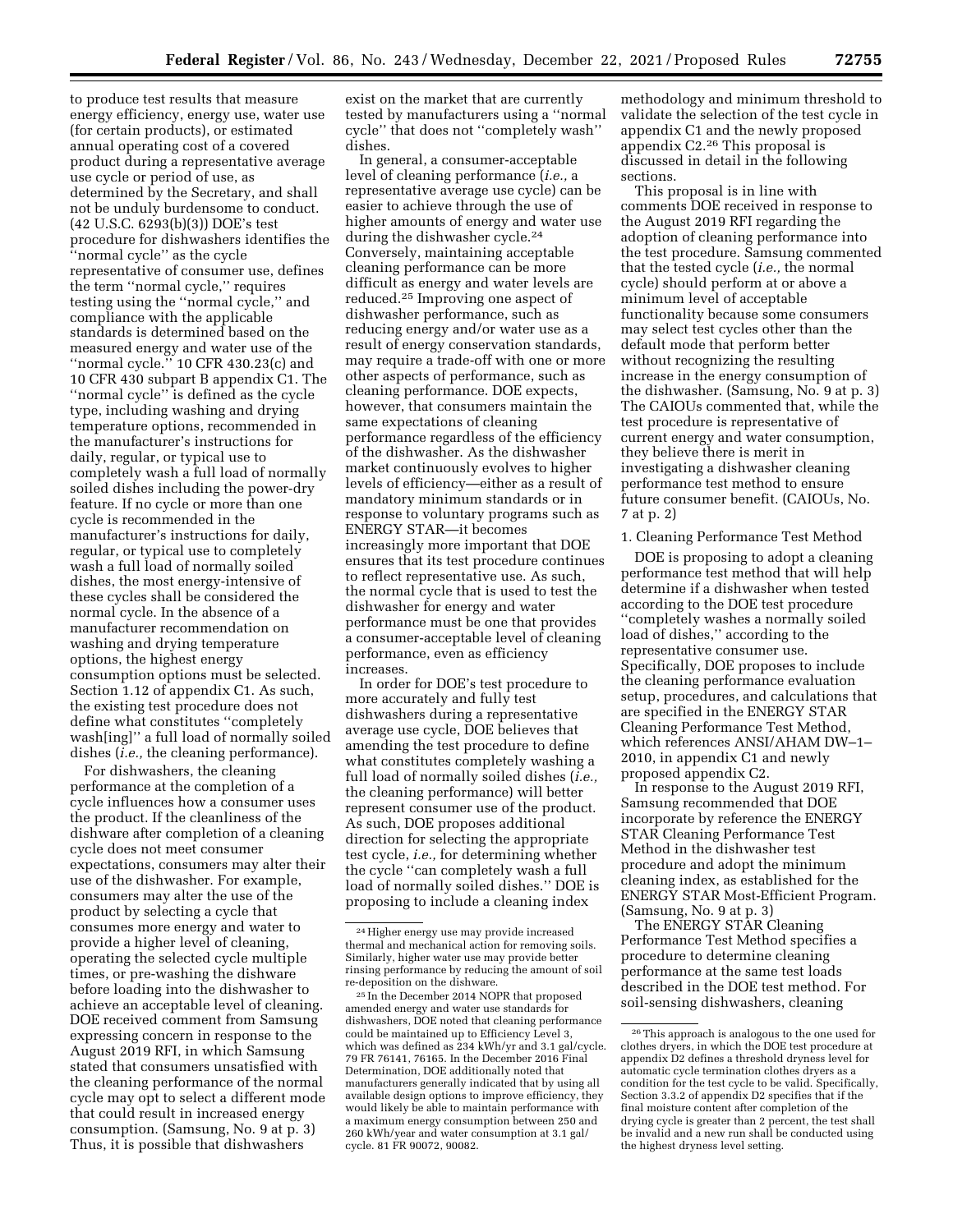performance is evaluated on the same cycles that are used to determine energy and water consumption (*i.e.,* the heavy, medium, and light soil loads). (ENERGY STAR Cleaning Performance Test Method Section 5.1.B) For non-soilsensing dishwashers, cleaning performance is evaluated on three additional cycles at the heavy, medium, and light soil loads that are run immediately after the clean-load cycle that is used to determine energy and water consumption. (ENERGY STAR Cleaning Performance Test Method Section 5.1.C) Each test load item is quantitatively evaluated for cleanliness under prescribed lighting conditions referenced from ANSI/AHAM DW–1– 2010. (ENERGY STAR Cleaning Performance Test Method Section 4.B) Additionally, Section 5.2 of the ENERGY STAR Test Method specifies the criteria to grade the load; it references Section 5.10 of ANSI/AHAM DW–1–2010, which specifies the following requirements: Each test load item receives a score based on the number and size of soil particles that remain on the item following the termination of a test cycle. Glassware items are additionally evaluated for the number and size of remaining spots, streaks, and rack contact marks. A score of 0 indicates a completely clean test load item, and a single test load item cannot exceed a cumulative score of 9. The number of test items that receive each score is counted (*i.e.,* number of items in the test load that receive a score of 0, 1, 2, . . ., 9) and the weighted average of these counts is subtracted from 100 to produce a final cleaning index for the test cycle. A score of 100 indicates perfect cleaning performance.

Accordingly, DOE proposes to include the requirements specified in Sections 4(B), 5.2, and 5.3, of the ENERGY STAR Cleaning Performance Test Method, as follows:

Section 4(B) of the ENERGY STAR Cleaning Performance Test Method establishes the lighting requirements for the evaluation room for scoring the test load, as specified in ANSI/AHAM DW– 1–2010. These same lighting requirements are also specified in Section 5.10 of AHAM DW–2–2020; therefore, DOE proposes to reference Section 5.10 of AHAM DW–2–2020 to specify the lighting requirements for the evaluation room.

Section 5.2 of the ENERGY STAR Cleaning Performance Test Method establishes the scoring procedure to evaluate each dishware item in the test load after completion of the test cycle, as specified in ANSI/AHAM DW–1– 2010. The scoring method is also specified in Section 5.10.1 of AHAM

DW–2–2020; therefore, DOE proposes to reference the scoring requirements specified in AHAM DW–2–2020.

Section 5.3 of the ENERGY STAR Cleaning Performance Test Method specifies the equation for calculating a cleaning index for each test cycle, which is also specified in Section 5.12.3.2 of AHAM DW–2–2020; therefore, DOE proposes to reference the calculation of cleaning index for each test cycle from AHAM DW–2–2020.

DOE notes that the calculation to determine per-cycle cleaning index is based on the individual score of each item such that dishware and flatware are scored based on soil particles, while glassware are scored based on soil particles as well as spots, streaks, and rack contact marks. DOE further notes that AHAM DW–2–2020 provides two separate equations for calculating the total cleaning index for one test run. The equation in Section 5.12.3.1 of AHAM DW–2–2020 specifies a soil-only cleaning index, which is calculated using the scores of each test load item (including glassware) based only on soil particles. Section 5.12.3.2 of AHAM DW–2–2020 uses the same equation as that in the ENERGY STAR Cleaning Performance Test Method (and ANSI/ AHAM DW–1–2010), and defines the total cleaning index calculation using the scores of dishware and flatware cleaning performance based on soil particles and glassware based on soil particles as well as spots, streaks, and rack contact marks. DOE is proposing to reference Section 5.12.3.2 of AHAM DW–2–2020 to calculate the total cleaning index of a cycle because DOE expects that consumers would evaluate the cleanliness of their load items at the completion of a cycle . DOE requests feedback on whether it should consider referencing Section 5.12.3.1 of AHAM DW–2–2020 instead, which would calculate the cleaning index based on soil particles only. If DOE were to calculate the cleaning index using soil particles only, it would reevaluate the per-cycle cleaning index threshold value (discussed further in Section III.G.2 of this document) to reflect this change. DOE requests stakeholder feedback on an appropriate threshold to consider.

DOE requests feedback on the proposed methodology to test, score, and calculate a cleaning index to validate the tested cycle and seeks comment if other methodologies should be considered for validating the cleaning performance of the tested cycle.

DOE requests feedback on whether it should consider referencing Section 5.12.3.1 of AHAM DW–2–2020 to

measure cleaning performance, which would calculate the cleaning index based on soil particles only. DOE notes that if it were to calculate cleaning index using soil particles only, it would reevaluate the per-cycle cleaning index threshold value to reflect this change.

#### 2. Cleaning Index Threshold

In response to the August 2019 RFI, Samsung commented that DOE should use the ENERGY STAR Most-Efficient cleaning index threshold when establishing the standard for dishwashers in the future standards rulemaking. (Samsung, No. 9 at p. 3)

In this NOPR, DOE proposes to provide direction in the test procedure as to what constitutes whether a cycle under test can completely wash a full load of normally soiled dishes, by establishing a minimum cleaning index threshold as a condition for each individual test cycle to be valid. The threshold is intended to represent a level of cleaning such that if the dishwasher did not meet this threshold after operating in the ''normal cycle,'' the consumer would be expected to operate the dishwasher using a more energy-intensive cycle than the ''normal cycle.'' Specifically, DOE proposes that if the normal cycle at a particular soil level (*i.e.,* heavy, medium, or light) does not achieve the defined cleaning index threshold, that soil level (*i.e.,* heavy, medium, or light) would need to be retested using the most energy-intensive cycle (to be determined using the proposed methodology discussed in Section III.G.4 of this document) that achieves the defined cleaning index threshold. The data from the most energy-intensive cycle would be used to represent that soil level in the downstream calculations.

To determine an appropriate threshold value, DOE aggregated confidential consumer cycle selection data provided by industry for this NOPR, and considered past consumer comments and test data collected in support of the October 2020 Final Rule.27

DOE understands general consumer satisfaction as a fundamental characteristic of a functioning market, and that consumers are largely satisfied with the performance of dishwashers currently on the market. However, based on Samsung's comments discussed in Section III.G of this document as well as qualitative comments that DOE received during the rulemaking that culminated in the October 2020 Final Rule, DOE

<sup>27</sup>See Dishwasher NODA Test Data (5–21–20), available at: *[www.regulations.gov/document/EERE-](http://www.regulations.gov/document/EERE-2018-BT-STD-0005-3213)[2018-BT-STD-0005-3213](http://www.regulations.gov/document/EERE-2018-BT-STD-0005-3213)*.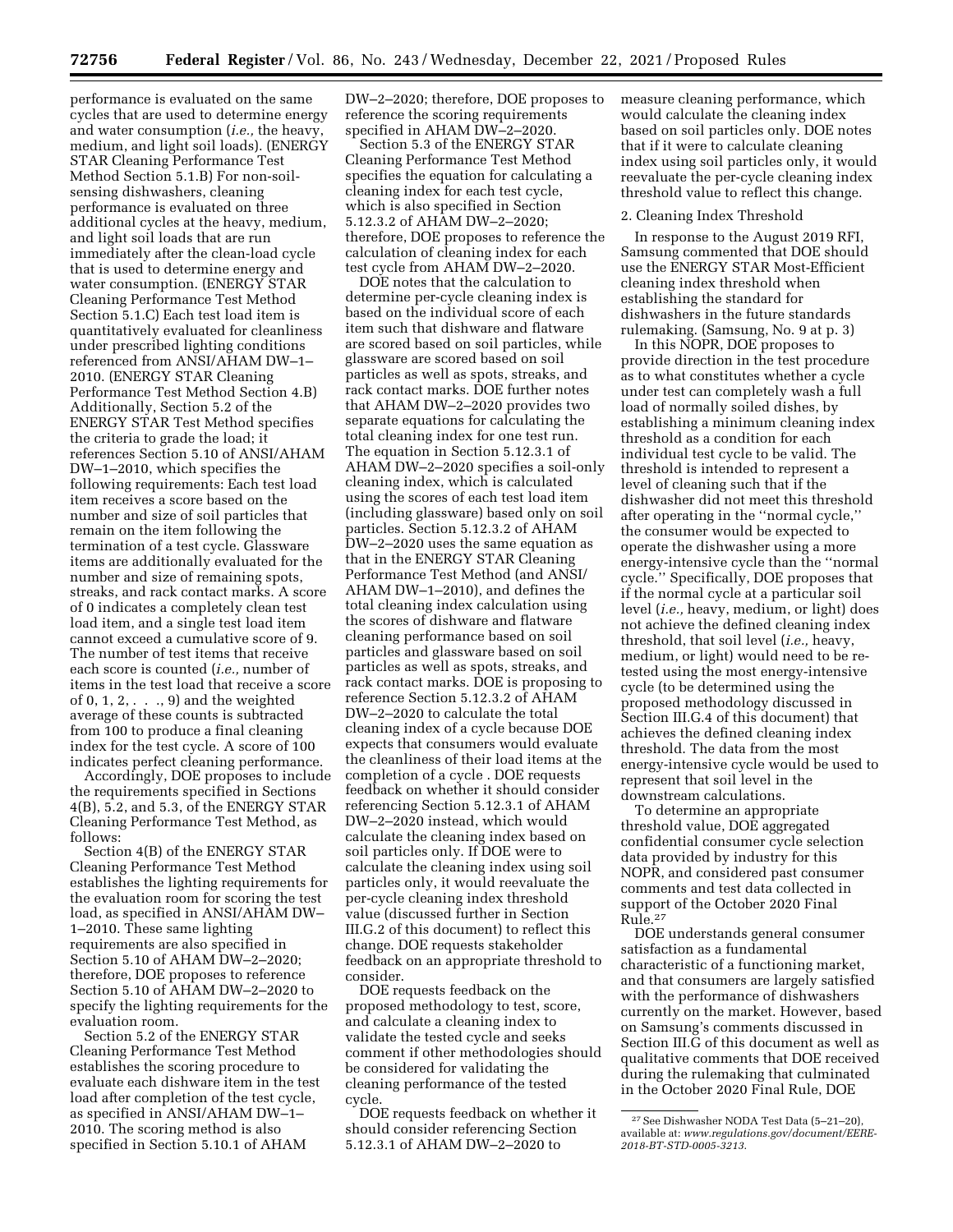recognizes that the cleaning performance of the normal cycle may not always meet consumer expectations of cleaning performance. (See for example: Toronto, EERE–2018–BT– STD–0005, No. 2304 at p. 1; Carley, EERE–2018–BT–STD–0005, No. 2950 at p. 1; Bruggeman, EERE–2018–BT–STD– 0005, No. 3038 at p. 1; *etc.*) Further, confidential data submitted by manufacturers indicate, in the aggregate, that roughly 25–45 percent of all dishwasher cycles are conducted on a cycle other than the normal cycle. DOE recognizes that among these other selected cycles, some would be expected to be less energy intensive than the normal cycle (*e.g.,* a glassware cycle), while others would be expected to be more energy intensive than the normal cycle (*e.g.,* a pots and pans cycle). The data provided by manufacturers do not indicate which types of cycles comprise the percentage of cycles not conducted on the normal cycle. In lieu of additional details

regarding the dataset, DOE has proceeded under the assumption that either option (selecting a more energyintensive or less energy-intensive alternate cycle) is equally as likely. Accordingly, DOE estimates that onehalf (*i.e.,* 12 to 23 percent) of cycles not conducted on the normal cycle are instead conducted on a cycle that is more energy intensive than the normal cycle.

Since DOE expects that consumers unsatisfied with the cleaning performance of the normal cycle would select alternate cycles that are more energy-intensive to achieve better cleaning results, the cycle selection data serves as a reasonable proxy for consumer acceptance of the cleaning performance of the normal cycle. To identify an appropriate cleaning index threshold, DOE sought to select a cleaning index value that aligned with the cycle selection data. That is, DOE sought to identify the cleaning index value that was achieved between 77 to

88 percent of the time when a dishwasher was operated on the normal cycle, indicating that the remaining 12 to 23 percent of the time the cleaning performance on the normal cycle would be worse and thus would result in consumers selecting more energyintensive cycles. DOE evaluated the cleaning indices measured for the heavy, medium, and light soil load cycles as defined in the DOE dishwasher test procedure, using the market-representative dishwasher test sample from the October 2020 Final Rule.28 Using these data, DOE plotted the rate at which test cycles would achieve each potential cleaning index threshold level (in increments of 5 on the Cleaning Index scale). Figure III.1 shows the percentage of each of the soil test cycles that meet the threshold at each potential threshold level among all the units in the test sample. The proposed threshold level of 65 is indicated by the dashed line and is described further as follows.



**Figure 111.1 Percent of Heavy, Medium, and Light Soil Test Cycles that Meet Potential Cleaning Index Thresholds** 

In determining a threshold, DOE seeks to establish a level that ensures the tested cycle produces test results, which measure energy use and water use of the

dishwasher during a representative average use cycle. Establishing a threshold level that is ''too high'' would indicate that a substantial number of

dishwasher cycles performed by consumers do not meet consumer expectations for cleaning performance on the normal cycle, which would not

<sup>28</sup>The test sample consisted of 31 units spanning 13 brands. The units selected for testing represented

over 95 percent of dishwasher manufacturers and were broadly representative of the current

dishwasher market. 85 FR 68723, 68724.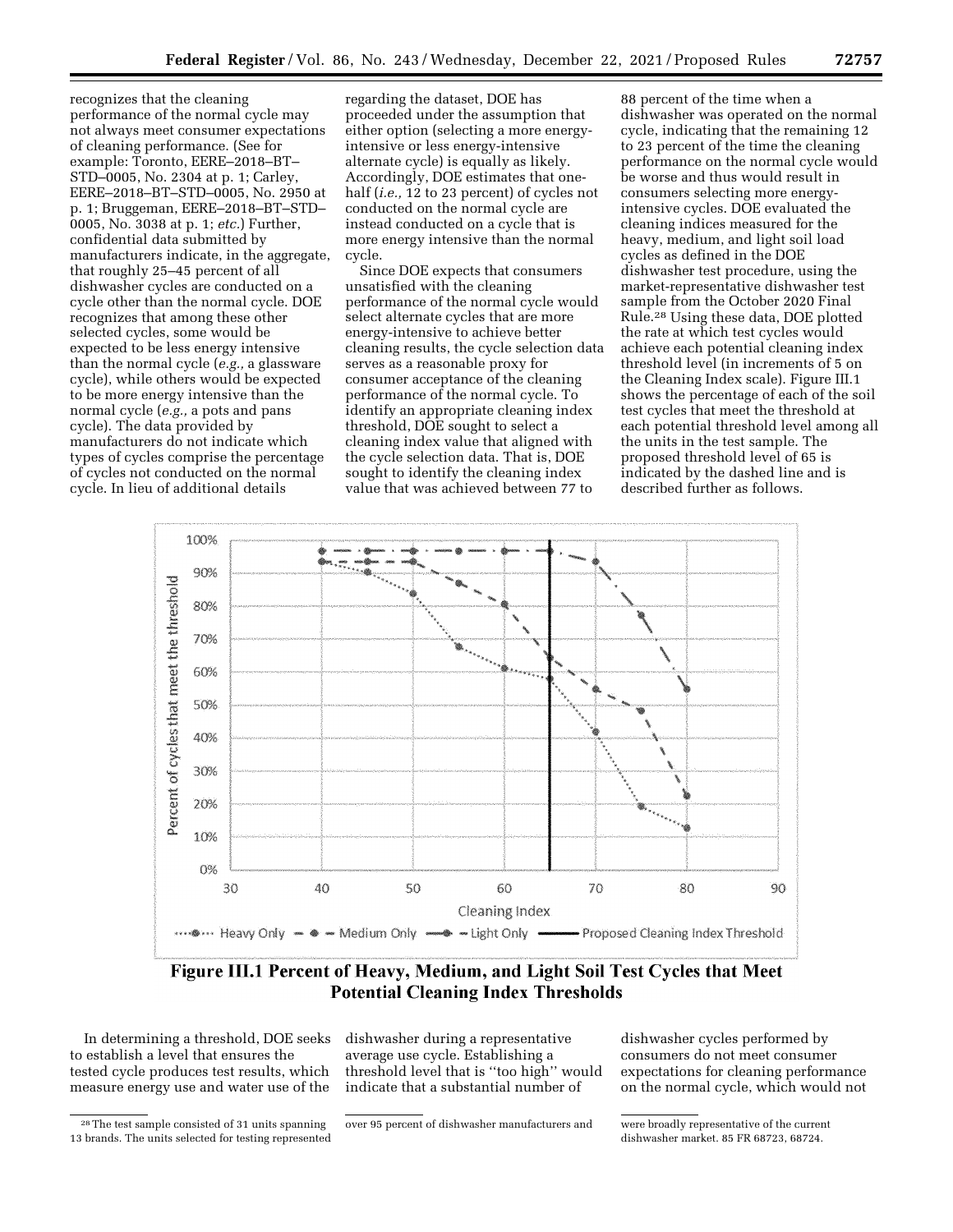appropriately reflect general consumer usage of the normal cycle. Whereas, establishing a threshold that is ''too low'' would not appropriately reflect the percentage of cycles for which consumers are likely to select a more energy-intensive cycle to achieve better cleaning performance than can be achieved on the normal cycle.

DOE used the data presented in Figure III.1 and the consumer usage

weighting factors specified in appendix C1 (and proposed to be retained in appendix C1 and the newly proposed appendix C2) for the heavy (0.05), medium (0.33), and light (0.62) soil loads to calculate the percentage of cycles that would need to be tested at a more energy-intensive cycle than the normal cycle (*i.e.,* the percentage of cycles that would not meet the

threshold at each point).29 The percentage of cycles that would need to be tested at a more energy-intensive cycle than the normal cycle is shown in Figure III.2, along with the range for the percentage of cycles that would operate on a more energy-intensive cycle than the normal cycle as estimated from industry data.



**Figure 111.2 Percentage of Cycles that Would Be Tested at a More Energy-Intensive Cycle than the Normal Cycle at each Cleaning Index Threshold** 

Based on the results in Figure III.1 and Figure III.2, DOE proposes establishing a minimum cleaning index of 65 as the threshold level for a test cycle to be valid. At a cleaning index of 65, the percentage of test cycles at each soil level that would achieve the minimum cleaning index threshold is 97 percent for lightly soiled loads, 65 percent for medium soiled loads, and 58 percent for heavily soiled loads. On a weighted-average basis, the measured normal test cycles would reach the threshold cleaning index of 65 approximately 84 percent of the time (*i.e.,* 16 percent of cycles would not meet the threshold, as shown in Figure III.2).30 The 16-percent raterepresenting the overall percentage of cycles that would need to be tested using the most energy-intensive cycle would align with DOE's estimate of roughly 12 to 23 percent of cycles being operated using a more energy-intensive cycle than the normal cycle.

DOE also considered other cleaning index threshold values, such as 70, which would align with the ENERGY STAR Most-Efficient criteria, and values below 65. However, for a cleaning index threshold of 70, 22 percent of the cycles would need to be tested at the most energy-intensive cycle, which is close to the upper bound of DOE's estimated threshold (*i.e.,* 23 percent) for the percentage of cycles that would likely

be tested at a more energy-intensive cycle compared to the normal cycle. At a cleaning index threshold of 60, only 10 percent of cycles would need to be tested at the most energy-intensive cycle, which is outside the representative range estimated by DOE from industry-supplied data. While the percentage of cycles estimated to operate at the most energy-intensive cycle to meet a cleaning index threshold of 70 is within the range of cycles that DOE estimates are conducted on a more energy-intensive cycle than the normal cycle, DOE is proposing a cleaning index threshold of 65 because it is closer to the mid-point of the range of 12 to 23 percent of cycles that are likely

<sup>29</sup>Percent of cycles likely to be operated on a more energy-intensive cycle than the normal cycle  $cal$  calculated as (100 percent  $-$  percentage of cycles meeting the threshold level at each point).

<sup>30</sup> DOE estimates the overall rate as a weighted average of the rate at each soil load times the frequency of consumer usage of each soil load; *i.e.,*  (97 percent lightly soiled  $\times$  0.62) + (65 percent  $\times$ 

 $(0.33) + (58$  percent  $\times$   $(0.05) = 84$  percent overall rate that meets a threshold of 65. Therefore, 16 percent of cycles would not meet the threshold of 65.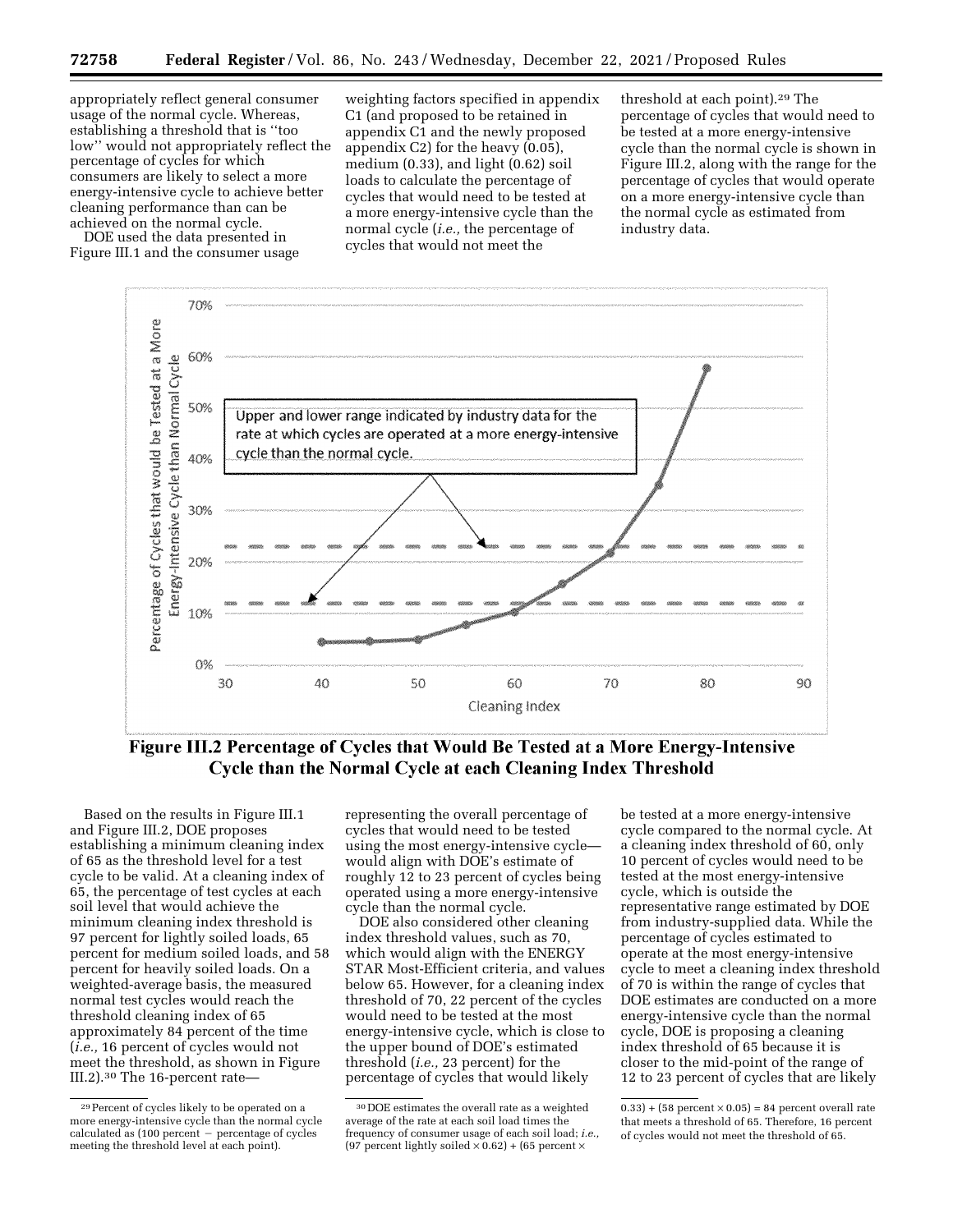to be tested on a more energy-intensive cycle compared to the normal cycle. However, if stakeholder feedback indicates that a cleaning index threshold of 70 is appropriate, DOE will consider establishing 70 as the cleaning index threshold value for a test cycle to be considered valid.

DOE proposes to specify the same cleaning index threshold value for all tested soil loads because it does not have information to suggest that consumer expectations for the cleaning performance of the load at the end of the cycle differ based on the initial soil load of the dishware.

DOE requests feedback on the proposed cleaning index threshold value of 65 for each test cycle or whether it should consider a threshold value of 70 instead.

DOE requests additional data on consumer dishwasher cycle selections. In particular, DOE requests data indicating the frequency with which consumers select the normal cycle; and, for cycles not conducted on the normal cycle, the frequency with which a more energy-intensive cycle is selected.

DOE also requests additional data on how frequently consumers are dissatisfied with the cleaning performance of the normal cycle as well as the actions, and the frequency of each action, that consumers would take if the load is not satisfactorily clean.

#### 3. Validation of the Test Cycle

Similar to the ENERGY STAR Cleaning Performance Test Method, DOE proposes that the cleaning index of the test cycles be determined for the same test cycles required for the energy and water tests for both soil-sensing and non-soil-sensing dishwashers. The following paragraphs discuss specific details regarding implementation of this proposal for soil-sensing and non-soilsensing dishwashers, respectively.

For soil-sensing dishwashers, Section 2.6.3 of appendix C1 specifies that the normal cycle shall be tested first for the sensor heavy response, then for the sensor medium response, and finally for the sensor light response, using a defined combination of soiled and clean test load items for each test cycle. DOE proposes maintaining this test sequence, which is also specified in Section 2.6.3 of AHAM DW–1–2020. As discussed, DOE proposes that each of the sensor heavy, medium, and light response test cycles would be required to achieve a cleaning index of 65 or greater to constitute a valid cycle. If a test cycle at a particular soil level does not achieve the defined cleaning index threshold, that soil level would need to be re-tested using the most energyintensive cycle (to be determined using the proposed methodology discussed in Section III.G.4 of this document) that achieves a cleaning index threshold of 65 or greater. For the soil level under consideration, the test results from the most energy-intensive valid cycle that achieves a cleaning index threshold of 65 or greater would be used in the calculation of EAOC, EAEU, and percycle water consumption.

In the event that a test cycle at a particular soil level does not achieve the defined cleaning index threshold, DOE proposes that the filter should be cleaned prior to testing the soil level at the most energy-intensive cycle that achieves a cleaning index of 65 or greater. Cleaning the filter before transitioning from the normal cycle to the specified most energy-intensive cycle at a given soil load would ensure that residual particles from the normal cycle test run do not impact the cleaning performance evaluation for that most energy-intensive cycle. It would also promote repeatability and reproducibility of the test results when testing according to the proposed amendments (in which the sequence of test cycles may requiring switching from the normal cycle to a different program cycle).

Non-soil-sensing dishwashers are currently tested with a clean (*i.e.,*  unsoiled) test load. Under the proposal that a test cycle would be considered valid if its cleaning index threshold is 65 or greater, DOE proposes that nonsoil-sensing dishwashers must be tested instead with a soiled load. Specifically, for non-soil-sensing dishwashers, DOE proposes incorporating the same procedure for evaluating the validity of the normal cycle and, if necessary, testing the most energy-intensive cycle that achieves a cleaning index threshold of 65 or greater, as proposed for soilsensing dishwashers. The same equations specified for soil-sensing dishwashers in Section 5 of appendix C1 and newly proposed appendix C2, Calculations of Derived Results from Test Measurements, would apply to non-soil-sensing dishwashers. The proposed test procedure would specify testing the heavy, medium, and light soil levels, in that sequence.

Since non-soil-sensing dishwashers consume a fixed amount of water and energy independent of the amount of soil present in the test load, it is assumed that if the normal cycle obtains a cleaning index of 65 or greater at a given soil load (*e.g.,* for the sensor heavy response test), that the normal cycle would also achieve the cleaning index threshold for any lesser soil loads (*e.g.,*  the sensor medium and sensor light

response tests). Therefore, if a tested soil load for a non-soil-sensing dishwasher meets the defined threshold criteria when tested on the normal cycle, no additional testing would be required of cycles with lesser soil loads. If a nonsoil-sensing dishwasher is not tested at a certain soil load because the preceding heavier soil load(s) meets the cleaning index threshold on the normal cycle, the energy and water consumption values of the preceding soil load would be used to calculate the weighted-average energy and water consumption values. For example, if the sensor medium response and sensor light response tests on the normal cycle are not conducted, the values of the sensor heavy response test on the normal cycle would be used for all three soil loads; whereas, if only the sensor light response test is not conducted, the values of the sensor medium response test on the normal cycle would be used for the sensor medium and the sensor light response tests.

DOE could also consider other potential methods to validate that the measured energy and water consumption of dishwashers is representative of consumer use. For example, the test procedure could define an energy ''adder'' or multiplicative factor that would be applied to the energy and water consumption values for any test cycle that does not meet the defined cleaning index threshold (*e.g.,* DOE could specify a constant adder that could be included to the measured energy consumption of a cycle that does not meet the cleaning index threshold). Such adder or multiplicative factor would compensate for the additional energy and water needed to achieve a consumer-accepted level of cleaning. This example approach would eliminate the need to run additional test cycles, thereby mitigating test burden.

As discussed at the beginning of Section III.G of this document, the representative average use of a dishwasher is represented in DOE's test procedure by the normal cycle. The normal cycle definition includes the phrase ''completely wash a full load of normally soiled dishes.'' See 10 CFR part 430 subpart B appendix C1. The discussion in Sections III.G.1–3 of this document illustrates that it is likely that dishwashers exist that are testing using the ''normal cycle,'' but are not ''completely washing'' dishes, leading consumers to pre-rinse and use additional cycles, *etc.* Thus, the testing of those dishwashers is not representative of energy use, energy efficiency, and water use during a representative average use cycle. In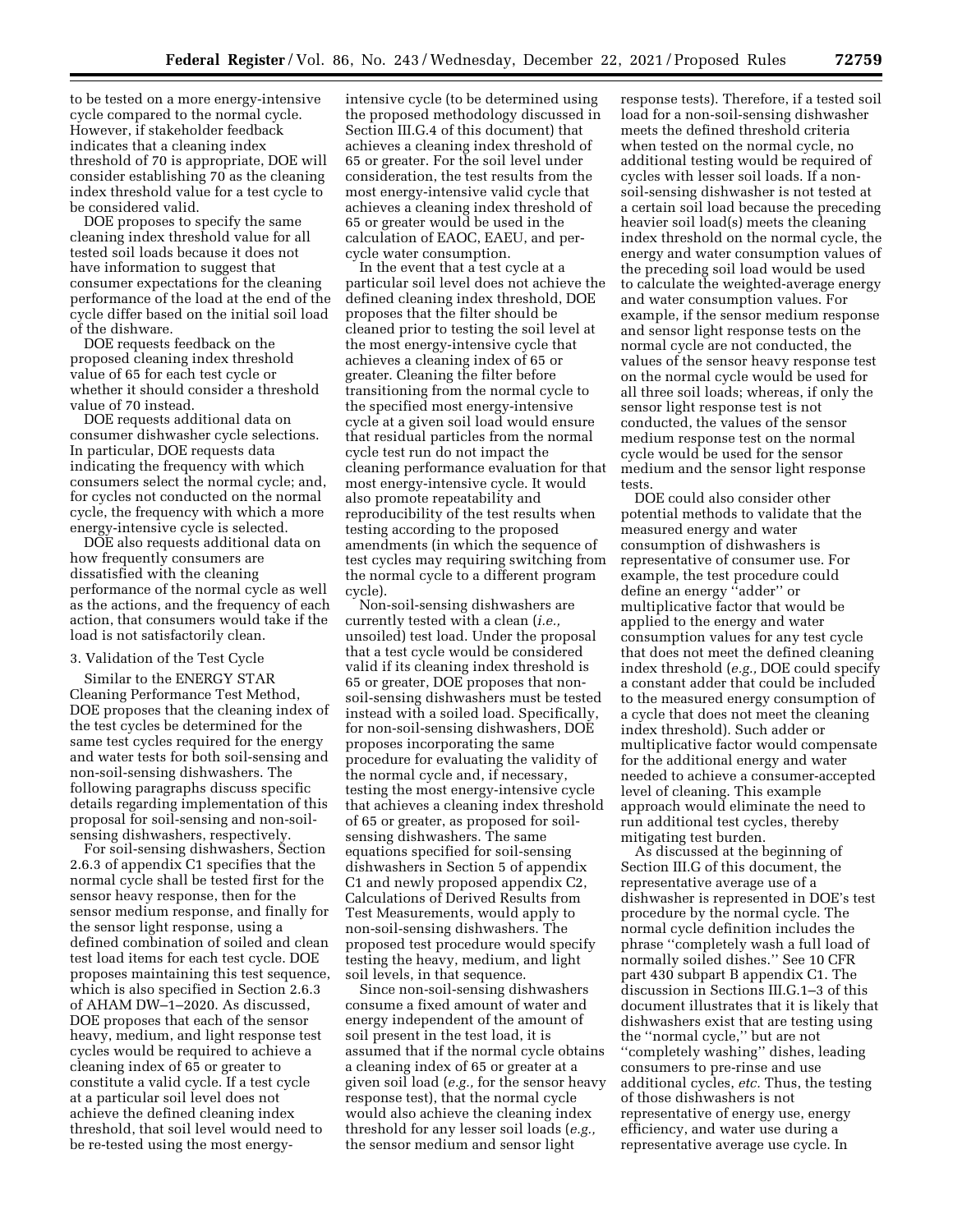order to ensure that the testing of all dishwashers more accurately measures energy and water use during representative consumer use (*i.e.,*  completely washing a normally soiled load of dishes), DOE is proposing to adopt a cleaning performance threshold.

Further, under 42 U.S.C. 6293(e)(1), DOE is required to determine whether an amended test procedure will alter the measured energy use of any covered product. If an amended test procedure does alter measured energy use, DOE is required to make a corresponding adjustment to the applicable energy conservation standard to ensure that minimally-compliant covered products remain compliant. (42 U.S.C. 6293(e)(2)) The measured energy use of certain dishwashers could change if a moreenergy intensive cycle is required to verify that a dishwasher model completely washes a normally soiled load of dishes (*i.e.,* dishwashers for which the cycle recommended in the manufacturer's instructions for daily, regular, or typical use to completely wash a full load of normally soiled dishes does not completely wash a full load of normally soiled dishes). However, DOE does not expect that this proposal would impact the measured energy of dishwasher models for which the normal cycle completely washes a full load of normally soiled dishes as required by the current DOE test procedure. Further, DOE does not expect that this proposal would impact minimally compliant models. As discussed in the December 2016 Final Determination, DOE relied on cleaning performance data from the ENERGY STAR Cleaning Performance Test Method, which showed that cleaning performance began to drop off at energy and water consumptions below Efficiency Level 3 (255kWh/year and 3.1 gal/cycle). 81 FR 90072, 90082. Additionally, testing conducted in support of the October 2020 Final Rule included two minimally-compliant units, both of which exceeded the proposed cleaning index threshold of 65 at each of the three soil loads on the normal cycle. As such, DOE expects that manufacturers would likely be able to maintain cleaning performance, up to a score of 70, with a maximum energy consumption between 250 and 260 kWh/year and water consumption at 3.1 gal/cycle. DOE has tentatively determined that this proposal would not require an adjustment to the energy conservation standard for dishwashers to ensure that minimally-compliant dishwashers remain compliant.

DOE requests feedback on its proposed approach to ensure that the test procedure produces test results

which measure energy use and water use during a representative average use cycle.

DOE requests comment on its proposal that, if a test cycle at a particular soil level is re-tested using the most energy-intensive cycle, the filter should be cleaned prior to testing the soil level at the most energyintensive cycle.

DOE requests feedback on its proposal to require testing non-soil-sensing dishwashers using a soiled load for the purpose of being able to evaluate the cleaning index of each tested cycle.

DOE requests comment on its proposed approach for non-soil-sensing dishwashers; particularly that if a tested soil load meets the defined threshold criteria when tested on the normal cycle, no additional testing is required of cycles with lesser soil loads.

DOE requests comment and data on the test cycles currently selected by manufacturers for rating the energy and water use of dishwashers compared to the test cycles that would be selected under the proposed cleaning index threshold of 65 as a condition for a valid test cycle. In particular, DOE requests data on the extent to which manufacturers would need to test a more-energy intensive cycle, or redefine the normal cycle, to meet the proposed cleaning index threshold of 65.

DOE requests information on other potential methods to validate that the measured energy and water consumption of dishwashers is representative of consumer use, such as the example approaches of applying an ''adder'' or multiplicative factor to the energy and water consumption values for any test cycles that do not achieve the defined cleaning index threshold. If stakeholders recommend such an approach, DOE requests data and information that could be used to determine this factor.

DOE requests comment and related supporting data on whether this proposal would result in an altered measured energy use for dishwashers that are currently minimally-compliant with the existing energy conservation standards for dishwashers.

DOE notes that compact dishwashers that are non-soil-sensing are currently tested at the manufacturer-stated capacity, if the capacity of the dishwasher is less than eight place settings. Section 2.6.2 of appendix C1. Under the proposal to test non-soilsensing dishwashers with a soiled load, the instructions specify that compact dishwashers must be tested using four place settings plus six serving pieces, and that some of the place settings are soiled for the different soiled loads.

However, DOE is aware that the rated capacity of some compact, non-soilsensing dishwashers is less than four place settings (*e.g.,* the basic models for which CNA and FOTILE submitted waiver petitions and discussed in Sections III.D.5 and III.D.6, respectively, of this document). For such dishwashers, as well as any soil-sensing compact dishwashers that have a rated capacity of less than four place settings, DOE proposes the following requirements for soiling the test load:

• *Heavy soil load:* Soil two-thirds of the place settings, excluding flatware and serving pieces (rounded up to the nearest integer) or one place setting, whichever is greater;

• *Medium soil load:* Soil one-quarter of the place settings, excluding flatware and serving pieces (rounded up to the nearest integer) or one place setting, whichever is smaller;

• *Light soil load:* Soil one-quarter of the place settings, excluding flatware and serving pieces (rounded up to the nearest integer) or one place setting, whichever is smaller, using half the quantity of soils specified for one place setting.

DOE requests comment on whether the soil loads proposed for compact dishwashers that have a capacity of less than four place settings is appropriate. If stakeholders recommend different quantity of soils for such dishwashers, DOE requests feedback on the soil level that should be used for such small capacity dishwashers.

#### 4. Determining the Most Energy-Intensive Cycle

To determine the most energyintensive cycle that achieves a cleaning index of 65 or greater for a given soil load, if the normal cycle does not achieve this threshold level, DOE proposes a new Section 4.1.1 in appendix C1 and newly proposed appendix C2 to provide instructions for determining the most energy-intensive cycle type, to be conducted only if required for this purpose. DOE proposes that the most energy-intensive cycle would be determined by conducting a single test cycle with a clean test load for each available cycle (*e.g.,* Normal, Heavy Duty, Pots and Pans, *etc.*).

DOE also considered that the most energy-intensive cycle be determined for each sensor response test cycle using the respective soil load (*i.e.,* the most energy-intensive sensor heavy response test cycle would require testing each available cycle type with the heavy soil load; the most energy-intensive sensor medium response and sensor light response test cycles would be determined similarly). However, DOE is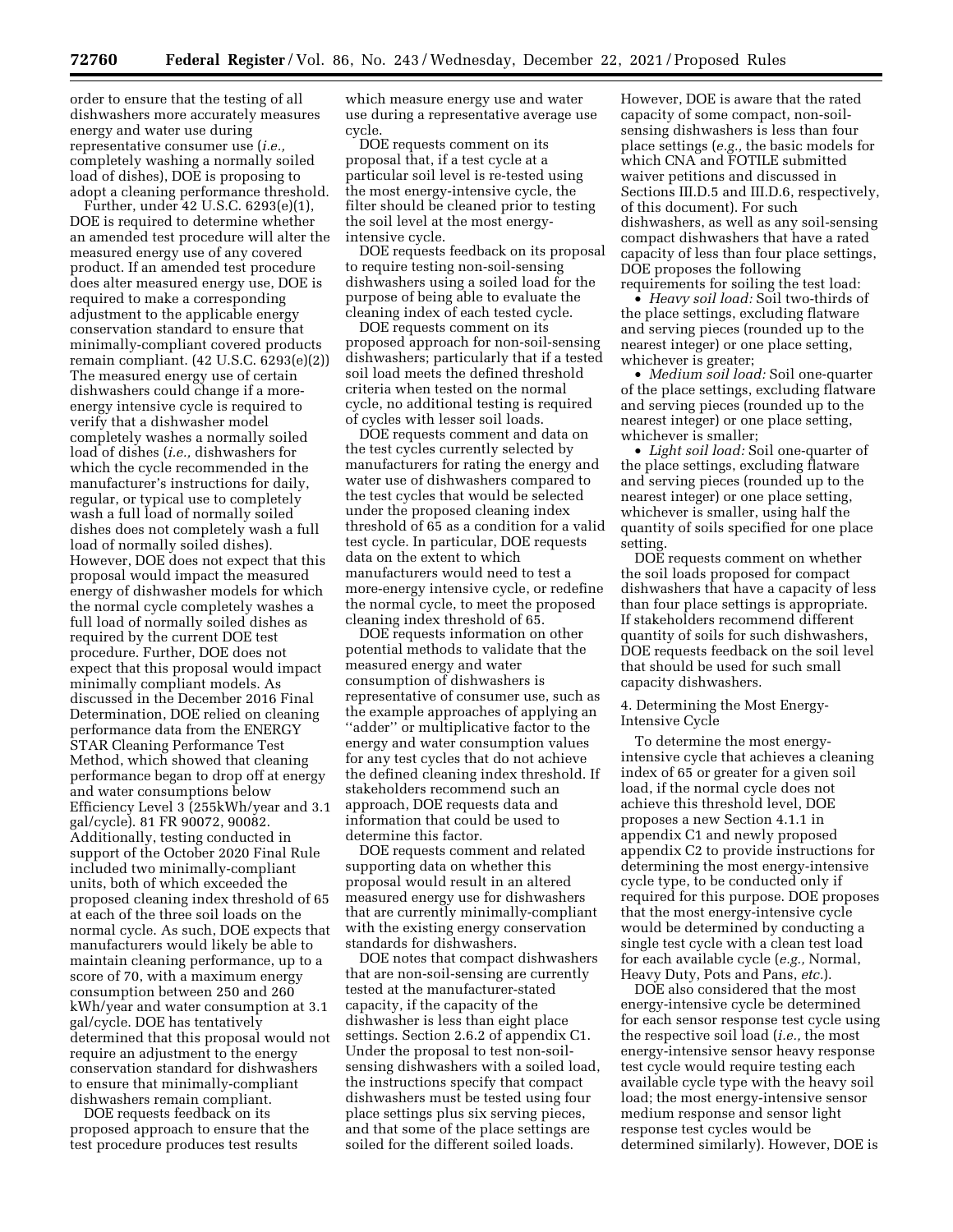not proposing this approach due to the significant burden associated with soiling the load and running the cycle for each available cycle type at each potential soil level. If stakeholder comments indicate that such an approach would be more representative to determine the most energy-intensive cycle, DOE would consider it.

DOE also proposes that prior to running the clean load test to determine the most energy-intensive cycle, the dishwasher filter should be cleaned so that soil particles from any previous tests does not affect the determination of the most energy-intensive cycle.

DOE requests feedback on its proposed methodology for determining the most energy-intensive cycle. DOE also requests feedback on whether it should consider determination of the most energy-intensive cycle for sensor response test cycle using the respective soil load.

DOE requests feedback on its proposal to require cleaning of the dishwasher filter prior to running the clean load test to determine the most energy-intensive test cycle.

#### *H. Standby Mode Test Method*

### 1. Standby Power Measurement

Section 4.2 of appendix C1 provides instructions for measuring standby mode and off mode power. These instructions do not currently specify if the dishwasher door is to be open or closed when testing in standby mode and off mode. In the August 2019 RFI, DOE requested comment on whether testing with the door closed is representative of energy use in standby mode or off mode during a representative average use cycle or period of use (*i.e.,* the door is closed when the dishwasher is not in active mode). 84 FR 43071, 43077. Additionally, DOE requested feedback on whether energy is consumed when the door is open, and if so, whether the energy consumption with the door open is significantly different from the energy consumed with the door closed. *Id.* 

AHAM commented that it was further investigating the inquiry about whether standby testing with the door closed is representative of energy use in standby mode and whether energy consumed with the door open is significantly different than when the door is closed. (AHAM, No. 5 at p. 7) The Joint Commenters recommended that the test procedure specify that the door remain closed during standby and off mode power testing. (Joint Commenters, No. 8 at p. 2) Both CEC and the CAIOUs stated that DOE should specify that standby testing be conducted with the door

closed. (CEC, No. 6 at p. 2; CAIOUs, No. 7 at p. 3) CEC further stated that, ''intuitively, most consumers will keep the dishwasher door closed to prevent disruption of foot traffic patterns in their kitchen.'' (CEC, No. 6 at p. 2) CEC reiterated that DOE should fully specify the conditions under which measurements are to be made to improve repeatability. (CEC, No. 6 at p. 2)

DOE reviewed recent models from different manufacturers and observed that some newer models have LED lights inside the dishwasher tub as well as other indicators either on the door or on the electronic control panel that illuminate when the dishwasher door is open. Additional energy use by any such lights and/or indicators could affect the standby power consumption and the resulting EAEU measurement; for example, a 1-watt increase in the standby power consumption could impact the EAEU by up to 5 percent, *i.e.,* conducting standby mode testing with the dishwasher door open as compared to testing with the door closed could result impact test results for EAEU by up to 5 percent if the lights consumed an additional 1 watt of power.

Section 4.2 of the new AHAM DW–1– 2020 standard also includes specific instructions for the door orientation during standby mode testing. It specifies that the standby mode test must be conducted after completing the last active mode test as part of the energy test sequence. Thereafter, the dishwasher door must be opened and immediately closed without changing the control panel settings used for the active mode wash cycle and without disconnecting the electrical supply to the dishwasher. Once the door is closed, the standby mode and off mode measurements should begin.

DOE proposes to reference this requirement from AHAM DW–1–2020 regarding opening and closing the door prior to starting the standby mode and off mode tests. DOE has initially concluded that performing standby mode and off mode testing with the door closed is likely to be most representative of average consumer use while also providing a representative measurement, in particular noting CEC's comment that most consumers will keep the dishwasher door closed to prevent disruption of foot traffic patterns in their kitchen.

Based on DOE's interactions with test laboratories, dishwashers are already tested with the door closed in standby mode. Therefore, DOE does not expect any increase in costs to manufacturers

from this proposed update were it made final.

DOE requests input on its proposal to apply the standby mode and off mode test requirements from Section 4.2 of AHAM DW–1–2020 to appendix C1 and proposed new appendix C2.

2. Annual Combined Low-Power Mode Energy Consumption Calculation

Section 5.7 of appendix C1 specifies the method to calculate the annual combined low-power mode energy consumption. The combined low-power mode energy consumption includes the power consumption in inactive mode 31 and off mode,32 depending on whether a unit can enter both of these modes or only one of these modes. To calculate the annual low-power mode energy consumption, Section 5.7 of appendix C1 currently assigns 8,465 hours annually to low-power modes for units that do not have a fan-only mode. For units that have a fan-only mode, the annual hours assigned to low-power modes are calculated for each individual unit based on the tested duration in active mode and fan-only mode. Section 5.7 of appendix C1. That is, the combined low-power annual hours for all available modes other than active mode,  $S_{LP}$ , is calculated as:

 $S_{LP} = [H - \{N \times (L + L_F)\}]$  for dishwashers capable of operating in fan-only mode; otherwise, *SLP* = 8,465

Where,

- $H =$  the total number of hours per year  $=$ 8,766 hours per year,
- $N =$  the representative average dishwasher use of 215 cycles per year,
- *L* = the average of the duration of the normal cycle and truncated normal cycle, for non-soil-sensing dishwashers with a truncated normal cycle; the duration of the normal cycle, for non-soil-sensing dishwashers without a truncated normal cycle; the average duration of the sensor light response, truncated sensor light response, sensor medium response, truncated sensor medium response, sensor heavy response, and truncated sensor heavy response, for soil-sensing dishwashers with a truncated cycle option; the average duration of the sensor light response, sensor medium response, and sensor heavy response, for

<sup>31</sup> *Inactive mode* means a standby mode that facilitates the activation of active mode by remote switch (including remote control), internal sensor, or timer, or that provides continuous status display. Section 1.10 of appendix C1.

<sup>32</sup>*Off mode* means a mode in which the dishwasher is connected to a mains power source and is not providing any active mode or standby mode function, and where the mode may persist for an indefinite time. An indicator that only shows the user that the product is in the off position is included within the classification of an off mode. Section 1.15 of appendix C1.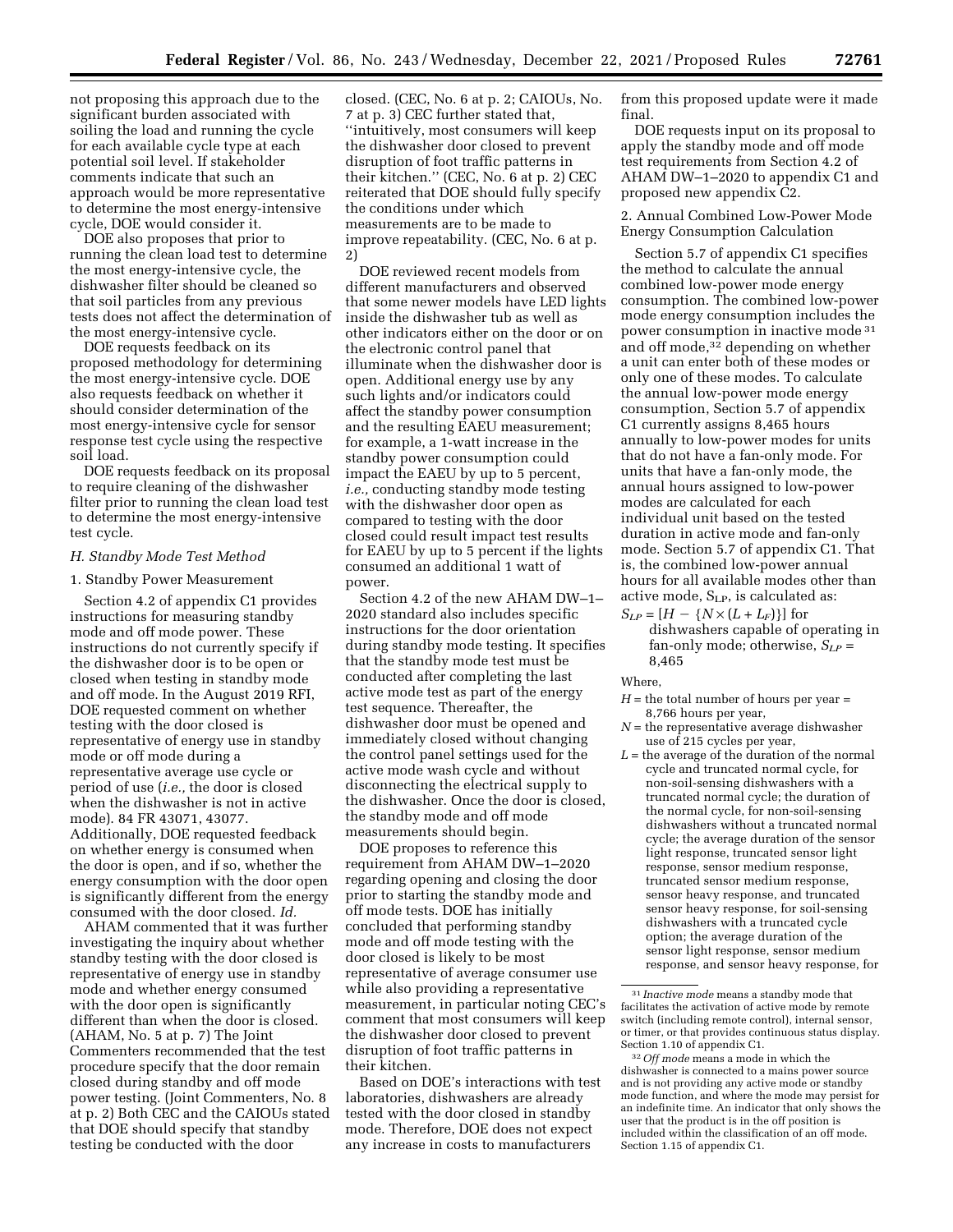soil-sensing dishwashers without a truncated cycle option, and

 $L_F$  = the duration of the fan-only mode for the normal cycle for non-soil-sensing dishwashers; the average duration of the fan-only mode for sensor light response, sensor medium response, and sensor heavy response for soil-sensing dishwashers. Section 5.7, appendix C1.

Section 5.7 of AHAM DW–1–2020 updated this calculation such that the combined low-power annual hours,  $S_{LP}$ , is a calculated value for all units. That is, dishwashers that do not have a fanonly mode would use the same equation to calculate SLP as dishwashers that do have a fan-only mode. The only difference in calculation of  $S_{LP}$  for units without a fan-only mode is that  $L_F$ would be equal to 0 for such units.

DOE proposes to reference the annual low-power mode energy consumption calculation specified in Section 5.7 of AHAM DW–1–2020, which would also include the updated calculation method for combined low-power annual hours, SLP. This approach would change the hours assigned to low-power mode from 8,465 hours for dishwashers that do not have a fan-only mode to a value that is dependent on the duration of the normal cycle. Calculating the annual low-power mode energy consumption utilizing the measured active mode duration for each individual unit rather than assigning a constant value across all units would provide a more representative result.

The proposed change to the combined low-power annual hours would potentially impact the measured EAEU. DOE also notes that the current energy conservation standard was developed using the method for determining the combined low-power annual hours specified in appendix C1. As such, DOE proposes that, if this proposal were adopted, this change would go into effect in conjunction with any amended energy conservation standards for dishwashers. Accordingly, DOE is proposing that the updated calculation of annual low-power mode energy consumption be included only in the new appendix C2. Appendix C1 would continue using the current method for calculating the annual low-power mode energy consumption.

DOE requests comment on its proposal to use the updated combined low-power annual hours, specified in Section 5.7 of AHAM DW–1–2020, for the calculation of annual combined lowpower mode energy consumption in the proposed new appendix C2.

## *I. Network Mode*

Appendix C1 currently does not address ''network mode'' power

consumption. DOE received two comments that recommended incorporating a network mode power consumption test method into appendix C1. Specifically, the Joint Commenters stated that DOE should consider incorporating a network mode power consumption measurement in the test procedure for ''connected'' dishwashers so consumers can have a better understanding of the energy associated with connected functionality, adding that as of September 2019, there were 11 ENERGY STAR-qualified connected models on the market. (Joint Commenters, No. 8 at p. 2) Additionally, the CAIOUs recommended that DOE define a ''network mode'' for smart dishwashers and implement a method to measure power consumption in network mode so that consumers have a better understanding of the power usage for connected units. (CAIOUs, No. 7 at p. 3)

DOE is aware of dishwashers with network capabilities that are currently on the market. However, DOE does not have sufficient data at this time regarding the energy use and consumer use patterns associated with such capabilities to evaluate potential test procedure provisions related to network capabilities. Therefore, DOE is proposing that all network functions must be disabled during testing. Specifically, DOE proposes to include a requirement in appendix C1 and the proposed new appendix C2 that for dishwashers which can communicate through a network (*e.g.,* Bluetooth® or internet connection), all network functions must be disabled, if it is possible to disable it by means provided in the manufacturer's user manual, for the duration of testing. If the manufacturer instructions provided in the user manual do not provide for disabling a connected function, the standby power test procedure is conducted with the connected function in the ''as-shipped'' condition. DOE seeks comment on its proposal to require the disablement of all network functions throughout the duration of testing.

DOE seeks the following information regarding connected dishwashers that could inform future test procedure considerations:

DOE requests feedback on connected dishwashers currently on the market. Specifically, DOE requests input on the types of features or functionality enabled by connected dishwashers that exist on the market or that are under development.

DOE requests data on the percentage of users purchasing connected dishwashers, and, for those users, the

percentage of the time when the connected functionality of the dishwashers is used.

DOE requests data on the amount of additional or reduced energy use of connected dishwashers.

DOE requests data on the pattern of additional or reduced energy use of connected dishwashers; for example, whether it is constant, periodic, or triggered by the user.

DOE requests information on any existing testing protocols that account for connected features of dishwashers, as well as any testing protocols that may be under development within the industry.

### *J. Test Cycle Duration*

As stated, DOE established a separate product class for standard size dishwashers with a cycle time for the normal cycle of less than one hour from washing through drying. 10 CFR 430.32(f)(1)(iii). *See also* 85 FR 68723. The definition for the new product class of standard size dishwashers with a ''normal'' cycle time of 60 minutes or less defines ''normal'' cycle time by reference to Section 1.12 of appendix C1. 10 CFR  $430.32(f)(1)(iii)$ . The new product class definition, as well as the previously established definitions for standard size dishwasher and compact size dishwasher, reference ANSI/AHAM DW–1–2010 for specifying the place settings used to distinguish between "standard" and "compact." 10 CFR  $430.32(f)(1)(i)$ –(iii).

On December 29, 2020, the National Resources Defense Council (''NRDC''), Sierra Club, Consumer Federation of America, and Massachusetts Union of Public Housing Tenants petitioned the U.S. Court of Appeals for the Second Circuit to review and set aside the October 2020 Final Rule. *Natural Resources Defense Council* v. *U.S. Dep't of Energy,* No. 20–4256 (2d Cir.). On the same day, the States of California, Connecticut, Illinois, Maine, Michigan, Minnesota, New Jersey, New Mexico, New York, Nevada, Oregon, Vermont, and Washington, the Commonwealth of Massachusetts, the District of Columbia, and the City of New York filed a separate petition for review of the October 2020 Final Rule in the U.S. Court of Appeals for the Second Circuit. *California* v. *U.S. Dep't of Energy,* No. 20–4285 (2d Cir.). These two cases have been consolidated in the Second Circuit and have been placed in abeyance pending DOE's review of the October 2020 Final Rule in compliance with Executive Order 13990.

Further, on March 1, 2021, AHAM petitioned DOE to reconsider the October 2020 Final Rule that established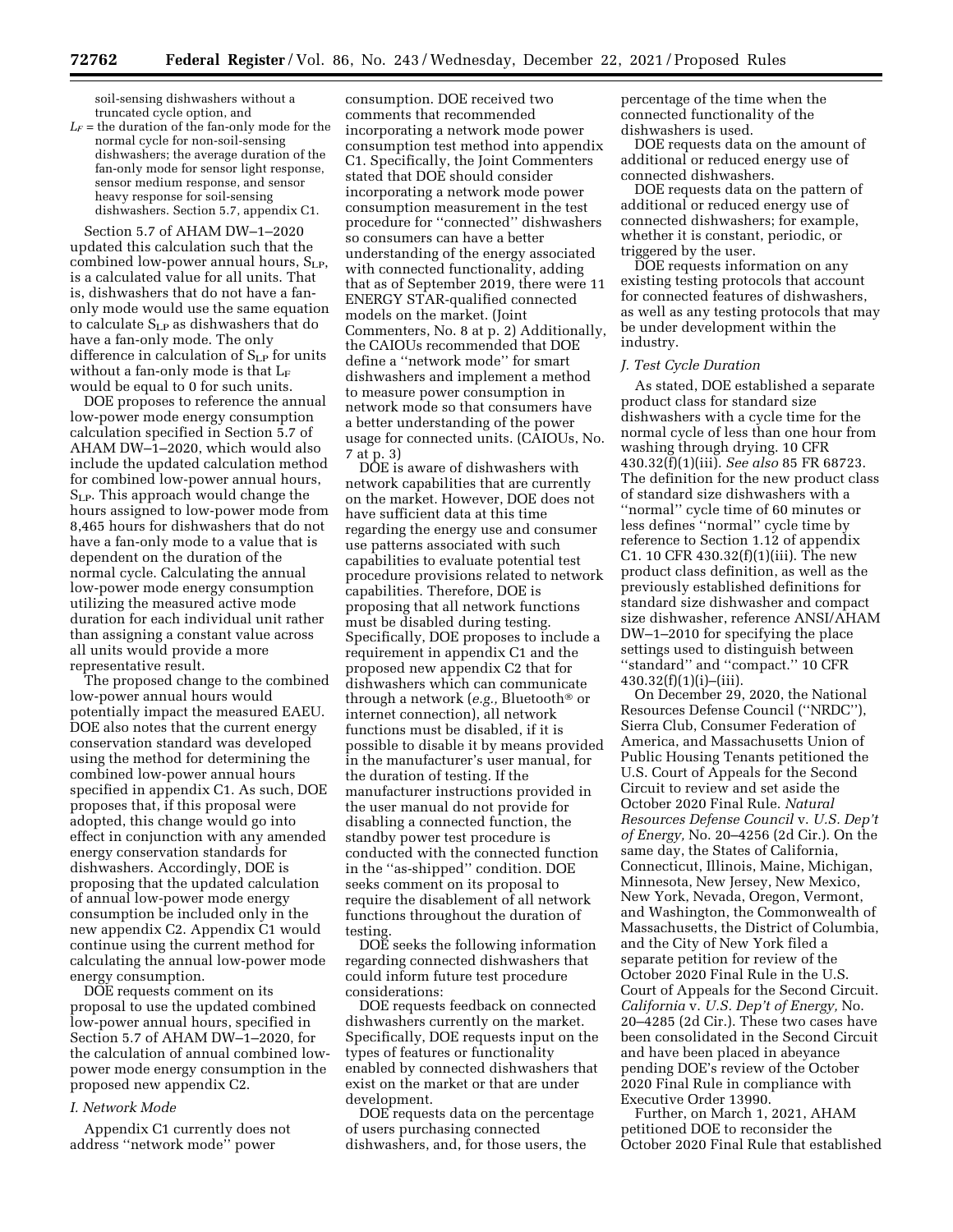and amended standards for short-cycle residential dishwashers (Docket EERE– 2021–BT–STD–0002, No. 001 at p. 2).33 On April 28, 2021, the NRDC, Sierra Club, the Consumer Federation of America, and the Massachusetts Union of Public Housing Tenants (''NRDC, et al.'') also submitted a petition for DOE to repeal the same October 2020 Final Rule (''NRDC petition for reconsideration'').34

On August 11, 2021, DOE published a NOPR (''August 2021 NOPR'') stating that the October 2020 Final Rule resulted in amended energy conservation standards for the new product class without properly determining whether the relevant statutory criteria for amending standards were met. 86 FR 43970. As a result, DOE proposed to revoke the October 2020 Final Rule establishing the new short cycle product class. *Id.* 

As stated, DOE is proposing to incorporate by reference AHAM DW–1– 2020 in its entirety into 10 CFR part 430, and amend the dishwasher test procedure to reference specified provisions of the standard. Specifically, DOE is proposing to amend 10 CFR  $430.32(f)(1)(iii)$  to remove the existing reference to appendix C1, and instead reference AHAM DW–1–2020 for the definition of ''normal cycle.'' DOE is also proposing to specify the method for determining cycle duration in Section 5.3 of appendix C1 and the proposed new appendix C2. DOE proposes the test duration is the weighted average of the sensor heavy response, sensor medium response, and sensor light response tests for all dishwashers (*i.e.,*  both soil-sensing and non-soil-sensing dishwashers). Additionally, DOE is proposing to update the references to AHAM DW–1 in the standard size dishwasher and compact size dishwasher descriptions in 10 CFR 430.32. In light of the August 2021 NOPR, DOE is not proposing at this time to require reporting of the test duration.

DOE requests comment on the proposal to update the standard size dishwasher, compact size dishwasher, and standard size dishwasher with a ''normal'' cycle time of 60 minutes or

less descriptions at 10 CFR  $430.32(f)(1)(i)$ –(iii). DOE also requests comment on the proposal to explicitly provide the method for determining cycle duration in appendices C1 and C2.

# *K. Test Procedure Costs and Harmonization*

1. Test Procedure Costs and Impact

In this NOPR, DOE proposes to amend the existing test procedure for dishwashers at appendix C1 and adopt a new test procedure at appendix C2. The proposed amendments to appendix C1 would establish requirements for water hardness, relative humidity, and loading pattern; update requirements for ambient temperature, detergent dosage, and standby power measurement; include testing approaches from published waivers for dishwashers; and include provisions for evaluating cleaning performance and establishing a minimum per-cycle cleaning index threshold as a condition for a valid test. The newly proposed appendix C2 would additionally include an updated annual number of cycles and low-power mode hours for the calculation of energy consumption.

The proposed amendments to appendix C1 would establish new requirements for water hardness and relative humidity and would update the requirements for ambient temperature. DOE does not expect these proposals to increase test burden as compared to current industry practice because it expects that laboratories already control water hardness, relative humidity, and ambient temperature to within the proposed specifications, as indicated by manufacturer comments supporting these proposals, as well as general industry acceptance for these requirements as they pertain to dishwashers and other appliances.

DOE also proposes to establish in appendix C1 a new requirement for loading soiled dishes. DOE does not expect this proposal to change the rated energy and water use because the thermal mass inside the dishwasher chamber would be the same, regardless of how the dishes are loaded in the unit. DOE also does not expect this proposal to increase the cost of conducting the test procedure as compared to the current test procedure based on the large number of brands currently participating in the ENERGY STAR qualification and Most Efficient programs (which requires the loading pattern proposed in this NOPR) and based on AHAM's statements expressing support on behalf of the industry.

Further, DOE is also proposing a new detergent type and approach for

calculating the detergent dosage in appendix C1. However, DOE is also proposing to retain the current detergent type and dosing requirement. As such, DOE does not expect this proposal to increase test burden as compared to current industry practice.

DOE is further proposing in appendix C1 that standby mode power consumption be measured with the door closed. Based on DOE's interactions with test laboratories, dishwashers are already tested with the door closed in standby mode. Therefore, DOE does not expect any increase in costs to manufacturers from this proposed update if it were made final.

Finally, DOE is proposing the evaluation of cleaning performance in appendix C1. Specifically, DOE is proposing that each tested soil load must meet a minimum per-cycle cleaning index threshold of 65 for a test cycle to be considered valid. As discussed, DOE understands the market to reflect general consumer satisfaction with the cleaning performance of currently available dishwashers, and the proposed test cycle validation index would reflect that consumer acceptance.

Were a currently certified dishwasher model to require retesting, or new models be tested for certification under the proposed amendments to appendix C1, if made final, DOE estimated the cost to test a dishwasher basic model according to the proposed appendix C1. DOE estimates the costs to test a soilsensing dishwasher to be approximately \$2,330 per basic model and that for a non-soil-sensing dishwasher to be approximately \$790 per basic model. These costs were estimated as follows.

Based on its experience conducting dishwasher testing, DOE estimates the total duration to test dishwashers currently, according to appendix C1, to be 25 hours for a soil-sensing dishwasher and 6 hours for a non-soilsensing dishwasher. The additional time required to score a load at the end of cycle and calculate the cleaning index is estimated to be 1 hour per soil load. Therefore, DOE estimates the test duration under the proposed updates to appendix C1 to be 28 hours for soilsensing dishwashers (25 hours currently + 1 hour per soil load to score the load and calculate cleaning index).

For non-soil-sensing dishwashers, DOE's proposal requires testing on the heavy soil load. This would increase testing time by approximately 2.5 hours (in addition to the 1 hour associated with scoring and calculating cleaning index) due to the additional time associated with preparing the soils, soiling the load, allowing the soils to dry, and loading the soiled dishes. To

<sup>33</sup>AHAM submitted its petition pursuant to the Administrative Procedure Act (''APA''), 5 U.S.C. 551 *et seq.,* which provides among other things, that ''[e]ach agency shall give an interested person the right to petition for the issuance, amendment, or repeal of a rule.'' (5 U.S.C. 553(e)) The AHAM petition is available in the docket to this rulemaking, EERE–2021–BT–STD–0002, at *[www.regulations.gov.](http://www.regulations.gov)* 

<sup>34</sup>NRDC also submitted its petition pursuant to the APA, 5 U.S.C. 553(e), to repeal the final rule. The NRDC petition is available in the docket to this rulemaking, EERE–2021–BT–STD–0002, at *[www.regulations.gov.](http://www.regulations.gov)*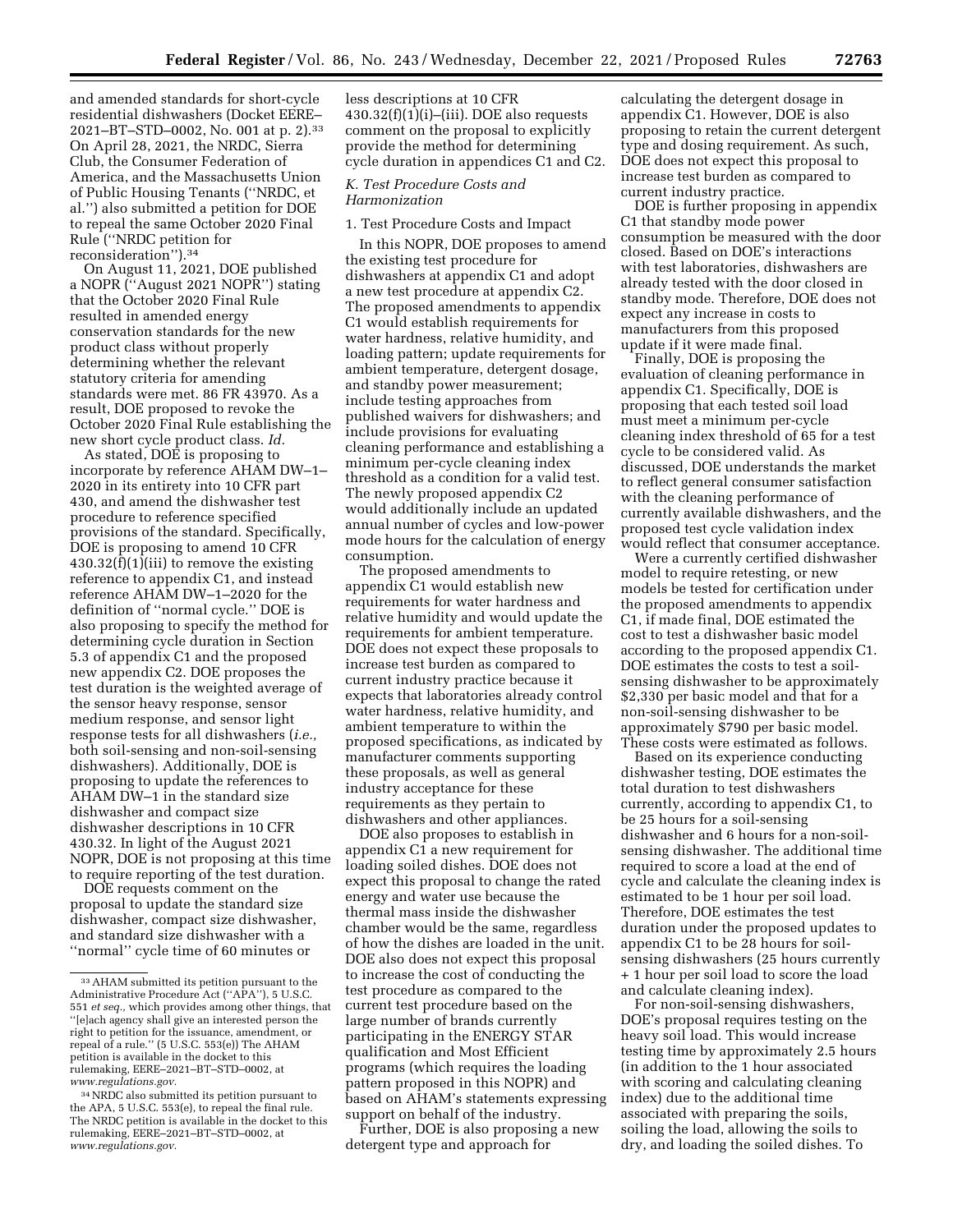mitigate burden, DOE's proposal additionally specifies that non-soilsensing dishwashers are required to test the medium and light soil loads only if the next-greater soil load requires the use of the most energy-intensive cycle. To estimate the testing burden associated with this proposal, DOE estimates that most non-soil-sensing dishwashers would only be tested at the heavy soil load. Therefore, DOE estimates the total testing duration for non-soil sensing dishwashers under the proposed appendix C1 to be 9.5 hours (2.5 hours to soil the load + 1 hour to score the load and calculate cleaning index).

Based on data from the Bureau of Labor Statistics' (''BLS's'') Occupational Employment and Wage Statistics, the mean hourly wage for electrical and electronic engineering technologist and technician is \$29.27.35 Additionally, DOE used data from BLS's Employer Costs for Employee Compensation to estimate the percent that wages comprise the total compensation for an employee. DOE estimates that wages make up 70.4 percent of the total compensation for private industry employees.36 Therefore, DOE estimated that the total hourly compensation (including all fringe benefits) of a technician performing these tests is approximately \$41.58.37 Using these labor rates and time estimates, DOE estimated that it would cost dishwasher manufacturers approximately \$1,165 to conduct a single test on a soil-sensing dishwasher unit and approximately \$395 to conduct a single test on a nonsoil-sensing dishwasher unit.38

DOE requires at least two units to be tested for each basic model prior to certifying a rating with DOE. Therefore, DOE estimates that manufacturers would incur testing costs of approximately \$2,330 per soil-sensing dishwasher basic model and approximately \$790 per non-soilsensing dishwasher basic model. The

36 DOE used the March 2021 ''Employer Costs for Employee Compensation'' to estimate that for ''Private Industry Workers,'' ''Wages and Salaries'' are 70.4 percent of the total employee compensation. See *[www.bls.gov/news.release/](http://www.bls.gov/news.release/archives/ecec_06172021.pdf) archives/ecec*\_*[06172021.pdf.](http://www.bls.gov/news.release/archives/ecec_06172021.pdf)* Last accessed on July 26, 2021.

 $37 $29.27 \div 0.704 = $41.58.$ 

 $38$  Soil-sensing dishwasher:  $$41.58 \times 28$  hours = \$1,164.24 (rounded to \$1,165) Non-soil-sensing dishwasher:  $$41.58 \times 9.5$  hours = \$395.01 (rounded to \$395).

incremental increase in testing costs under the proposed updates to appendix C1 compared to the current appendix C1 would be approximately \$250 per soilsensing dishwasher basic model and approximately \$290 per non-soilsensing dishwasher basic model.

DOE requests comment on its initial determination as to the impacts from the proposed amendments to appendix C1 related to the rated energy and water use of currently certified dishwashers. DOE also requests comment on the potential impact to manufacturers from the updates proposed to appendix C1. Finally, DOE requests comment on its estimated costs for testing soil-sensing and non-soil-sensing dishwashers according to the proposed appendix C1.

In addition to the proposed amendments to appendix C1, DOE is also proposing a new appendix C2. As proposed, use of appendix C2 would be required in conjunction with the compliance date of future amendments to the energy conservation standards for dishwashers, should such amendments be adopted. The proposed change to the annual number of cycles and low-power mode hours, both of which are used for the calculation of energy consumption, would change certain inputs to the calculation, but would not impact the burden as compared to conducting the calculation under the current test procedure.

Another proposed update in the proposed appendix C2 would require the use of a new detergent type and method to calculate the detergent dosage. Based on testing that DOE conducted in support of the October 2020 Final Rule, DOE estimates that the updated detergent dosage methodology would reduce testing time by about 1 hour because the new methodology estimates detergent dosage based on the number of place settings as opposed to the prewash and main wash fill water volumes as required under the current (and proposed) appendix C1 test procedure. Determination of the prewash and main wash fill water volumes requires about 1 hour to identify the prewash and main wash phases of a test cycle, isolating the water consumed during these specific portions of the cycle, and then calculating the quantity of detergent required.

Based on these estimates DOE anticipates the total duration to test soilsensing dishwashers according to the newly proposed appendix C2 would be 27 hours. Similarly, DOE's estimate of the total duration to test non-soilsensing dishwashers according to proposed appendix C1 would be 9.5 hours. Therefore, the total duration to test non-soil-sensing dishwashers

according to the newly proposed appendix C2 would be 8.5 hours. Using the same labor rates as those used to estimate the testing costs for the updates proposed to appendix C1, DOE estimated that it would cost dishwasher manufacturers approximately \$2,246 per soil-sensing dishwasher basic model and approximately \$705 per non-soilsensing dishwasher basic model.39

These costs would be for testing pursuant to newly proposed appendix C2, and as proposed, testing pursuant to new appendix C2 would only be required at such time as compliance is required with amended energy conservation standards for dishwashers, should such amendments be adopted. DOE will address the expected costs to industry if and when DOE establishes energy conservation standards for dishwashers.

DOE requests comment on the potential impact to manufacturers from the updates proposed to the newly proposed appendix C2. Specifically, DOE requests comment on the per basic model test costs associated with testing soil-sensing and non-soil-sensing dishwashers.

## 2. Harmonization With Industry Standards

DOE's established practice is to adopt industry test standards as DOE test procedures for covered products and equipment, unless such methodology would be unduly burdensome to conduct or would not produce test results that reflect the energy efficiency, energy use, water use (as specified in EPCA) or estimated operating costs of that equipment during a representative average use cycle. Section 8(c) of 10 CFR part 430 subpart C appendix A. In cases where the industry standard does not meet EPCA statutory criteria for test procedures, DOE will make modifications through the rulemaking process to these standards as the DOE test procedure.

The current test procedure for dishwashers at appendix C1 references ANSI/AHAM DW–1–2010 in definitions and for testing conditions, and IEC 62301 Ed. 2.0 for test conditions, equipment, and standby mode power consumption measurement. The industry standards DOE proposes to reference via amendments described in this notice are discussed in further detail in Section III.B and Section IV.M of this document. DOE requests comments on the benefits and burdens

<sup>35</sup> DOE used the mean hourly wage of the ''17– 3027 Mechanical Engineering Technologists and Technicians'' from the most recent BLS Occupational Employment and Wage Statistics (May 2020) to estimate the hourly wage rate of a technician assumed to perform this testing. See *[www.bls.gov/oes/current/oes173027.htm.](http://www.bls.gov/oes/current/oes173027.htm)* Last accessed on July 26, 2021.

 $^{39}$  27 hours testing time per soil-sensing unit  $\times$ \$41.58 per hour  $\times$  2 units per basic model = \$2,245.32 (rounded to \$2,245) and 8.5 hours test time per non-soil-sensing unit  $\times$  \$41.58 per hour  $\times$ 2 units per basic model  $= $706.86$  (rounded to \$705)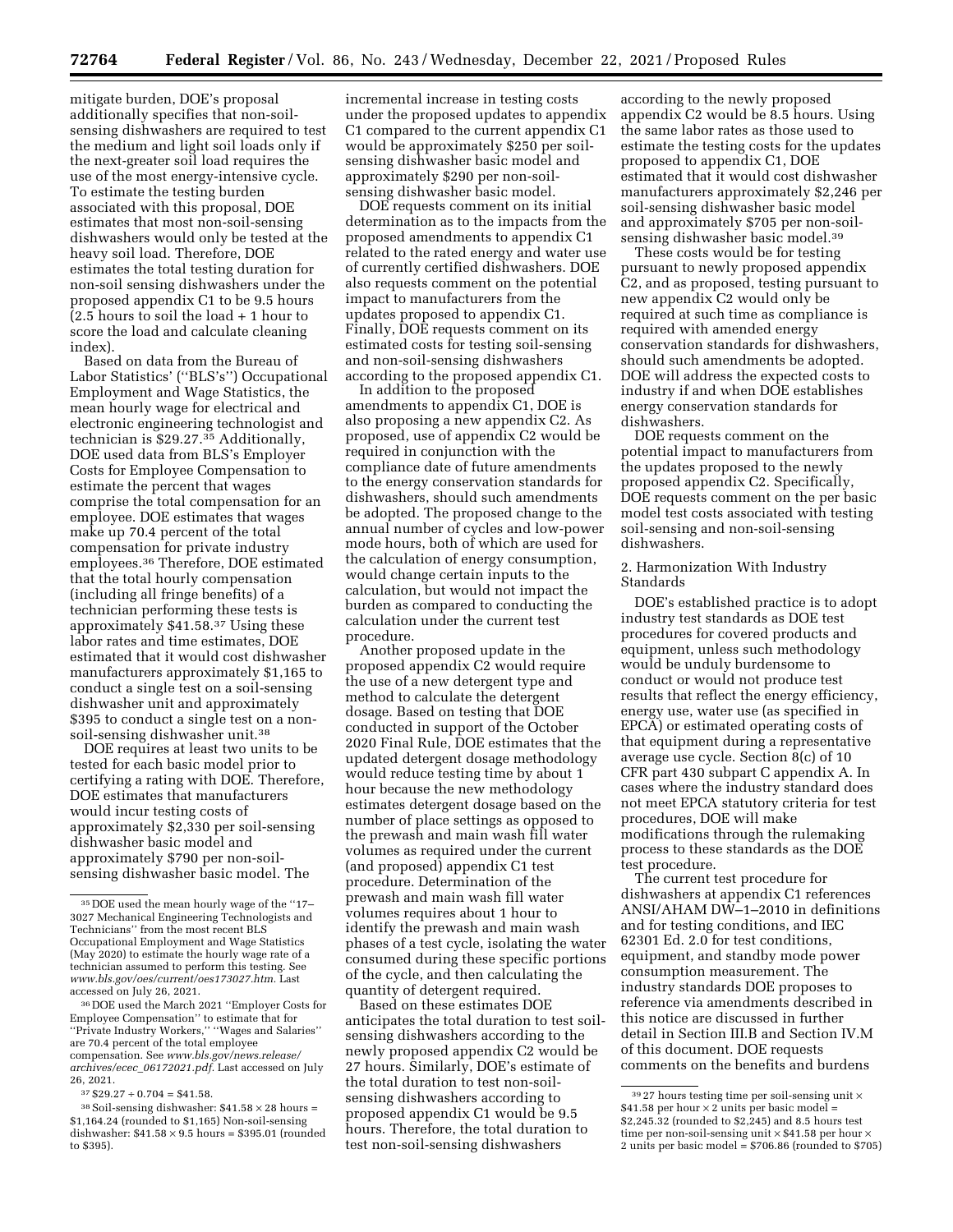of the proposed updates and additions to industry standards referenced in the test procedure for dishwashers.

DOE notes that certain of its proposed modifications would not require retesting and recertification of dishwasher basic models as compared to adopting AHAM DW–1–2020 and AHAM DW–2–2020 without modification, while maintaining the representativeness of the DOE test procedure. DOE is proposing to maintain the list of test load items currently in appendix C1 as an alternative to the test load items specified in AHAM DW–1–2020, so test laboratories that currently have the test load items are not required to purchase new items. The proposal to maintain the current detergent and dosage requirements as alternatives to the detergent and dosage requirements specified in AHAM DW–1–2020 would allow manufacturers to continue to rely on existing test data and would not require re-testing or re-certification of dishwashers on the market. Additionally, DOE is proposing to maintain the annual number of cycles and low-power mode hours currently specified in appendix C1 because these values can impact the EAEU, which provides the basis for the existing energy conservation standards. DOE proposes to adopt the annual number of cycles and low-power mode hours from AHAM DW–1–2020 for the newly proposed appendix C2, which would be applicable upon the compliance date of any future amended energy conservation standards for dishwashers. DOE is also proposing to adopt the test procedure waiver provisions applicable to dishwashers for which water is supplied through a manually filled attached tank and for in-sink dishwashers without a main detergent compartment. AHAM DW–1–2020 does not have comparable provisions. The DOE proposal would eliminate the need of manufacturers of such products from having to seek waivers and thereby reduce compliance burden. These modifications would ensure, as required by EPCA, that the DOE test procedure is not unduly burdensome to conduct.

Additionally, AHAM DW–1–2020 references the relevant sections of AHAM DW–2–2020 and IEC 62301 Ed. 2.0 for the requirements where appendix C1 currently references ANSI/ AHAM DW–1–2010 and IEC 62301 Ed. 2.0, respectively. Further, DOE's proposal to incorporate a methodology for measuring cleaning performance and including a consumer-representative minimum cleaning performance threshold as a condition for a cycle to

be valid is to be referenced from the relevant sections of AHAM DW–2–2020.

## *L. Compliance Date and Waivers*

EPCA prescribes that, if DOE amends a test procedure, all representations of energy efficiency and energy use, including those made on marketing materials and product labels, must be made in accordance with that amended test procedure, beginning 180 days after publication of such a test procedure final rule in the **Federal Register**. (42 U.S.C. 6293(c)(2))

If DOE were to publish an amended test procedure, EPCA provides an allowance for individual manufacturers to petition DOE for an extension of the 180-day period if the manufacturer may experience undue hardship in meeting the deadline. (42 U.S.C. 6293(c)(3)) To receive such an extension, petitions must be filed with DOE no later than 60 days before the end of the 180-day period and must detail how the manufacturer will experience undue hardship. (*Id.*)

Upon the compliance date of an amended test procedure, should DOE issue such an amendment, any waivers that had been previously issued and are in effect that pertain to issues addressed by the amended test procedure are terminated. 10 CFR 430.27(h)(3). Recipients of any such waivers would be required to test the products subject to the waiver according to the amended test procedure as of the compliance date of the amended test procedure. The amendments proposed in this NOPR pertain to issues addressed by waivers granted to Whirlpool, Case No. DW–011, Miele, Case No. DW–012, CNA, Case No. 2020–008, and FOTILE, Case No. 2020–020. 78 FR 65629, 82 FR 17227, 85 FR 79171, and 86 FR 26712, respectively.

# **IV. Procedural Issues and Regulatory Review**

## *A. Review Under Executive Order 12866*

The Office of Management and Budget (''OMB'') has determined that this test procedure does not constitute a ''significant regulatory action'' under Section 3(f) of Executive Order (''E.O.'') 12866, Regulatory Planning and Review, 58 FR 51735 (Oct. 4, 1993). Accordingly, this action was not subject to review under the Executive Order by the Office of Information and Regulatory Affairs (''OIRA'') in OMB.

# *B. Review Under the Regulatory Flexibility Act*

The Regulatory Flexibility Act (5 U.S.C. 601 *et seq.*) requires preparation of an initial regulatory flexibility

analysis (''IRFA'') for any rule that by law must be proposed for public comment, unless the agency certifies that the rule, if promulgated, will not have a significant economic impact on a substantial number of small entities. As required by Executive Order 13272, ''Proper Consideration of Small Entities in Agency Rulemaking,'' 67 FR 53461 (Aug. 16, 2002), DOE published procedures and policies on February 19, 2003, to ensure that the potential impacts of its rules on small entities are properly considered during the DOE rulemaking process. 68 FR 7990. DOE has made its procedures and policies available on the Office of the General Counsel's website: *[www.energy.gov/gc/](http://www.energy.gov/gc/office-general-counsel)  [office-general-counsel.](http://www.energy.gov/gc/office-general-counsel)* 

DOE reviewed this proposed rule under the provisions of the Regulatory Flexibility Act and the procedures and policies published on February 19, 2003. DOE certifies that the proposed rule, if adopted, would not have significant economic impact on a substantial number of small entities. The factual basis of this certification is set forth in the following paragraphs.

Under 42 U.S.C. 6293, EPCA sets forth the criteria and procedures DOE must follow when prescribing or amending test procedures for covered products. EPCA requires that any test procedures prescribed or amended under this section be reasonably designed to produce test results which measure energy efficiency, energy use or estimated annual operating cost of a covered product during a representative average use cycle or period of use and not be unduly burdensome to conduct. (42 U.S.C. 6293(b)(3))

EPCA also requires that, at least once every 7 years, DOE evaluate test procedures for each type of covered product, including dishwashers, to determine whether amended test procedures would more accurately or fully comply with the requirements for the test procedures to not be unduly burdensome to conduct and be reasonably designed to produce test results that reflect energy efficiency, energy use, and estimated operating costs during a representative average use cycle or period of use. (42 U.S.C. 6293(b)(1)(A))

In addition, EPCA requires that DOE amend its test procedures for all covered products to integrate measures of standby mode and off mode energy consumption. (42 U.S.C. 6295(gg)(2)(A)) Standby mode and off mode energy consumption must be incorporated into the overall energy efficiency, energy consumption, or other energy descriptor for each covered product unless the current test procedures already account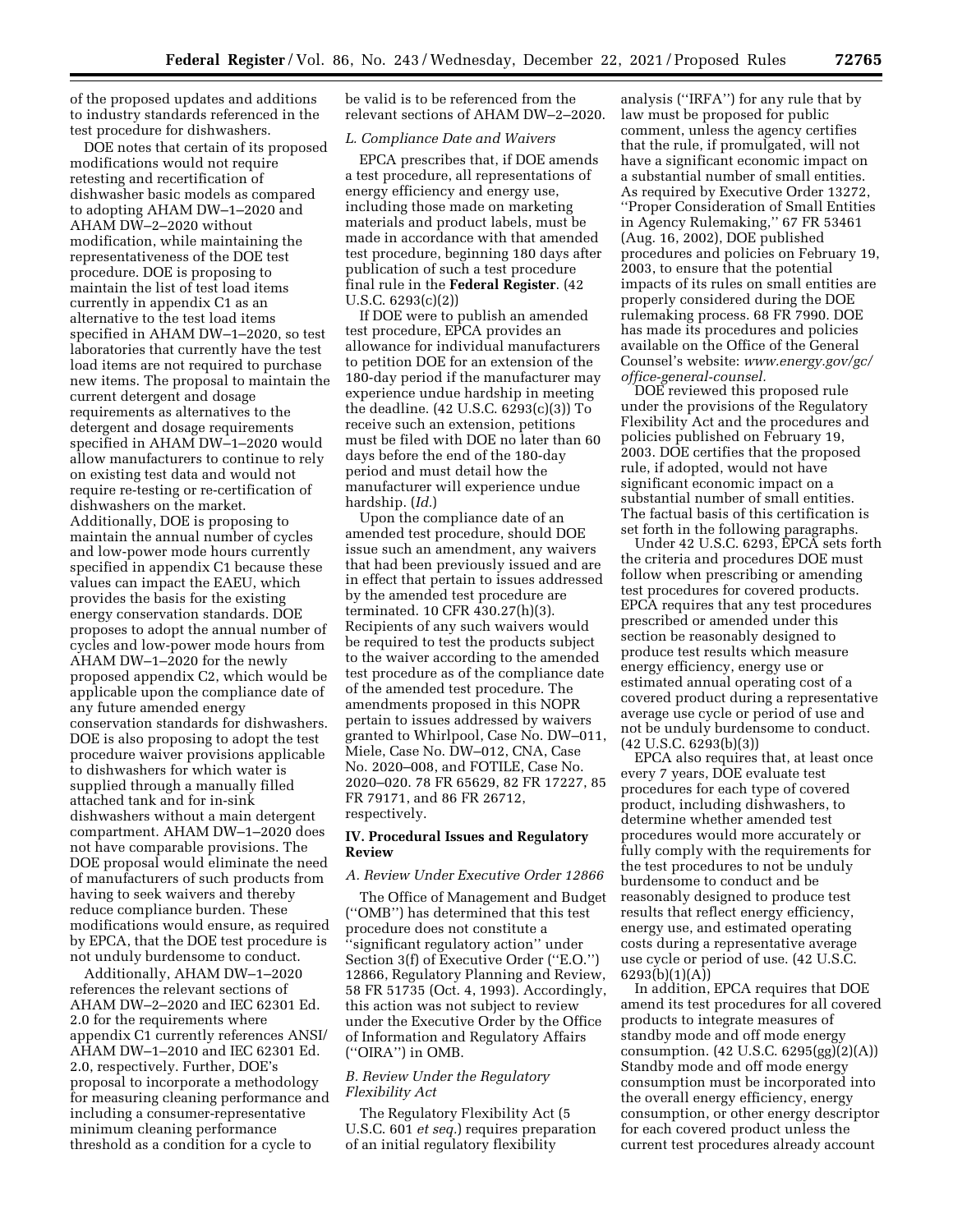for and incorporate standby and off mode energy consumption or such integration is technically infeasible. If an integrated test procedure is technically infeasible, DOE must prescribe a separate standby mode and off mode energy use test procedure for the covered product, if technically feasible. (42 U.S.C. 6295(gg)(2)(A)(ii)) Any such amendment must consider the most current versions of the IEC Standard 62301 and IEC Standard 62087 as applicable. (42 U.S.C. 6295(gg)(2)(A))

DOE is proposing amendments to the test procedure for dishwashers in satisfaction of its statutory obligations under EPCA.

In this NOPR, DOE proposes to incorporate by reference into 10 CFR part 430 the new industry standard, AHAM DW–1–2020, and update the industry standard incorporated by reference in 10 CFR part 430 from ANSI/AHAM DW–1–2010 to AHAM DW–2–2020. Specifically, DOE proposes to:

(1) Incorporate by reference AHAM DW–1–2020 into 10 CFR part 430 and apply certain provisions of the industry standards to appendix C1, including the following:

a. Add the water hardness specification in Section 2.11 of AHAM DW–1–2020;

b. Add the relative humidity specification in Section 2.5.1 of AHAM DW–1–2020 and the associated tolerance for the measurement instrument in Section 3.7 of AHAM DW–1–2020;

c. Update the active mode ambient temperature as specified in Section 2.5.1 of AHAM DW–1–2020;

d. Update the loading pattern requirement by applying the direction specified in Section 2.6 of AHAM DW– 1–2020;

e. Update the specifications for detergent usage consistent with Section 2.10 of AHAM DW–1–2020. This includes changing the type of detergent used, and the calculation of detergent dosage to be used for the pre-wash and main-wash cycles of dishwashers other than water re-use system dishwashers;

f. Add specific dishwasher door configuration requirements during standby mode testing, by incorporating the specifications in Section 4.2 of AHAM DW–1–2020 and update the annual combined low-power mode hours based on cycle duration; and,

g. Incorporate the requirements from AHAM DW–1–2020 for the test methods pertaining to two granted waivers for dishwashers with specific design features.

(2) Establish new appendix C2, which would generally require testing as in

appendix C1, with the following additional update:

a. Updated number of annual cycles and low-power mode hours used for calculating the estimated annual energy use as specified in Section 5 of AHAM DW–1–2020.

For both, appendices C1 and C2, DOE additionally proposes to:

(1) Specify provisions for scoring the test load and calculating a per-cycle cleaning index metric as specified in AHAM DW–2–2020 and establish a minimum cleaning index threshold of 65 as a condition for a test cycle to be valid.

(2) Incorporate the test methods specified in a waiver for testing a basic model of dishwashers that does not hook up to a water supply line but has a manually filled, built-in water tank. Additionally, incorporate the test methods specified in a waiver for basic models of dishwashers that are installed in-sink (as opposed to built-in to the cabinetry or placed on countertops).

The Small Business Administration (''SBA'') considers a business entity to be small business, if, together with its affiliates, it employs less than a threshold number of workers specified in 13 CFR part 121. DOE used SBA's small business size standards to determine whether any small entities would be subject to the requirements of the rule. These size standards and codes are established by the North American Industry Classification System (''NAICS'') and are available at *[www.sba.gov/document/support--table](http://www.sba.gov/document/support--table-size-standards)[size-standards.](http://www.sba.gov/document/support--table-size-standards)* Dishwashers are classified under NAICS 335220, ''Major Household Appliance Manufacturing.'' The SBA sets a threshold of 1,500 employees or fewer for an entity to be considered as a small business for this category.

DOE used DOE's Compliance Certification Database 40 and California Energy Commission's Modernized Appliance Efficiency Database System (''MAEDbS'') 41 to create a list of companies that sell dishwashers covered by this rulemaking in the United States. DOE consulted publicly available data to identify original equipment manufacturers (''OEMs''). DOE relied on public data and subscription-based business information tools to determine company location, headcount, and annual revenue.

DOE identified 14 companies that are OEMs of dishwashers. In reviewing the

14 OEMs, DOE did not identify any domestic companies that met the SBA criteria for a small entity. Given the lack of small entities with a direct compliance burden, DOE concludes that the impacts of the proposed test procedure amendments outlined in this NOPR would not have a ''significant economic impact on a substantial number of small entities.'' DOE will transmit the certification and supporting statement of factual basis to the Chief Counsel for Advocacy of the Small Business Administration for review under 5 U.S.C. 605(b).

DOE seeks comment on its findings that there are no small businesses that are OEMs of dishwashers in the United States. DOE also seeks comment on its conclusion that the proposed test procedure amendments would not have significant impacts on a substantial number of small manufacturers.

# *C. Review Under the Paperwork Reduction Act of 1995*

Manufacturers of dishwashers must certify to DOE that their products comply with any applicable energy conservation standards. To certify compliance, manufacturers must first obtain test data for their products according to the DOE test procedures, including any amendments adopted for those test procedures. DOE has established regulations for the certification and recordkeeping requirements for all covered consumer products and commercial equipment, including dishwashers. (*See generally*  10 CFR part 429.) The collection-ofinformation requirement for the certification and recordkeeping is subject to review and approval by OMB under the Paperwork Reduction Act (''PRA''). This requirement has been approved by OMB under OMB control number 1910–1400. Public reporting burden for the certification is estimated to average 35 hours per response, including the time for reviewing instructions, searching existing data sources, gathering and maintaining the data needed, and completing and reviewing the collection of information.

Notwithstanding any other provision of the law, no person is required to respond to, nor shall any person be subject to a penalty for failure to comply with, a collection of information subject to the requirements of the PRA, unless that collection of information displays a currently valid OMB Control Number.

# *D. Review Under the National Environmental Policy Act*

In this proposed rule, DOE proposes test procedure amendments that it expects will be used to develop and

<sup>40</sup>*[www.regulations.doe.gov/certification-data.](http://www.regulations.doe.gov/certification-data)*  Last accessed April 22, 2021.

<sup>41</sup> *cacertappliances.energy.ca.gov/Pages/Search/ AdvancedSearch.aspx.* Last accessed April 22, 2021.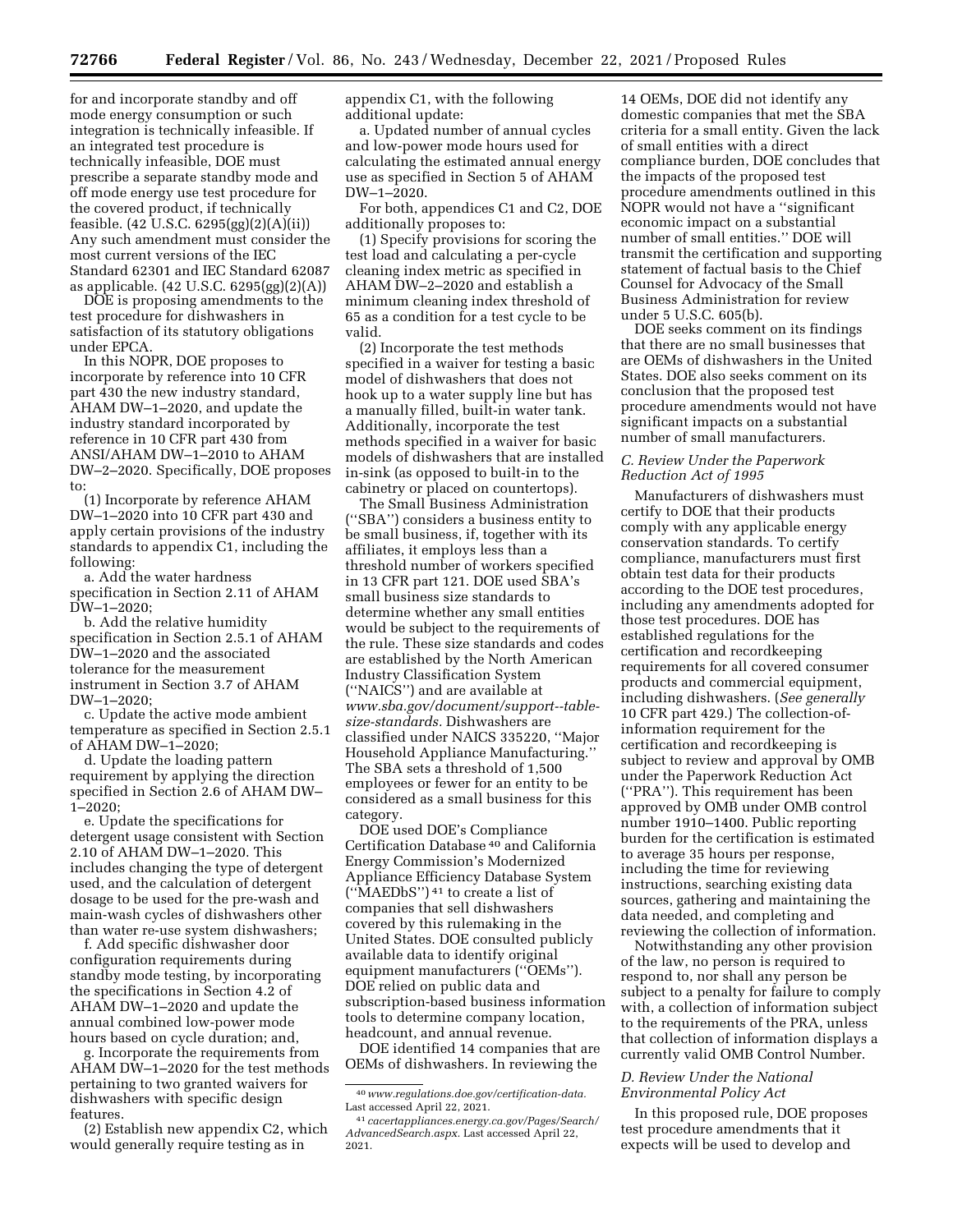implement future energy conservation standards for dishwashers. DOE has determined that this proposed rule falls into a class of actions that are categorically excluded from review under the National Environmental Policy Act of 1969 (42 U.S.C. 4321 *et seq.*) and DOE's implementing regulations at 10 CFR part 1021. Specifically, DOE has determined that adopting test procedures for measuring energy efficiency of consumer products and industrial equipment is consistent with activities identified in 10 CFR part 1021, appendix A to subpart D, A5 and A6. Accordingly, neither an environmental assessment nor an environmental impact statement is required.

### *E. Review Under Executive Order 13132*

E.O. 13132, ''Federalism,'' 64 FR 43255 (Aug. 4, 1999) imposes certain requirements on agencies formulating and implementing policies or regulations that preempt State law or that have federalism implications. The E.O. requires agencies to examine the constitutional and statutory authority supporting any action that would limit the policymaking discretion of the States and to carefully assess the necessity for such actions. The E.O. also requires agencies to have an accountable process to ensure meaningful and timely input by State and local officials in the development of regulatory policies that have federalism implications. On March 14, 2000, DOE published a statement of policy describing the intergovernmental consultation process it will follow in the development of such regulations. 65 FR 13735. DOE has examined this proposed rule and has determined that it would not have a substantial direct effect on the States, on the relationship between the national government and the States, or on the distribution of power and responsibilities among the various levels of government. EPCA governs and prescribes Federal preemption of State regulations as to energy conservation for the products that are the subject of this proposed rule. States can petition DOE for exemption from such preemption to the extent, and based on criteria, set forth in EPCA. (42 U.S.C. 6297(d)) No further action is required by E.O. 13132.

# *F. Review Under Executive Order 12988*

Regarding the review of existing regulations and the promulgation of new regulations, Section 3(a) of E.O. 12988, ''Civil Justice Reform,'' 61 FR 4729 (Feb. 7, 1996), imposes on Federal agencies the general duty to adhere to the following requirements: (1) Eliminate drafting errors and ambiguity, (2) write regulations to minimize

litigation, (3) provide a clear legal standard for affected conduct rather than a general standard, and (4) promote simplification and burden reduction. Section 3(b) of E.O. 12988 specifically requires that Executive agencies make every reasonable effort to ensure that the regulation (1) clearly specifies the preemptive effect, if any, (2) clearly specifies any effect on existing Federal law or regulation, (3) provides a clear legal standard for affected conduct while promoting simplification and burden reduction, (4) specifies the retroactive effect, if any, (5) adequately defines key terms, and (6) addresses other important issues affecting clarity and general draftsmanship under any guidelines issued by the Attorney General. Section 3(c) of E.O. 12988 requires executive agencies to review regulations in light of applicable standards in Sections 3(a) and 3(b) to determine whether they are met, or it is unreasonable to meet one or more of them. DOE has completed the required review and determined that, to the extent permitted by law, the proposed rule meets the relevant standards of Executive Order 12988.

## *G. Review Under the Unfunded Mandates Reform Act of 1995*

Title II of the Unfunded Mandates Reform Act of 1995 (''UMRA'') requires each Federal agency to assess the effects of Federal regulatory actions on State, local, and Tribal governments and the private sector. Public Law 104–4, sec. 201 (codified at 2 U.S.C. 1531). For a proposed regulatory action likely to result in a rule that may cause the expenditure by State, local, and Tribal governments, in the aggregate, or by the private sector of \$100 million or more in any one year (adjusted annually for inflation), Section 202 of UMRA requires a Federal agency to publish a written statement that estimates the resulting costs, benefits, and other effects on the national economy. (2 U.S.C. 1532(a), (b)) The UMRA also requires a Federal agency to develop an effective process to permit timely input by elected officers of State, local, and Tribal governments on a proposed ''significant intergovernmental mandate,'' and requires an agency plan for giving notice and opportunity for timely input to potentially affected small governments before establishing any requirements that might significantly or uniquely affect small governments. On March 18, 1997, DOE published a statement of policy on its process for intergovernmental consultation under UMRA. 62 FR 12820; also available at *energy.gov/gc/ office-general-counsel.* DOE examined

this proposed rule according to UMRA and its statement of policy and determined that the rule contains neither an intergovernmental mandate, nor a mandate that may result in the expenditure of \$100 million or more in any year, so these requirements do not apply.

# *H. Review Under the Treasury and General Government Appropriations Act, 1999*

Section 654 of the Treasury and General Government Appropriations Act, 1999 (Pub. L. 105–277) requires Federal agencies to issue a Family Policymaking Assessment for any rule that may affect family well-being. This proposed rule would not have any impact on the autonomy or integrity of the family as an institution. Accordingly, DOE has concluded that it is not necessary to prepare a Family Policymaking Assessment.

# *I. Review Under Executive Order 12630*

DOE has determined, under E.O. 12630, ''Governmental Actions and Interference with Constitutionally Protected Property Rights'' 53 FR 8859 (March 18, 1988), that this proposed regulation would not result in any takings that might require compensation under the Fifth Amendment to the U.S. Constitution.

# *J. Review Under Treasury and General Government Appropriations Act, 2001*

Section 515 of the Treasury and General Government Appropriations Act, 2001 (44 U.S.C. 3516 note) provides for agencies to review most disseminations of information to the public under guidelines established by each agency pursuant to general guidelines issued by OMB. OMB's guidelines were published at 67 FR 8452 (Feb. 22, 2002), and DOE's guidelines were published at 67 FR 62446 (Oct. 7, 2002). Pursuant to OMB Memorandum M–19–15, Improving Implementation of the Information Quality Act (April 24, 2019), DOE published updated guidelines which are available at *[www.energy.gov/sites/prod/](http://www.energy.gov/sites/prod/files/2019/12/f70/DOE%20Final%20Updated%20IQA%20Guidelines%20Dec%202019.pdf)  [files/2019/12/f70/DOE%20Final%20](http://www.energy.gov/sites/prod/files/2019/12/f70/DOE%20Final%20Updated%20IQA%20Guidelines%20Dec%202019.pdf) [Updated%20IQA%20Guidelines%20](http://www.energy.gov/sites/prod/files/2019/12/f70/DOE%20Final%20Updated%20IQA%20Guidelines%20Dec%202019.pdf) [Dec%202019.pdf.](http://www.energy.gov/sites/prod/files/2019/12/f70/DOE%20Final%20Updated%20IQA%20Guidelines%20Dec%202019.pdf)* DOE has reviewed this proposed rule under the OMB and DOE guidelines and has concluded that it is consistent with applicable policies in those guidelines.

## *K. Review Under Executive Order 13211*

Executive Order 13211, ''Actions Concerning Regulations That Significantly Affect Energy Supply, Distribution, or Use,'' 66 FR 28355 (May 22, 2001), requires Federal agencies to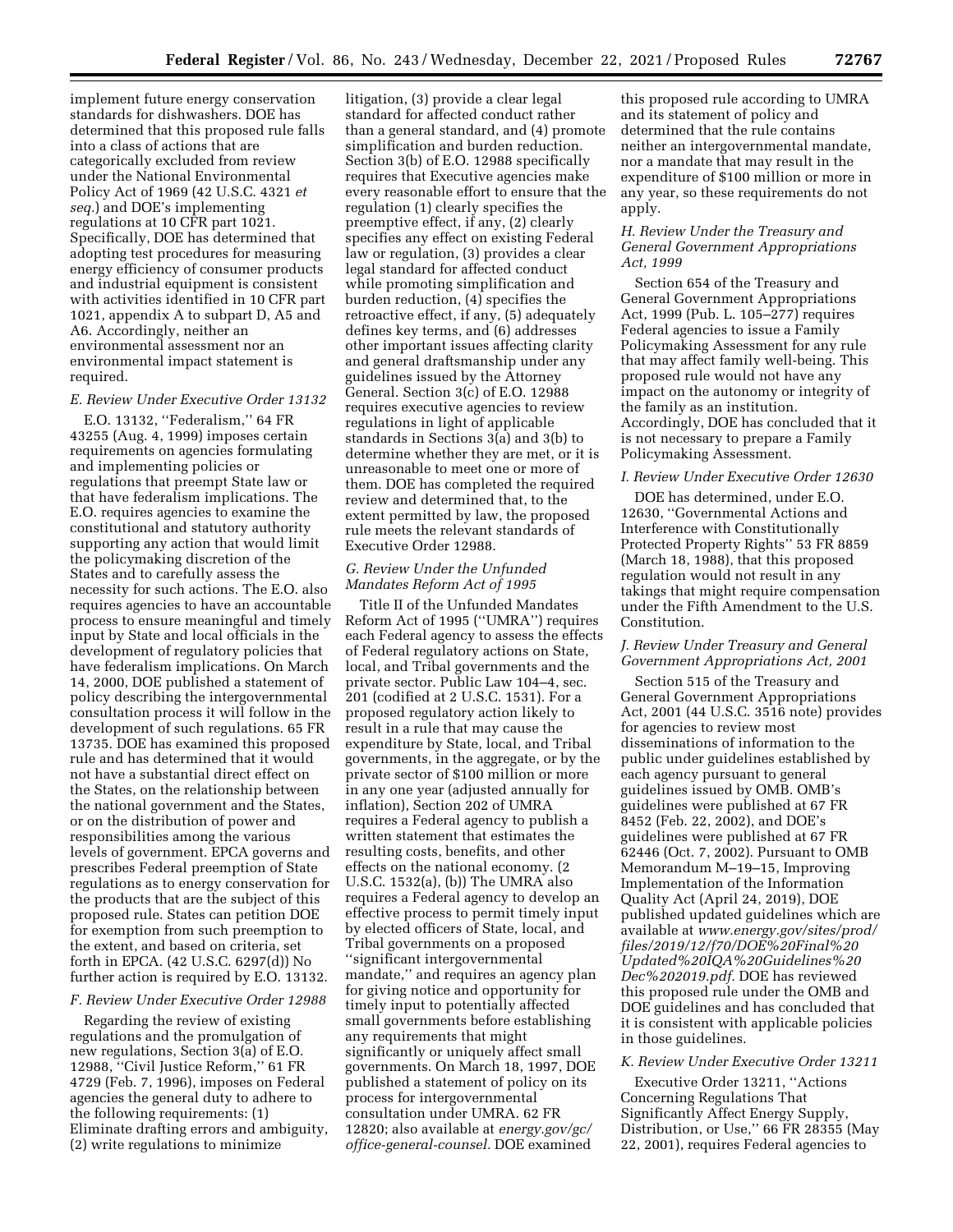prepare and submit to OMB, a Statement of Energy Effects for any proposed significant energy action. A ''significant energy action'' is defined as any action by an agency that promulgated or is expected to lead to promulgation of a final rule, and that (1) is a significant regulatory action under E.O. 12866, or any successor order; and (2) is likely to have a significant adverse effect on the supply, distribution, or use of energy; or (3) is designated by the Administrator of OIRA as a significant energy action. For any proposed significant energy action, the agency must give a detailed statement of any adverse effects on energy supply, distribution, or use should the proposal be implemented, and of reasonable alternatives to the action and their expected benefits on energy supply, distribution, and use.

The proposed regulatory action to amend the test procedure for measuring the energy efficiency of dishwashers is not a significant regulatory action under Executive Order 12866. Moreover, it would not have a significant adverse effect on the supply, distribution, or use of energy, nor has it been designated as a significant energy action by the Administrator of OIRA. Therefore, it is not a significant energy action, and, accordingly, DOE has not prepared a Statement of Energy Effects.

# *L. Review Under Section 32 of the Federal Energy Administration Act of 1974*

Under Section 301 of the Department of Energy Organization Act (Pub. L. 95– 91; 42 U.S.C. 7101), DOE must comply with Section 32 of the Federal Energy Administration Act of 1974, as amended by the Federal Energy Administration Authorization Act of 1977. (15 U.S.C. 788; ''FEAA'') Section 32 essentially provides in relevant part that, where a proposed rule authorizes or requires use of commercial standards, the notice of proposed rulemaking must inform the public of the use and background of such standards. In addition, Section 32(c) requires DOE to consult with the Attorney General and the Chairman of the FTC concerning the impact of the commercial or industry standards on competition.

The proposed modifications to the test procedure for dishwashers would incorporate testing methods contained in certain sections of the following commercial standards: AHAM DW–1– 2020, AHAM DW–2–2020, and IEC 62301 Ed. 2.0. DOE has evaluated these standards and is unable to conclude whether they fully comply with the requirements of Section 32(b) of the FEAA (*i.e.,* whether it was developed in

a manner that fully provides for public participation, comment, and review.) DOE will consult with both the Attorney General and the Chairman of the FTC concerning the impact of these test procedures on competition, prior to prescribing a final rule.

# *M. Description of Materials Incorporated by Reference*

In this NOPR, DOE proposes to incorporate by reference into 10 CFR part 430 the test standard published by AHAM, titled ''Uniform Test Method for Measuring the Energy Consumption of Dishwashers,'' AHAM DW–1–2020, and the test standard published by IEC, titled ''Household electrical appliances—Measurement of standby power,'' IEC 62301 Ed. 2.0 for both, appendix C1 and the new appendix C2. Additionally, DOE proposes to update the industry standard incorporated by reference in 10 CFR part 430 from ANSI/AHAM DW–1–2010 to AHAM DW–2–2020.

AHAM DW–1–2020 is a voluntary industry-accepted test procedure that measures the energy and water consumption of household electric dishwashers. The test procedure amendments proposed in this NOPR generally reference AHAM DW–1–2020 including provisions to address: Water hardness, relative humidity, ambient temperature, test load items, loading pattern, detergent, standby power measurement, dishwashers with 208 V power source, and water re-use system dishwashers. Additionally, this NOPR proposes to incorporate by reference AHAM DW–1–2020 in its entirety in the new appendix C2. In addition to the updates proposed to appendix C1, the new appendix C2 would include updated requirements for the annual number of cycles and calculation of low-power mode energy consumption.

DOE also proposes to incorporate by reference into 10 CFR part 430 AHAM DW–2–2020, ''Household Electric Dishwashers,'' which is a standard to determine the cleaning performance of dishwashers. For some of the provisions that DOE is proposing to reference from AHAM DW–1–2020, the standard references AHAM DW–2–2020; these include certain definitions and requirements for test cycle and load, soils, and detergent. Additionally, DOE's proposed requirements for evaluating cleaning performance in appendix C1 and the new appendix C2 would also be referenced from the relevant sections of AHAM DW–2–2020.

DOE also proposes to apply specified provisions of the IEC Standard, IEC 62301 Ed. 2.0, to the new appendix C2. IEC 62301 Ed. 2.0, already incorporated

by reference into 10 CFR part 430 for application to appendix C1, is an international standard that specifies methods of measurement of electrical power consumption of household appliances in standby mode(s) and other low power modes, as applicable. The proposed new appendix C2 would include references to IEC 62301 Ed. 2.0 for the measurement of dishwasher standby power consumption.

Copies of AHAM DW–1–2020 and AHAM DW–2–2020 may be purchased from AHAM at 1111 19th Street NW, Suite 402, Washington, DC 20036; or by going to AHAM's online store at *[www.aham.org/AHAM/AuxStore.](http://www.aham.org/AHAM/AuxStore)* 

Copies of IEC 62301 Ed. 2.0 can be obtained from-3, rue de Varembé, P.O. Box 131, CH—1211 Geneva 20— Switzerland, or by visiting *[www.iec.ch.](http://www.iec.ch)*  Copies of the IEC standards are also available at American National Standards Institute, 25 W 43rd Street, 4th Floor, New York, NY 10036, (212) 642–4936, or by visiting *webstore.ansi.org.* 

# **V. Public Participation**

#### *A. Participation in the Webinar*

The time and date of the webinar are listed in the **DATES** section at the beginning of this document. If no participants register for the webinar, it will be cancelled. Webinar registration information, participant instructions, and information about the capabilities available to webinar participants will be published on DOE's website: *[www1.eere.energy.gov/buildings/](http://www1.eere.energy.gov/buildings/appliance_standards/standards.aspx?productid=38&action=viewlive)  appliance*\_*[standards/standards.aspx?](http://www1.eere.energy.gov/buildings/appliance_standards/standards.aspx?productid=38&action=viewlive) [productid=38&action=viewlive.](http://www1.eere.energy.gov/buildings/appliance_standards/standards.aspx?productid=38&action=viewlive)*  Participants are responsible for ensuring their systems are compatible with the webinar software.

# *B. Procedure for Submitting Prepared General Statements for Distribution*

Any person who has an interest in the topics addressed in this proposed rulemaking, or who is representative of a group or class of persons that has an interest in these issues, may request an opportunity to make an oral presentation at the webinar. Such persons may submit requests to speak by email to: *[ApplianceStandards](mailto:ApplianceStandardsQuestions@ee.doe.gov) [Questions@ee.doe.gov.](mailto:ApplianceStandardsQuestions@ee.doe.gov)* Persons who wish to speak should include with their request a computer file in WordPerfect, Microsoft Word, PDF, or text (ASCII) file format the briefly describes the nature of their interest in this rulemaking and the topics they wish to discuss. Such persons should also provide a daytime telephone number where they can be reached.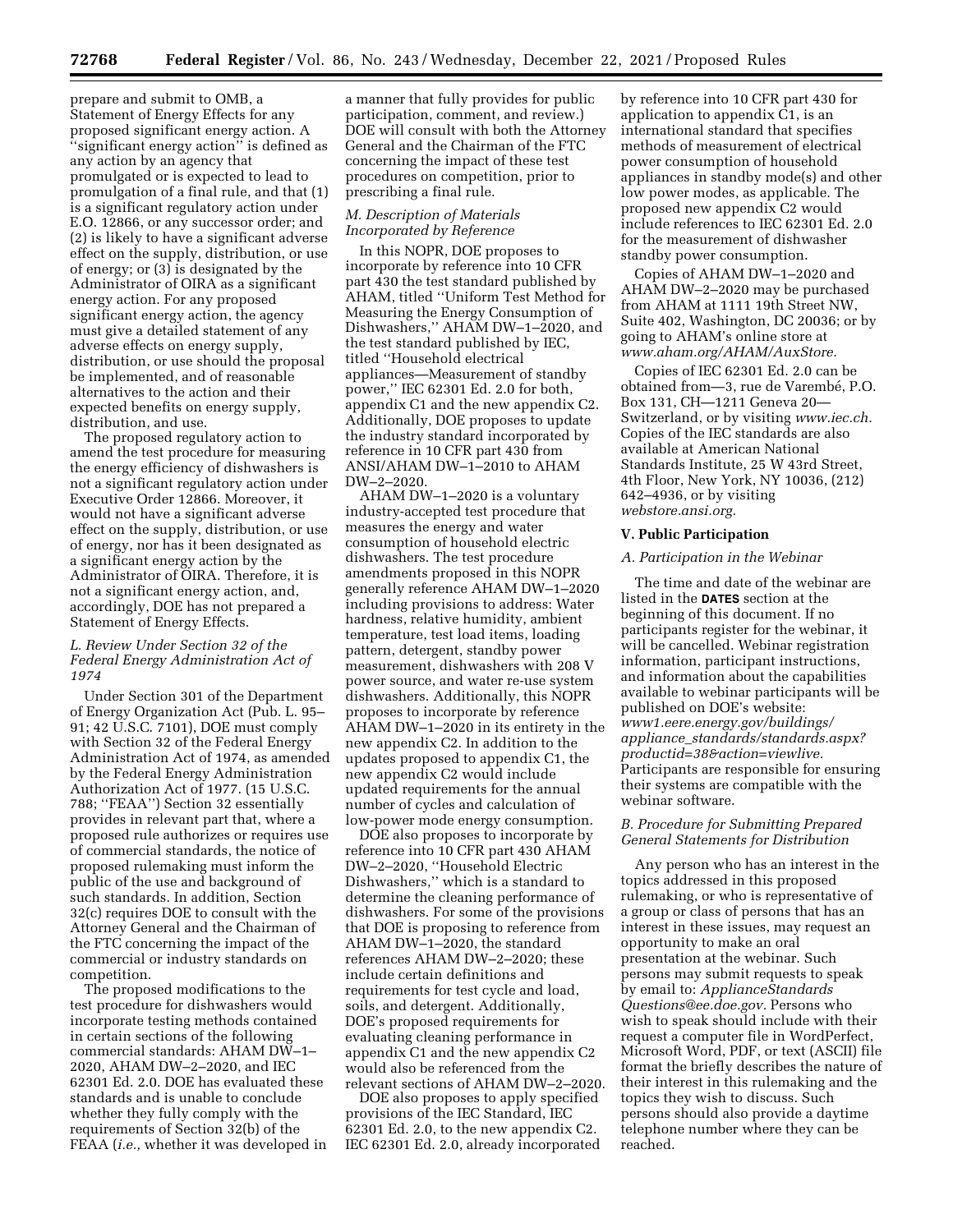Persons requesting to speak should briefly describe the nature of their interest in this rulemaking and provide a telephone number for contact. DOE requests persons selected to make an oral presentation to submit an advance copy of their statements at least two weeks before the webinar. At its discretion, DOE may permit persons who cannot supply an advance copy of their statement to participate, if those persons have made advance alternative arrangements with the Building Technologies Office. As necessary, requests to give an oral presentation should ask for such alternative arrangements.

### *C. Conduct of the Webinar*

DOE will designate a DOE official to preside at the webinar and may also use a professional facilitator to aid discussion. The meeting will not be a judicial or evidentiary-type public hearing, but DOE will conduct it in accordance with Section 336 of EPCA (42 U.S.C. 6306). A court reporter will be present to record the proceedings and prepare a transcript. DOE reserves the right to schedule the order of presentations and to establish the procedures governing the conduct of the webinar. There shall not be discussion of proprietary information, costs or prices, market share, or other commercial matters regulated by U.S. anti-trust laws. After the webinar and until the end of the comment period, interested parties may submit further comments on the proceedings and any aspect of the rulemaking.

The webinar will be conducted in an informal, conference style. DOE will present summaries of comments received before the webinar, allow time for prepared general statements by participants, and encourage all interested parties to share their views on issues affecting this rulemaking. Each participant will be allowed to make a general statement (within time limits determined by DOE), before the discussion of specific topics. DOE will allow, as time permits, other participants to comment briefly on any general statements.

At the end of all prepared statements on a topic, DOE will permit participants to clarify their statements briefly and comment on statements made by others. Participants should be prepared to answer questions by DOE and by other participants concerning these issues. DOE representatives may also ask questions of participants concerning other matters relevant to this rulemaking. The official conducting the webinar will accept additional comments or questions from those

attending, as time permits. The presiding official will announce any further procedural rules or modification of the above procedures that may be needed for the proper conduct of the webinar.

A transcript of the webinar will be included in the docket, which can be viewed as described in the *Docket*  section at the beginning of this document and will be accessible on the DOE website. In addition, any person may buy a copy of the transcript from the transcribing reporter.

### *D. Submission of Comments*

DOE will accept comments, data, and information regarding this proposed rule no later than the date provided in the **DATES** section at the beginning of this proposed rule.42 Interested parties may submit comments using any of the methods described in the **ADDRESSES** section at the beginning of this NOPR.

*Submitting comments via [www.regulations.gov.](http://www.regulations.gov)* The *[www.regulations.gov](http://www.regulations.gov)* web page will require you to provide your name and contact information. Your contact information will be viewable to DOE Building Technologies staff only. Your contact information will not be publicly viewable except for your first and last names, organization name (if any), and submitter representative name (if any). If your comment is not processed properly because of technical difficulties, DOE will use this information to contact you. If DOE cannot read your comment due to technical difficulties and cannot contact you for clarification, DOE may not be able to consider your comment.

However, your contact information will be publicly viewable if you include it in the comment or in any documents attached to your comment. Any

information that you do not want to be publicly viewable should not be included in your comment, nor in any document attached to your comment. Persons viewing comments will see only first and last names, organization names, correspondence containing comments, and any documents submitted with the comments.

Do not submit to *[www.regulations.gov](http://www.regulations.gov)*  information for which disclosure is restricted by statute, such as trade secrets and commercial or financial information (hereinafter referred to as Confidential Business Information (''CBI'')). Comments submitted through *[www.regulations.gov](http://www.regulations.gov)* cannot be claimed as CBI. Comments received through the website will waive any CBI claims for the information submitted. For information on submitting CBI, see the Confidential Business Information section.

DOE processes submissions made through *[www.regulations.gov](http://www.regulations.gov)* before posting. Normally, comments will be posted within a few days of being submitted. However, if large volumes of comments are being processed simultaneously, your comment may not be viewable for up to several weeks. Please keep the comment tracking number that *[www.regulations.gov](http://www.regulations.gov)*  provides after you have successfully uploaded your comment.

*Submitting comments via email.*  Comments and documents submitted via email will be posted to *[www.regulations.gov.](http://www.regulations.gov)* If you do not want your personal contact information to be publicly viewable, do not include it in your comment or any accompanying documents. Instead, provide your contact information on a cover letter. Include your first and last names, email address, telephone number, and optional mailing address. Following these instructions, the cover letter will not be publicly viewable as long as it does not include any comments.

Include contact information each time you submit comments, data, documents, and other information to DOE. No telefacsimiles (faxes) will be accepted.

Comments, data, and other information submitted to DOE electronically should be provided in PDF (preferred), Microsoft Word or Excel, WordPerfect, or text (ASCII) file format. Provide documents that are not secured, written in English and free of any defects or viruses. Documents should not contain special characters or any form of encryption and, if possible, they should carry the electronic signature of the author.

*Campaign form letters.* Please submit campaign form letters by the originating organization in batches of between 50 to

<sup>42</sup> DOE has historically provided a 75-day comment period for test procedure NOPRs pursuant to the North American Free Trade Agreement, U.S.- Canada-Mexico (''NAFTA''), Dec. 17, 1992, 32 I.L.M. 289 (1993); the North American Free Trade Agreement Implementation Act, Public Law 103– 182, 107 Stat. 2057 (1993) (codified as amended at 10 U.S.C.A. 2576) (1993) (''NAFTA Implementation Act''); and Executive Order 12889, ''Implementation of the North American Free Trade Agreement,'' 58 FR 69681 (Dec. 30, 1993). However, on July 1, 2020, the Agreement between the United States of America, the United Mexican States, and the United Canadian States (''USMCA''), Nov. 30, 2018, 134 Stat. 11 (*i.e.,* the successor to NAFTA), went into effect, and Congress's action in replacing NAFTA through the USMCA Implementation Act, 19 U.S.C. 4501 *et seq.* (2020), implies the repeal of E.O. 12889 and its 75-day comment period requirement for technical regulations. Thus, the controlling laws are EPCA and the USMCA Implementation Act. Consistent with EPCA's public comment period requirements for consumer products, the USMCA only requires a minimum comment period of 60 days. Consequently, DOE now provides a 60-day public comment period for test procedure NOPRs.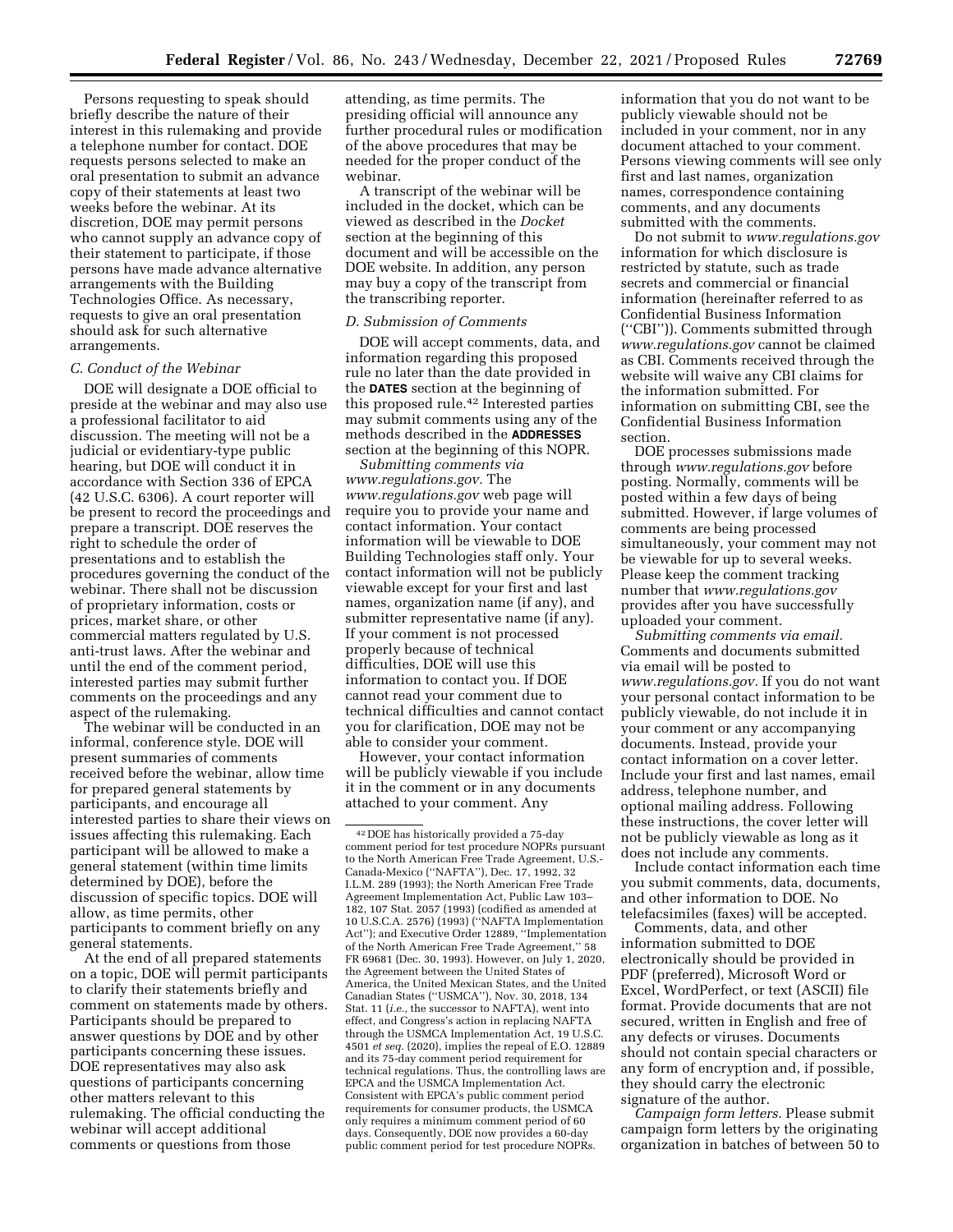500 form letters per PDF or as one form letter with a list of supporters' names compiled into one or more PDFs. This reduces comment processing and posting time.

*Confidential Business Information.*  Pursuant to 10 CFR 1004.11, any person submitting information that they believe to be confidential and exempt by law from public disclosure should submit via email, postal mail, or hand delivery/ courier two well-marked copies: One copy of the document marked confidential including all the information believed to be confidential, and one copy of the document marked non-confidential with the information believed to be confidential deleted. Submit these documents via email to *[ResDishwasher2016TP0012@ee.doe.gov](mailto:ResDishwasher2016TP0012@ee.doe.gov)*  or on a CD, if feasible. DOE will make its own determination about the confidential status of the information and treat it according to its determination.

It is DOE's policy that all comments may be included in the public docket, without change and as received, including any personal information provided in the comments (except information deemed to be exempt from public disclosure).

### *E. Issues on Which DOE Seeks Comment*

Although DOE welcomes comments on any aspect of this proposal, DOE is particularly interested in receiving comments and views of interested parties concerning the following issues:

(1) DOE requests comment on its proposal to incorporate by reference into 10 CFR part 430 the most recent version of the industry standard for dishwasher energy and water use measurement, AHAM DW–1–2020, as well as the industry performance standard, AHAM DW–2–2020, both with modifications. DOE seeks comment on its preliminary conclusion that the proposed modifications to the industry standards are necessary so that the DOE test method satisfies the requirements of EPCA.

(2) DOE requests comment on its proposal to require use of the water hardness requirements from Section 2.11 of AHAM DW–1–2020.

(3) DOE requests comment on its proposal to reference AHAM DW–1–2020 for the relative humidity and associated instrumentation requirements, which specifies a relative humidity test condition of 35 percent ±15 percent, and a resolution of at least 1 percent relative humidity and an accuracy of at least ±6 percent relative humidity over the temperature range of 75 °F ±5 °F for the relative humidity measuring device. To the extent that stakeholder have additional information, DOE requests data regarding the impact of relative humidity on dishwasher energy and water usage.

(4) DOE requests input on its proposal to specify a target nominal ambient temperature of 75 °F for active mode testing, as referenced from AHAM DW–1–2020.

(5) DOE requests comment on its proposal to reference in appendix C1 and the new appendix C2 the testing provisions from AHAM DW–1–2020 to address the Miele waiver for dishwashers that operate at 208 volts.

(6) DOE requests comment on its proposal to incorporate the requirements of the CNA waiver for any dishwasher with a built-in reservoir. In particular, DOE requests stakeholder feedback on using the detergent dosage requirement based on number of place settings rather than main wash water volume in the new appendix C2, for dishwashers with built-in reservoirs.

(7) DOE requests comment on its proposal to incorporate into appendix C1 and the new appendix C2 the installation requirements for in-sink dishwashers from the FOTILE waiver.

(8) DOE requests comment on its proposal that the detergent must be placed directly into the dishwasher chamber for any dishwasher that does not have a prewash or main wash detergent compartment.

(9) DOE requests input on its proposal to update the estimated number of annual cycles from 215 to 184 cycles per year for future calculations of EAEU. DOE also requests comment on its approach to propose a new appendix C2 with the updated annual number of cycles, the use of which would be required for compliance with any amended energy conservation standards.

(10) DOE requests comment on specifying that the test load items be as specified in AHAM DW–1–2020 (which references Section 3.4 of AHAM DW–2–2020), while additionally retaining, as an alternative, the current test load specifications in appendix C1 and the new appendix C2.

(11) DOE continues to request feedback and data regarding soiling level and whether there have been changes to consumers' prerinsing behavior. DOE also seeks information regarding the impact of different soil levels on energy and water use in dishwashers currently on the market.

(12) DOE requests comment on its proposal to remove the soil substitution and soil preparation requirements from Sections 2.7.4 and 2.7.5 of appendix C1 and apply these same requirements from AHAM DW-1-2020 instead. DOE particularly requests data and information on how the proposed soil composition would affect energy and water use in current dishwashers.

(13) DOE requests input on its proposal to use the loading requirements specified in Section 2.6.3.4 of AHAM DW–1–2020.

(14) DOE requests comment on its proposal to adopt in appendix C1 the new detergent and new dosage requirements as specified in AHAM DW–1–2020, while also retaining the current detergent and dosage requirements in appendix C1. The use of either set of detergent requirements would be allowable for testing under appendix C1. DOE also requests comment on the detergent currently being used by manufacturers and test laboratories for testing and certification of dishwashers.

(15) DOE also welcomes comments and data on the impact of the new detergent and dosage on energy and water use.

(16) DOE requests comment on its proposal to reference in appendix C1 and the new appendix C2 the testing provisions from AHAM DW–1–2020 to address the Whirlpool waiver for water re-use system dishwashers.

(17) DOE requests feedback on the proposed methodology to test, score, and calculate a cleaning index to validate the tested cycle and seeks comment if other methodologies should be considered for validating the cleaning performance of the tested cycle.

(18) DOE requests feedback on whether it should consider referencing Section 5.12.3.1 of AHAM DW–2–2020 to measure cleaning performance, which would calculate the cleaning index based on soil particles only. DOE notes that if it were to calculate cleaning index using soil particles only, it would reevaluate the per-cycle cleaning index threshold value to reflect this change.

(19) DOE requests feedback on the proposed cleaning index threshold value of 65 for each test cycle or whether it should consider a threshold value of 70 instead.

(20) DOE requests additional data on consumer dishwasher cycle selections. In particular, DOE requests data indicating the frequency with which consumers select the normal cycle; and, for cycles not conducted on the normal cycle, the frequency with which a more energy-intensive cycle is selected.

(21) DOE also requests additional data on how frequently consumers are dissatisfied with the cleaning performance of the normal cycle as well as the actions, and the frequency of each action, that consumers would take if the load is not satisfactorily clean.

(22) DOE requests feedback on its proposed approach to ensure that the test procedure produces test results which measure energy use and water use during a representative average use cycle.

(23) DOE requests comment on its proposal that, if a test cycle at a particular soil level is re-tested using the most energy-intensive cycle, the filter should be cleaned prior to testing the soil level at the most energyintensive cycle.

(24) DOE requests feedback on its proposal to require testing non-soil-sensing dishwashers using a soiled load for the purpose of being able to evaluate the cleaning index of each tested cycle.

(25) DOE requests comment on its proposed approach for non-soil-sensing dishwashers; particularly that if a tested soil load meets the defined threshold criteria when tested on the normal cycle, no additional testing is required of cycles with lesser soil loads.

(26) DOE requests comment and data on the test cycles currently selected by manufacturers for rating the energy and water use of dishwashers compared to the test cycles that would be selected under the proposed cleaning index threshold of 65 as a condition for a valid test cycle. In particular, DOE requests data on the extent to which manufacturers would need to test a more-energy intensive cycle, or redefine the normal cycle, to meet the proposed cleaning index threshold of 65.

(27) DOE requests information on other potential methods to validate that the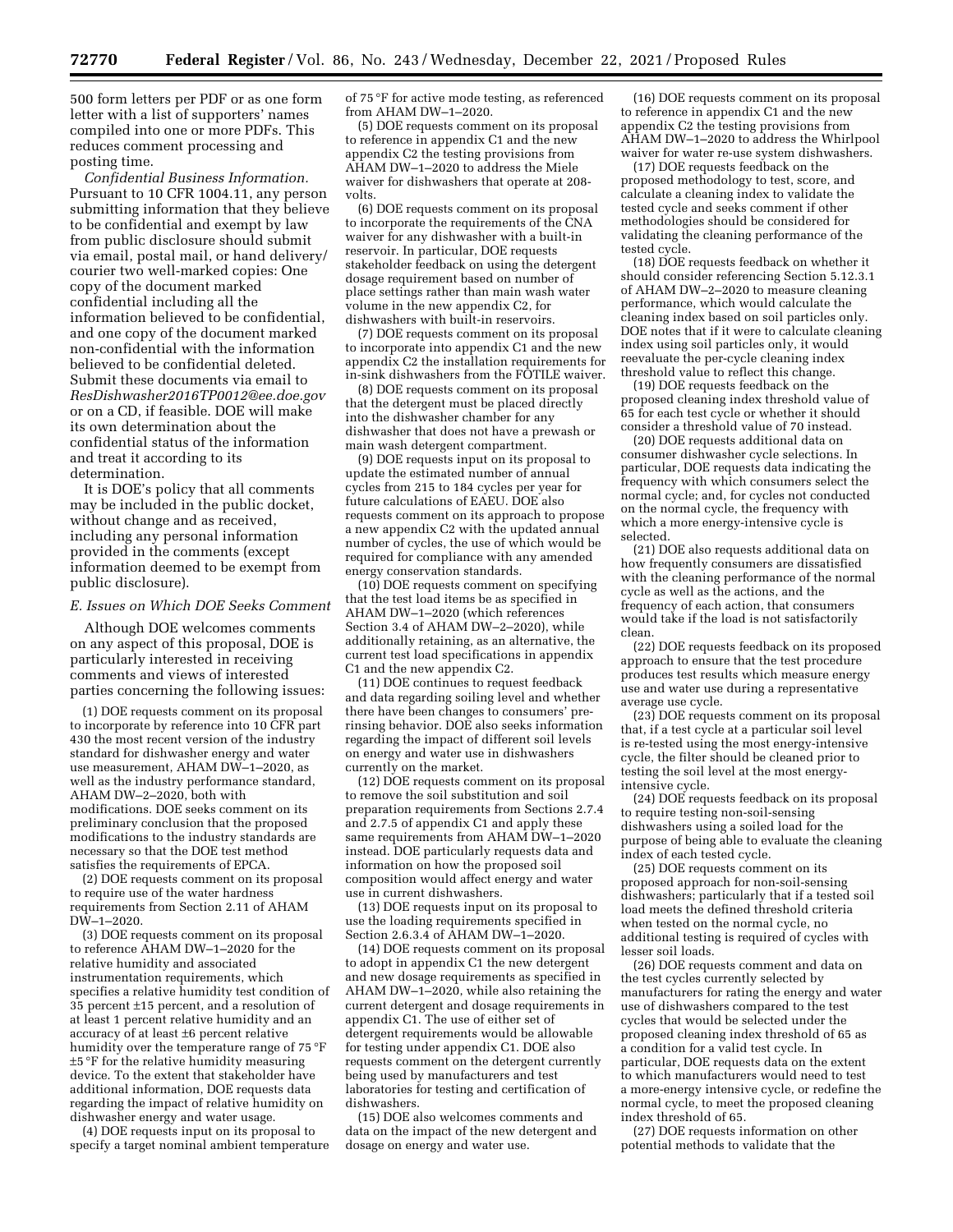measured energy and water consumption of dishwashers is representative of consumer use, such as the example approaches of applying an ''adder'' or multiplicative factor to the energy and water consumption values for any test cycles that do not achieve the defined cleaning index threshold. If stakeholders recommend such an approach, DOE requests data and information that could be used to determine this factor.

(28) DOE requests comment and related supporting data on whether this proposal would result in an altered measured energy use for dishwashers that are currently minimally-compliant with the existing energy conservation standards for dishwashers.

(29) DOE requests comment on whether the soil loads proposed for compact dishwashers that have a capacity of less than four place settings is appropriate. If stakeholders recommend different quantity of soils for such dishwashers, DOE requests feedback on the soil level that should be used for such small capacity dishwashers.

(30) DOE requests feedback on its proposed methodology for determining the most energy-intensive cycle. DOE also requests feedback on whether it should consider determination of the most energy-intensive cycle for sensor response test cycle using the respective soil load.

(31) DOE requests feedback on its proposal to require cleaning of the dishwasher filter prior to running the clean load test to determine the most energy-intensive test cycle.

(32) DOE requests input on its proposal to apply the standby mode and off mode test requirements from Section 4.2 of AHAM DW–1–2020 to appendix C1 and proposed new appendix C2.

(33) DOE requests comment on its proposal to use the updated combined low-power annual hours, specified in Section 5.7 of AHAM DW–1–2020, for the calculation of annual combined low-power mode energy consumption in the proposed new appendix C2.

(34) DOE requests feedback on connected dishwashers currently on the market. Specifically, DOE requests input on the types of features or functionality enabled by connected dishwashers that exist on the market or that are under development.

(35) DOE requests data on the percentage of users purchasing connected dishwashers, and, for those users, the percentage of the time when the connected functionality of the dishwashers is used.

(36) DOE requests data on the amount of additional or reduced energy use of connected dishwashers.

(37) DOE requests data on the pattern of additional or reduced energy use of connected dishwashers; for example, whether it is constant, periodic, or triggered by the user.

(38) DOE requests information on any existing testing protocols that account for connected features of dishwashers, as well as any testing protocols that may be under development within the industry.

(39) DOE requests comment on the proposal to update the standard size dishwasher, compact size dishwasher, and standard size dishwasher with a ''normal'' cycle time of 60 minutes or less descriptions at 10 CFR 430.32(f)(1)(i)–(iii). DOE also requests comment on the proposal to explicitly provide the method for determining cycle duration in appendices C1 and C2.

(40) DOE requests comment on its initial determination as to the impacts from the proposed amendments to appendix C1 related to the rated energy and water use of currently certified dishwashers. DOE also requests comment on the potential impact to manufacturers from the updates proposed to appendix C1. Finally, DOE requests comment on its estimated costs for testing soil-sensing and non-soil-sensing dishwashers according to the proposed appendix C1.

(41) DOE requests comment on the potential impact to manufacturers from the updates proposed to the newly proposed appendix C2. Specifically, DOE requests comment on the per basic model test costs associated with testing soil-sensing and nonsoil-sensing dishwashers.

(42) DOE seeks comment on its findings that there are no small businesses that are OEMs of dishwashers in the United States. DOE also seeks comment on its conclusion that the proposed test procedure amendments would not have significant impacts on a substantial number of small manufacturers.

## **VI. Approval of the Office of the Secretary**

The Secretary of Energy has approved publication of this notice of proposed rulemaking and request for comment.

# **List of Subjects in 10 CFR Part 430**

Administrative practice and procedure, Confidential business information, Energy conservation, Household appliances, Imports, Incorporation by reference, Intergovernmental relations, Small businesses.

#### **Signing Authority**

This document of the Department of Energy was signed on December 3, 2021, by Kelly J. Speakes-Backman, Principal Deputy Assistant Secretary for Energy Efficiency and Renewable Energy, pursuant to delegated authority from the Secretary of Energy. That document with the original signature and date is maintained by DOE. For administrative purposes only, and in compliance with requirements of the Office of the Federal Register, the undersigned DOE Federal Register Liaison Officer has been authorized to sign and submit the document in electronic format for publication, as an official document of the Department of Energy. This administrative process in no way alters the legal effect of this document upon publication in the **Federal Register**.

Signed in Washington, DC, on December 8, 2021.

#### **Treena V. Garrett,**

*Federal Register Liaison Officer, U.S. Department of Energy.* 

For the reasons stated in the preamble, DOE is proposing to amend part 430 of Chapter II of Title 10, Code of Federal Regulations as set forth below:

# **PART 430—ENERGY CONSERVATION PROGRAM FOR CONSUMER PRODUCTS**

■ 1. The authority citation for part 430 continues to read as follows:

**Authority:** 42 U.S.C. 6291–6309; 28 U.S.C. 2461 note.

■ 2. Amend § 430.3 by:

- $\blacksquare$  a. Redesignating paragraphs (i)(2) through  $(6)$  as  $(i)(3)$  through  $(7)$ ;
- b. Adding a new paragraph (i)(2); and ■ c. Revising newly redesignated
- paragraphs (i)(3); and
- d. Revising paragraph (o)(6).

The addition and revisions read as follows:

### **§ 430.3 Materials incorporated by reference.**

\* \* \* \* \* (i) \* \* \*

(2) ANSI/AHAM DW–1–2020 (''AHAM DW–1–2020''), Uniform Test Method for Measuring the Energy Consumption of Dishwashers, (approved October 2020), IBR approved for § 430.32 and appendices C1 and C2 to subpart B.

(3) AHAM DW–2–2020, Household Electric Dishwashers, (approved 2020), IBR approved for appendices C1 and C2 to subpart B.

\* \* \* \* \*  $(0) * * * *$ 

(6) IEC 62301 (''IEC 62301''), Household electrical appliances— Measurement of standby power, (Edition 2.0, 2011–01), IBR approved for appendices C1, C2, D1, D2, F, G, H, I, J2, N, O, P, Q, X, X1, Y, Z, BB, and CC to subpart B.

\* \* \* \* \* ■ 3. Section 430.23 is amended by revising paragraph (c) to read as follows:

#### **§ 430.23 Test procedures for the measurement of energy and water consumption.**

\* \* \* \* \* (c) *Dishwashers.* (1) The Estimated Annual Operating Cost (EAOC) for dishwashers must be rounded to the nearest dollar per year and is defined as follows:

(i) When cold water  $(50 °F)$  is used,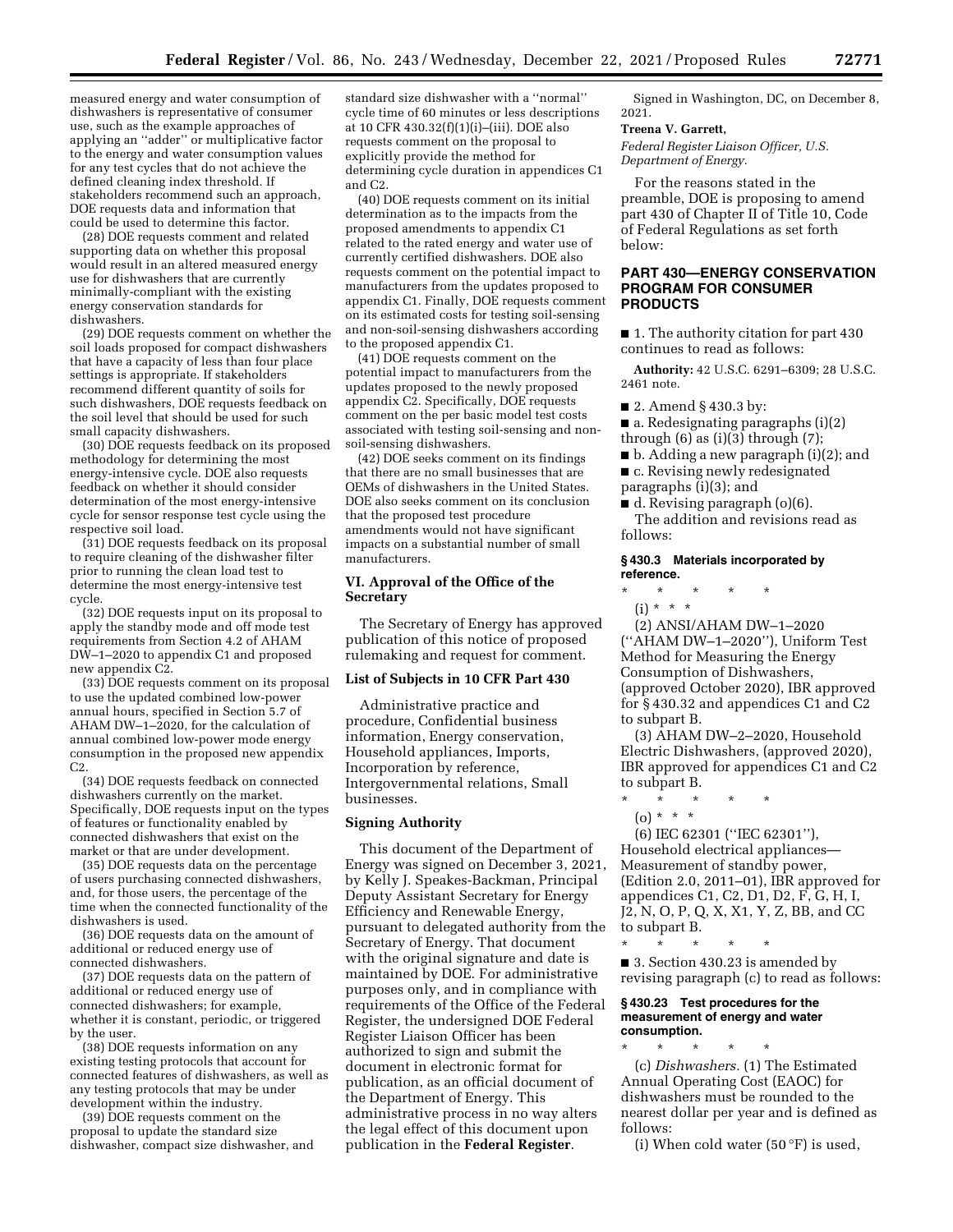$E A O C = (De \times E T L P) + (De \times N \times (M +$  $MWS + MDO + MCO + EF - (ED/$ 2))).

Where,

- $D_e$  = the representative average unit cost of electrical energy, in dollars per kilowatthour, as provided by the Secretary,
- $E_{TLP}$  = the annual combined low-power mode energy consumption in kilowatt-hours per year and determined according to section 5 of appendix C1 or appendix C2 to this subpart, as applicable,
- N = the representative average dishwasher use of 215 cycles per year when EAOC is determined pursuant to appendix C1 to this subpart, and 184 cycles per year when EAOC is determined pursuant to appendix C2 to this subpart,
- M = the machine energy consumption per cycle, in kilowatt-hours and determined according to section 5 of appendix C1 or appendix C2 to this subpart, as applicable,
- MWS = the machine energy consumption per cycle for water softener regeneration, in kilowatt-hours and determined pursuant to section 5 of appendix C1 or appendix C2 to this subpart, as applicable,
- $M_{\text{DO}}$  = for water re-use system dishwashers, the machine energy consumption per cycle during a drain out event in kilowatt-hours and determined according to section 5 of appendix C1 or appendix C2 to this subpart, as applicable,
- $M_{CO}$  = for water re-use system dishwashers, the machine energy consumption per cycle during a clean out event, in kilowatt-hours and determined according to section 5 of appendix C1 or appendix C2 to this subpart, as applicable,
- $E_F = \hat{the}$  fan-only mode energy consumption per cycle, in kilowatt-hours and determined according to section 5 of appendix C1 or appendix C2 to this subpart, as applicable, and
- $E_D$  = the drying energy consumption, in kilowatt-hours and determined according to section 5 of appendix C1 or appendix C2 to this subpart, as applicable.

(ii) When electrically-heated water  $(120 \degree F \text{ or } 140 \degree F)$  is used,

- $E A O C = (D_e \times E_{TLP}) + (D_e \times N \times (M +$  $M_{WS} + M_{DO} + M_{CO} + E_F - (E_D/2))$  +  $(D_e \times N \times (W + W_{WS} + W_{DO} + W_{CO})).$
- Where,
- D<sub>e</sub>, E<sub>TLP</sub>, N, M, M<sub>ws</sub>, M<sub>DO</sub>, M<sub>CO</sub>, E<sub>F</sub>, and E<sub>D</sub>, are defined in paragraph (c)(1)(i) of this section,
- W = the water energy consumption per cycle, in kilowatt-hours and determined according to section 5 of appendix C1 or appendix C2 to this subpart, as applicable,
- $W_{ws}$  = the water softener regeneration water energy consumption per cycle in kilowatt-hours and determined according to section 5 of appendix C1 or appendix C2 to this subpart, as applicable,
- $W_{\text{DO}}$  = The drain out event water energy consumption per cycle in kilowatt-hours

and determined according to section 5 of appendix C1 or appendix C2 to this subpart, as applicable, and

 $W_{CO}$  = The clean out event water energy consumption per cycle in kilowatt-hours and determined according to section 5 of appendix C1 or appendix C2 to this subpart, as applicable.

(iii) When gas-heated or oil-heated water is used,

 $E A O C_g = (D_e \times E_{TLP}) + (D_e \times N \times (M +$  $M_{WS} + M_{DO} + M_{CO} + E_F - (E_D/2))$  +  $(D_g \times N \times (W_g + W_{WSS} + W_{DOg} +$  $W_{COg}$ ).

- $D_e$ ,  $E_{TLP}$ , N, M,  $M_{WS}$ ,  $M_{DO}$ ,  $M_{CO}$ ,  $E_F$ , and  $E_D$ , are defined in paragraph (c)(1)(i) of this section,
- $D_g$  = the representative average unit cost of gas or oil, as appropriate, in dollars per BTU, as provided by the Secretary,
- $W_g$  = the water energy consumption per cycle, in Btus and determined according to section 5 of appendix C1 or appendix C2 to this subpart, as applicable.
- $W_{\text{WSg}}$  = the water softener regeneration energy consumption per cycle in Btu per cycle and determined according to section 5 of appendix C1 or appendix C2 to this subpart, as applicable,
- $W_{\text{DQg}}$  = the drain out water energy consumption per cycle in kilowatt-hours and determined according to section 5 of appendix C1 or appendix C2 to this subpart, as applicable, and
- $W_{COg}$  = the clean out water energy consumption per cycle in kilowatt-hours and determined according to section 5 of appendix C1 or appendix C2 to this subpart, as applicable.

(2) The estimated annual energy use, EAEU, expressed in kilowatt-hours per year must be rounded to the nearest kilowatt-hour per year and is defined as follows:

 $EAEU = (M + M_{WS} + M_{DO} + M_{CO} +$  $E_F - (E_D/2) + W + W_{WS} + W_{DO} +$  $W_{CO}$ ) x N +  $E_{TLP}$ 

Where,

M,  $M_{WS}$ ,  $M_{DO}$ ,  $M_{CO}$ ,  $E_F$ ,  $E_D$ ,  $E_{TLP}$  are all defined in paragraph (c)(1)(i) and W,  $W_{\text{WS}}$ ,  $W_{\text{DO}}$ ,  $W_{\text{CO}}$  are defined in paragraph (c)(1)(ii) of this section.

(3) The sum of the water consumption, V, the water consumption during water softener regeneration,  $V_{WS}$ , the water consumption during drain out events for dishwashers equipped with a water re-use system,  $V_{DO}$ , and the water consumption during clean out events for dishwashers equipped with a water reuse system,  $V_{CO}$ , expressed in gallons per cycle and defined pursuant to section 5 of appendix C1 or appendix C2 to this subpart, as applicable, must be rounded to one decimal place.

(4) Other useful measures of energy consumption for dishwashers are those which the Secretary determines are likely to assist consumers in making

purchasing decisions and which are derived from the application of appendix C1 to this subpart or appendix C2 to this subpart, as applicable. \* \* \* \* \*

■ 4. Appendix C1 to subpart B of part 430 is revised to read as follows:

# **Appendix C1 to Subpart B of Part 430— Uniform Test Method for Measuring the Energy Consumption of Dishwashers**

**Note:** Manufacturers must use the results of testing under this appendix (published on [*Date of Publication of the final rule*]) to determine compliance with the relevant standard from § 430.32(f)(1) as it appeared in the January 1, 2021 edition of 10 CFR parts 200–499. For any amended standards for dishwashers published after January 1, 2021, manufacturers must use the results of testing under appendix C2 to determine compliance. Representations related to energy or water consumption must be made in accordance with the appropriate appendix that applies (*i.e.,* appendix C1 or appendix C2) when determining compliance with the relevant standard. Manufacturers may also use appendix C2 to certify compliance with any amended standards prior to the applicable compliance date for those standards.

# **0. Incorporation by Reference**

DOE incorporated by reference in § 430.3, AHAM DW–1–2020, AHAM DW–2–2020, and IEC 62301 in their entirety. The following enumerated provisions of AHAM DW–1–2020, AHAM DW–2–2020, and IEC 62301 are applicable to this appendix, as follows:

(1) AHAM DW–1–2020: Uniform Test Method for Measuring the Energy Consumption of Dishwashers

- (i) Sections 1.1 through 1.30 as referenced in section 1 of this appendix;
- (ii) Section 2.1 as referenced in sections 2 and 2.1 of this appendix;

(iii) Sections 2.2 through 2.3.3, sections 2.5 and 2.7, sections 2.7.2 through 2.8, and section 2.11, as referenced in section 2 of this appendix;

- (iv) Section 2.4 as referenced in sections 2 and 2.2 of this appendix;
- (v) Section 2.6.3 as referenced in sections 2 and 2.3 of this appendix;
- (vi) Section 2.7.1 as referenced in sections 2 and 2.4 of this appendix;
- (vii) Section 2.9 as referenced in sections 2 and 2.5 of this appendix;
- (viii) Section 2.10 as referenced in sections 2 and 2.6 of this appendix;
- (ix) Sections 3.1 through 3.2 and sections 3.5 through 3.7 as referenced in section 3 of this appendix;
- (x) Section 3.3 as referenced in sections 3 and 3.1 of this appendix;
- (xi) Section 3.4 as referenced in sections 3 and 3.2 of this appendix;
- (xii) Sections 4.1 as referenced in sections 4 and 4.1 of this appendix;
- (xiii) Section 4.1.4 as referenced in sections 4 and 4.1.2 of this appendix; and
- (xiv) Section 5 as referenced in section 5 of this appendix.

Where,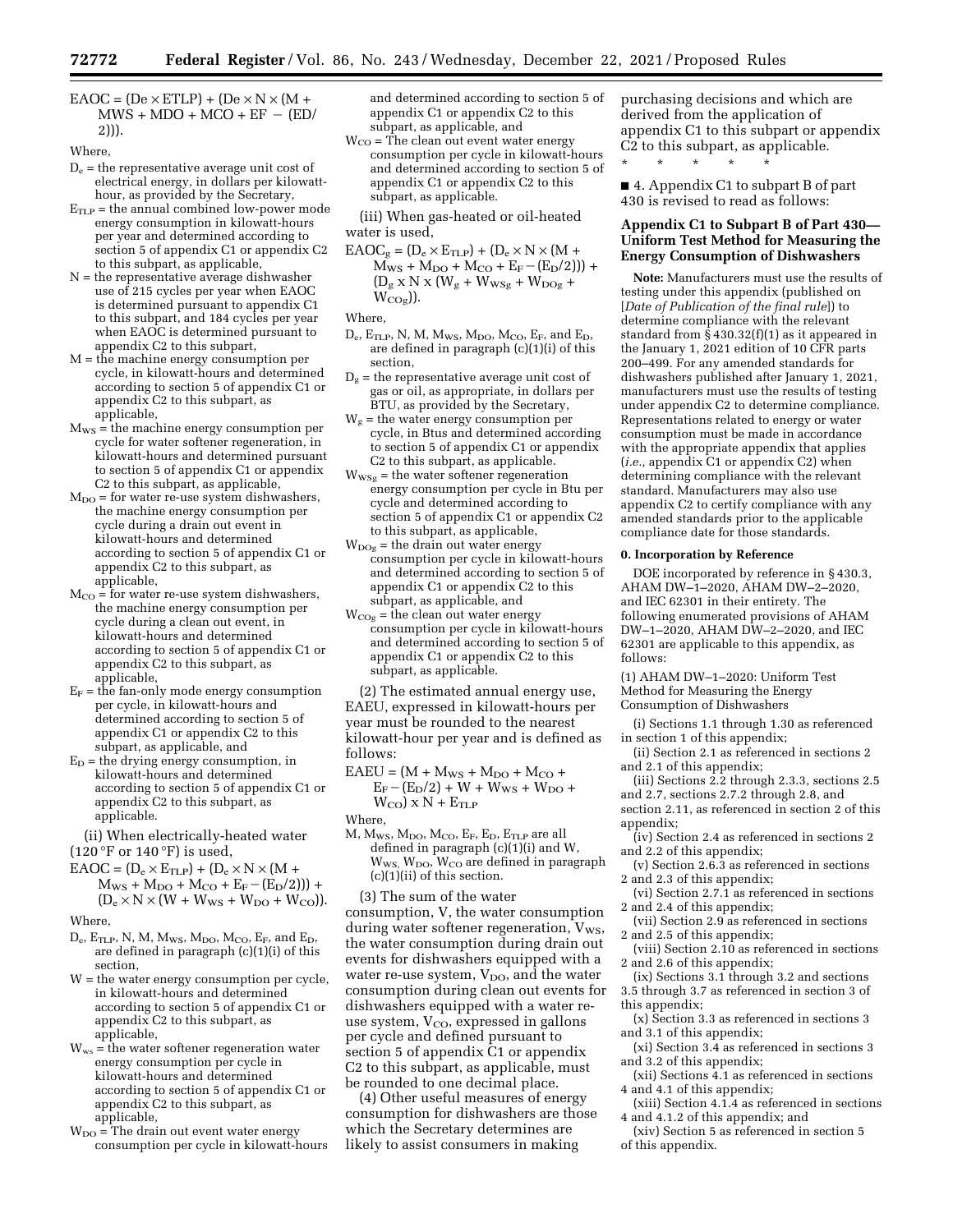(2) AHAM DW–2–2020: Household Electric Dishwashers

(i) Section 5.10 as referenced in sections 2 and 2.8 of this appendix;

(ii) Sections 5.10.1 as referenced in

sections 4 and 4.2 of this appendix; and (iii) Section 5.12.3.2 as referenced in sections 5 and 5.1 of this appendix.

(3) IEC 62301: Household Electrical

Appliances—Measurement of Standby Power (i) Sections 4.2, 4.3.2, and 5.2 as referenced

in section 2 of this appendix; and (ii) Sections 5.1, note 1, and 5.3.2 as

referenced in section 4 of this appendix.

#### *1. Definitions*

The definitions in Section 1.1 through 1.30 of AHAM DW–1–2020 apply to this test procedure, including the applicable provisions of AHAM DW–2–2020 as referenced in Sections 1.5, 1.18, 1.19. 1.20, and 1.22 of AHAM DW–1–2020.

#### *2. Testing Conditions*

The testing conditions in Sections 2.1 through 2.11 of AHAM DW–1–2020, except Sections 2.6.1 and 2.6.2, and the testing conditions in Section 5.10 of AHAM DW–2– 2020 apply to this test procedure, including the following provisions of:

(1) Sections 4.2, 4.3.2, and 5.2 of IEC 62301 as referenced in Sections 2.1, 2.2.4, and 2.5.2 of AHAM DW–1–2020, respectively, and

(2) Sections 5.3 through 5.8 of AHAM DW– 2–2020 as referenced in Sections 2.6.3.1, 2.6.3.2, and 2.6.3.3; section 3.4 of AHAM DW–2–2020, excluding the accompanying Note, as referenced in Section 2.7.1 of AHAM DW–1–2020; Section 5.4 of AHAM DW–2–

2020 as referenced in Section 2.7.4 of AHAM DW–1–2020; Section 5.5 of AHAM DW–2– 2020 as referenced in Section 2.7.5 of AHAM DW–1–2020, and Section 4.1 of AHAM DW– 2–2020 as referenced in Section 2.10.1 of AHAM DW–1–2020. Additionally, the following requirements are also applicable.

2.1 *Installation Requirements.* 

The installation requirements described in Section 2.1 of AHAM DW–1–2020 are applicable to all dishwashers, with the following additions:

2.1.1 *In-Sink Dishwashers.* 

For in-sink dishwashers, the requirements pertaining to the rectangular enclosure for under-counter or under-sink dishwashers are not applicable. For such dishwashers, the rectangular enclosure must consist of a front, a back, two sides, and a bottom. The front, back, and sides of the enclosure must be brought into the closest contact with the appliance that the configuration of the dishwasher will allow. The height of the enclosure shall be as specified in the manufacturer's instructions for installation height. If no instructions are provided, the enclosure height shall be 36 inches. The dishwasher must be installed from the top and mounted to the edges of the enclosure.

2.1.2 *Dishwashers without a Direct Water Line.* 

Manually fill the built-in water reservoir to the full capacity reported by the manufacturer, using water at a temperature in accordance with Section 2.3 of AHAM DW– 1–2020.

2.2 *Water pressure.* 

The water pressure requirements described in Section 2.4 of AHAM DW–1–2020 are applicable to all dishwashers except

dishwashers that do not have a direct water line.

2.3 *Non-soil-sensing and soil-sensing dishwashers to be tested at a nominal inlet temperature of 50* °*F, 120* °*F, or 140* °*F.* 

The test load and soiling requirements for all non-soil-sensing and soil-sensing dishwashers shall be the same as those requirements specified in Section 2.6.3 of AHAM DW–1–2020 for soil-sensing dishwashers. Additionally, both non-soilsensing and soil-sensing compact dishwashers that have a capacity of less than four place settings shall be tested at the rated capacity of the dishwasher and the test load shall be soiled as follows at each soil load:

a. *Heavy soil load:* Soil two-thirds of the place settings, excluding flatware and serving pieces (rounded up to the nearest integer) or one place setting, whichever is greater;

b. *Medium soil load:* Soil one-quarter of the place settings, excluding flatware and serving pieces (rounded up to the nearest integer) or one place setting, whichever is smaller;

c. *Light soil load:* Soil one-quarter of the place settings, excluding flatware and serving pieces (rounded up to the nearest integer) or one place setting, whichever is smaller, using half the quantity of soils specified for one place setting.

2.4 *Test load items.* 

The test load items described in Section 2.7.1 of AHAM DW–1–2020 apply to this test procedure, including the applicable provisions of AHAM DW–2–2020, as referenced in Section 2.7.1 of AHAM DW–1– 2020. The following test load items may be used in the alternative.

| Dishware/glassware/<br>flatware item                                                                                | Primary source                                                                                                                                                                                                                                                        | Description                                                                                              | Primary<br>No.                                                      | Alternate source                                                                                               | Alternate source No.                                                                               |
|---------------------------------------------------------------------------------------------------------------------|-----------------------------------------------------------------------------------------------------------------------------------------------------------------------------------------------------------------------------------------------------------------------|----------------------------------------------------------------------------------------------------------|---------------------------------------------------------------------|----------------------------------------------------------------------------------------------------------------|----------------------------------------------------------------------------------------------------|
| Bread and Butter Plate                                                                                              | Corning Comcor <sup>®</sup> /Corelle <sup>®</sup><br>Corning Comcor <sup>®</sup> /Corelle <sup>®</sup>                                                                                                                                                                | 10 inch Dinner Plate<br>6.75 inch Bread &<br>Butter.                                                     | 6003893<br>6003887                                                  | Arzberg                                                                                                        | 8500217100 or 2000-<br>$00001 - 0217 - 1$ .                                                        |
|                                                                                                                     | Corning Comcor <sup>®</sup> /Corelle <sup>®</sup><br>Corning Comcor <sup>®</sup> /Corelle <sup>®</sup><br>Corning Comcor <sup>®</sup> /Corelle <sup>®</sup><br>Corning Comcor <sup>®</sup> /Corelle <sup>®</sup><br>Corning Comcor <sup>®</sup> /Corelle <sup>®</sup> | 10 oz. Dessert Bowl<br>8 oz. Ceramic Cup<br>6 inch Saucer<br>1 gt. Serving Bowl<br>9.5 inch Oval Platter | 6003899<br>6014162<br>6010972<br>6003911<br>6011655<br>551 HT       | Arzberg<br>Arzberg<br>Arzberg                                                                                  | 3820513100.<br>1382-00001-4732.<br>1382-00001-4731.                                                |
| Flatware-Dinner Fork<br>Flatware-Salad Fork<br>Flatware-Teaspoon<br>Flatware-Serving Fork<br>Flatware-Serving Spoon | Oneida <sup>®</sup> —Accent<br>Oneida <sup>®</sup> —Accent<br>Oneida <sup>®</sup> —Accent<br>Oneida <sup>®</sup> —Accent<br>Oneida <sup>®</sup> —Flight<br>Oneida <sup>®</sup> —Accent                                                                                | <br><br><br>                                                                                             | 2619KPVF<br>2619FRSF<br>2619FSLF<br>2619STSF<br>2865FCM<br>2619STBF | WMF-Gastro 0800<br>WMF-Signum 1900<br>WMF-Signum 1900<br>WMF-Signum 1900<br>WMF-Signum 1900<br>WMF-Signum 1900 | 12.0803.6047.<br>12.1905.6040.<br>12.1964.6040.<br>12.1910.6040.<br>12.1902.6040.<br>12.1904.6040. |

#### 2.5 *Preconditioning requirements.*

The preconditioning requirements described in Section 2.9 of AHAM DW–1– 2020 are applicable to all dishwashers. For dishwashers that do not have a direct water line, measurement of the prewash fill water volume,  $V_{\text{pw}}$ , if any, and measurement of the main wash fill water volume, V<sub>mw</sub>, are not taken.

#### 2.6 *Detergent.*

The detergent requirements described in Section 2.10 of AHAM DW–1–2020 are applicable to all dishwashers. For any dishwasher that does not have a detergent compartment, determine the amount of main wash detergent (in grams) according to Section 2.10 of AHAM DW–1–2020, or as

specified below, and place the detergent directly into the dishwasher chamber.

Additionally, the following detergent and dosage may also be used for all dishwashers. Note that if the detergent specified in Section 2.10 of AHAM DW–1–2020 is used, then the dosage requirements specified in Section 2.10 of AHAM DW–1–2020 must be used. Alternately, if the detergent specified below is used, the dosage requirements specified below must be used.

Use Cascade with the Grease Fighting Power of Dawn powder as the detergent formulation. For all dishwashers other than water re-use system dishwashers determine the amount of detergent (in grams) to be added to the prewash compartment (if

provided) or elsewhere in the dishwasher (if recommended by the manufacturer) and the main wash compartment according to Sections 2.6.1 and 2.6.2 of this appendix.

2.6.1 *Detergent Dosing for Dishwashers other than Water Re-use System Dishwashers.* 

2.6.1.1 *Prewash Detergent Dosing.* If the cycle setting for the test cycle includes prewash, determine the quantity of dry prewash detergent,  $D_{pw}$ , in grams (g) that results in 0.25 percent concentration by mass in the prewash fill water as:

 $D_{\text{pw}} = V_{\text{pw}} \times \rho \times k \times 0.25/100$ 

where,

 $V_{pw}$  = the prewash fill volume of water in gallons,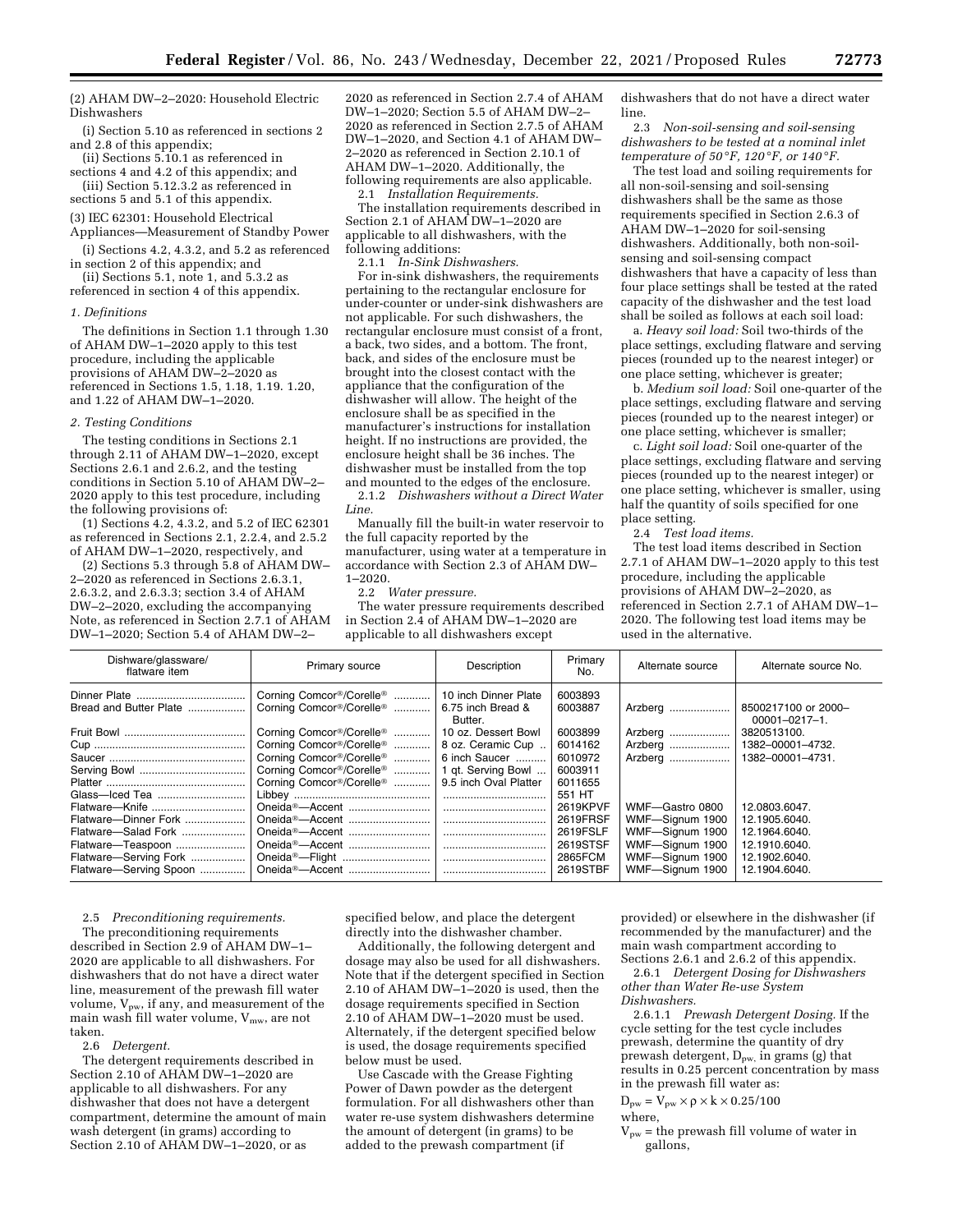$\rho$  = water density = 8.343 pounds (lb)/gallon for dishwashers to be tested at a nominal inlet water temperature of 50 °F (10 °C), 8.250 lb/gallon for dishwashers to be tested at a nominal inlet water temperature of 120 $\mathrm{P}$  (49 $\mathrm{C}$ ), and 8.205 lb/gallon for dishwashers to be tested at a nominal inlet water temperature of 140 °F (60 °C), and

 $k =$  conversion factor from lb to  $g = 453.6$  g/ lb.

2.6.1.2 *Main Wash Detergent Dosing.*  Determine the quantity of dry main wash detergent,  $D_{mw}$ , in grams (g) that results in 0.25 percent concentration by mass in the main wash fill water as:

 $D_{mw} = V_{mw} \times \rho \times k \times 0.25/100$ where,

 $V_{mw}$  = the main wash fill volume of water in gallons, and  $\rho$  and  $k$  are defined in Section 2.5.1.1 of this appendix.

For dishwashers that do not have a direct water line, the  $V_{mw}$  is equal to the manufacturer reported water capacity used in the main wash stage of the test cycle.

2.6.2 *Detergent Dosing for Water Re-use System Dishwashers.* Use the same detergent dosing requirement as specified in Section 2.10.2 of AHAM DW–1–2020.

2.7 *Connected functionality.* 

For dishwashers that can communicate through a network (*e.g.,* Bluetooth® or internet connection), disable all network functions that can be disabled by means provided in the manufacturer's user manual, for the duration of testing. If network functions cannot be disabled by means provided in the manufacturer's user manual, conduct the standby power test with network function in the "as-shipped" condition.

2.8 *Evaluation Room Lighting Conditions.*  The lighting setup in the evaluation room where the test load is scored shall be according to the requirements specified in Section 5.10 of AHAM DW–2–2020.

#### *3. Instrumentation*

For this test procedure, the test instruments are to be calibrated annually according to the specifications in Sections 3.1 through 3.7 of AHAM DW–1–2020, including the applicable provisions of IEC 62301 as referenced in Section 3.6 of AHAM DW–1–2020. Additionally, the following requirements are also applicable.

3.1 *Water meter.* 

The water meter requirements described in Section 3.3 of AHAM DW–1–2020 are applicable to all dishwashers except dishwashers that do not have a direct water line. For such dishwashers these water meter conditions do not apply and water is added manually pursuant to Section 2.1.1 of this appendix.

3.2 *Water pressure gauge.* 

The water pressure gauge requirements described in Section 3.4 of AHAM DW–1– 2020 are applicable to all dishwashers except dishwashers that do not have a direct water line. For such dishwashers these water pressure gauge conditions do not apply and water is added manually pursuant to Section 2.1.1 of this appendix.

# *4. Test Cycle and Measurements*

The test cycle and measurement specifications in Sections 4.1 through 4.2 of  $A$ HAM DW-1-2020 and the scoring specifications in Section 5.10.1 of AHAM DW–2–2020 apply to this test procedure, including Section 5.1, note 1, and Section 5.3.2 of IEC 62301 as referenced in Section 4.2 of AHAM DW–1–2020. Additionally, the following requirements are also applicable. 4.1 *Active mode cycle.* 

The active mode energy consumption measurement requirements described in

Section 4.1 of AHAM DW-1-2020 are applicable to all dishwashers. Additionally, the following requirements are also applicable:

a. After the completion of each test cycle (sensor heavy response, sensor medium response, and sensor light response), the test load shall be scored according to Section 4.2 of this appendix and its cleaning index calculated according to Section 5.1 of this appendix.

b. A test cycle is considered valid if its cleaning index is 65 or higher; otherwise, the test cycle is invalid and the data from that test run is discarded.

c. For soil-sensing dishwashers, if the test cycle at any soil load is invalid, clean the dishwasher filter according to manufacturer's instructions and repeat the test at that soil load on the most energy-intensive cycle (determined as provided in Section 4.1.1 of this appendix) that achieves a cleaning index of 65 or higher.

d. For non-soil-sensing dishwashers, perform testing as described in Sections 4.1.a through 4.1.c of this appendix, except that, if a test cycle at a given soil load meets the cleaning index threshold criteria of 65 when tested on the normal cycle, no further testing is required for test cycles at lesser soil loads.

4.1.1 *Determination of most energyintensive cycle.* 

To determine the most energy-intensive cycle, ensure the filter is cleaned as specified in the manufacturer's instructions and test each available cycle type, selecting the default cycle options for that cycle type. In the absence of manufacturer recommendations on washing and drying temperature options, the highest energy consumption options must be selected. Following the completion of each test cycle, the machine electrical energy consumption and water consumption shall be measured according to Section 4.1.1 and 4.1.4 of AHAM DW–1–2020, respectively. The total cycle energy consumption,  $E_{MEI}$ , of each tested cycle type shall be calculated according to Section 5.2 of this appendix. The most energy-intensive cycle is the cycle type with the highest value of E<sub>MEI</sub>.

For standard dishwashers, test each cycle with a clean load of eight place settings plus six serving pieces, as specified in Section 2.7 of AHAM DW–1–2020. For compact dishwashers, test each cycle with a clean load of four place settings plus six serving pieces, as specified in Section 2.7 of AHAM DW–1–2020. If the capacity of the dishwasher, as stated by the manufacturer, is less than four place settings, then the test load must be the stated capacity.

4.1.2 *Water consumption.* 

The water consumption requirements described in Section 4.1.4 of AHAM DW–1– 2020 are applicable to all dishwashers except dishwashers that do not have a direct water line. For such dishwashers these water consumption measurement requirements do not apply and water consumption, V, is the value reported by the manufacturer.

4.2 *Scoring* 

Following the termination of an active mode test, each item in the test load shall be scored on a scale from 0 to 9 according to the instructions in Section 5.10.1 of AHAM DW– 2–2020.

### *5. Calculation of Derived Results From Test Measurements*

The calculations in Section 5.1 through 5.7 of AHAM DW–1–2020 and Section 5.12.3.2 of AHAM DW–2–2020 apply to this test procedure. The following additional requirements are also applicable:

a. In Sections 5.1.3, 5.1.4, 5.1.5, 5.4.3, 5.4.4, 5.4.5, and 5.7 of AHAM DW–1–2020, use  $N = 215$  cycles/year in place of  $N = 184$ cycles/year.

b. In Section 5.7 of AHAM DW–1–2020, use SLP = 8,465 for dishwashers that are not capable of operating in fan-only mode.

c. For both soil-sensing and non-soilsensing dishwashers, use the equations specified for soil-sensing dishwashers.

d. If a non-soil-sensing dishwasher is not tested at a certain soil load as specified in Section 4.1.d of this appendix, use the energy and water consumption values of the preceding soil load when calculating the weighted average energy and water consumption values (*i.e.,* if the sensor medium response and sensor light response tests on the normal cycle are not conducted, use the values of the sensor heavy response test for all three soil loads; if only the sensor light response test is not conducted, use the values of the sensor medium response test for the sensor light response test).

e. For dishwashers that do not have a direct water line, water consumption is equal to the volume of water use in the test cycle, as specified by the manufacturer.

f. In Sections 5.6.1.3, 5.6.1.4, 5.6.2.3, and 5.6.2.4 of AHAM DW–1–2020, use (C/e) in place of K.

5.1 *Cleaning Index.* 

Determine the per-cycle cleaning index for each test cycle using the equation in Section 5.12.3.2 of AHAM DW–2–2020.

5.2 *Calculation for determination of the most energy-intensive cycle type.* 

The total cycle energy consumption for the determination of the most energy-intensive cycle specified in Section 4.1.1 of this appendix is calculated for each tested cycle type as:

$$
E_{\text{MEI}} = M + E_{\text{F}} - (E_{\text{D}}/2) + W
$$

where,

- M = per-cycle machine electrical energy consumption, expressed in kilowatt hours per cycle,
- $E_F$  = fan-only mode electrical energy consumption, if available on the tested cycle type, expressed in kilowatt hours per cycle,
- $E_D$  = drying energy consumed using the power-dry feature after the termination of the last rinse option of the tested cycle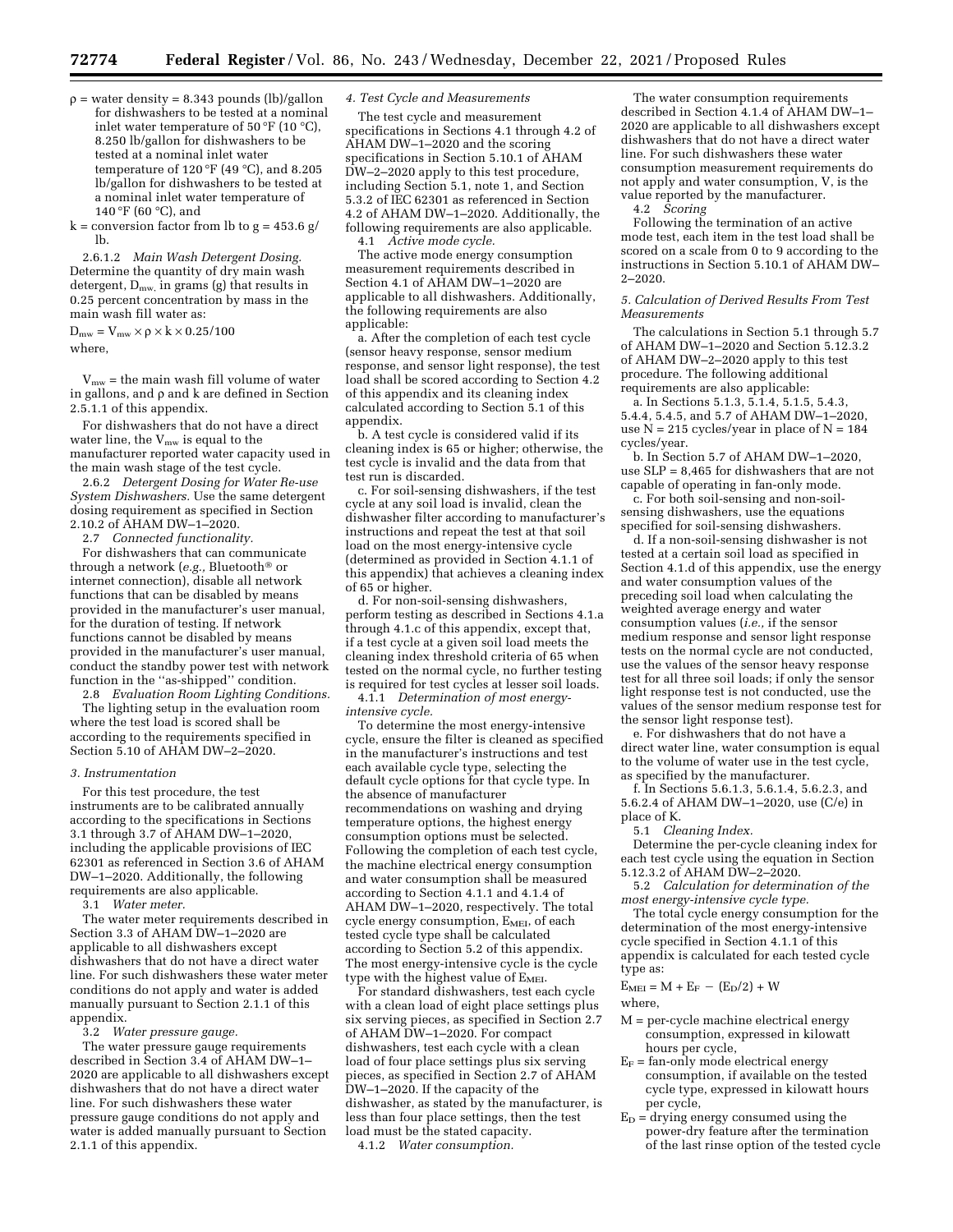type, if available on the tested cycle type, expressed in kilowatt hours per cycle, and

- W = water energy consumption and is defined as:
- $V \times T \times K$ , for dishwashers using electrically heated water, and
- $V \times T \times C/e$ , for dishwashers using gas-heated or oil-heated water.
- Additionally,
- $V =$  water consumption in gallons per cycle, T = nominal water heater temperature rise and is equal to 90 °F for dishwashers that operate with a nominal 140 °F inlet water temperature, and 70 °F for dishwashers
- that operate with a nominal 120 °F inlet water temperature,  $K =$  specific heat of water in kilowatt-hours
- per gallon per degree Fahrenheit = 0.0024,
- C = specific heat of water in Btu's per gallon per degree Fahrenheit = 8.2, and
- e = nominal gas or oil water heater recovery efficiency = 0.75.
	- 5.3 *Calculation of cycle duration.*
- The cycle duration, t, expressed in hours, is calculated as:

 $t = (t<sub>hr</sub> \times F<sub>hr</sub>) + (t<sub>mr</sub> \times F<sub>mr</sub>) + (t<sub>lr</sub> \times F<sub>lr</sub>)$ where,

- $t<sub>hr</sub>$  = the duration of the sensor heavy response cycle including the power-dry feature,
- $t<sub>mr</sub>$  = the duration of the sensor medium response cycle including the power-dry feature,
- $t_{\text{lr}}$  = the duration of the sensor light response cycle including the power-dry feature,
- $F_{\text{hr}}$  = the weighting factor based on consumer use of heavy response = 0.05,
- $F<sub>mr</sub>$  = the weighting factor based on consumer use of medium response = 0.33, and
- $F_{1r}$  = the weighting factor based on consumer use of light response = 0.62.

■ 5. Appendix C2 to subpart B of part 430 is added to read as follows:

# **Appendix C2 to Subpart B of Part 430— Uniform Test Method for Measuring the Energy Consumption of Dishwashers**

**Note:** Manufacturers must use the results of testing under this appendix C2 to determine compliance with any standards for dishwashers provided in § 430.32(f)(1) that are published after January 1, 2021. Representations related to energy or water consumption must be made in accordance with the appropriate appendix that applies (*i.e.,* appendix C1 or appendix C2) when determining compliance with the relevant standard. Manufacturers may also use appendix C2 to certify compliance with any amended standards prior to the applicable compliance date for those standards.

#### **0. Incorporation by Reference**

DOE incorporated by reference in § 430.3, AHAM DW–1–2020, AHAM DW–2–2020, and IEC 62301 in their entirety. The following enumerated provisions of AHAM DW–1–2020, AHAM DW–2–2020, and IEC 62301 are applicable to this appendix, as follows:

(1) AHAM DW–1–2020: Uniform Test Method for Measuring the Energy Consumption of Dishwashers

(i) Sections 1.1 through 1.30 as referenced in section 1 of this appendix;

- (ii) Section 2.1 as referenced in sections 2 and 2.1 of this appendix;
- (iii) Sections 2.2 through 2.3.3, sections 2.5 and 2.7, sections 2.7.2 through 2.8, and
- section 2.11, as referenced in section 2 of this appendix;
- (iv) Section 2.4 as referenced in sections 2 and 2.2 of this appendix;
- (v) Section 2.6.3 as referenced in sections 2 and 2.3 of this appendix;
- (vi) Section 2.7.1 as referenced in sections 2 and 2.4 of this appendix;
- (vii) Section 2.9 as referenced in sections 2 and 2.5 of this appendix;
- (viii) Section 2.10 as referenced in sections 2 and 2.6 of this appendix;
- (ix) Sections 3.1 through 3.2 and sections 3.5 through 3.7 as referenced in section 3 of this appendix;
- (x) Section 3.3 as referenced in sections 3 and 3.1 of this appendix;
- (xi) Section 3.4 as referenced in sections 3 and 3.2 of this appendix;
- (xii) Section 4.1 as referenced in sections 4 and 4.1 of this appendix;
- (xiii) Section 4.1.4 as referenced in sections 4 and 4.1.2 of this appendix; and
- (xiv) Section 5 as referenced in section 5 of this appendix.
- (2) AHAM DW–2–2020: Household Electric
- Dishwashers
- (i) Section 5.10 as referenced in sections 2 and 2.8 of this appendix;
- (ii) Sections 5.10.1 as referenced in sections 4 and 4.2 of this appendix; and
- (iii) Section 5.12.3.2 as referenced in
- sections 5 and 5.1 of this appendix.
- (3) IEC 62301: Household Electrical
- Appliances—Measurement of Standby Power (i) Sections 4.2, 4.3.2, and 5.2 as referenced
- in section 2 of this appendix; and (ii) Sections 5.1, note 1, and 5.3.2 as
- referenced in section 4 of this appendix.

# *1. Definitions*

The definitions in Sections 1.1 through 1.30 of AHAM DW–1–2020 apply to this test procedure, including the applicable provisions of AHAM DW–2–2020 as referenced in Sections 1.5, 1.18, 1.19, 1.20, and 1.22 of AHAM DW–1–2020.

#### *2. Testing Conditions*

The testing conditions in Section 2.1 through 2.11 of AHAM DW–1–2020, except Sections 2.6.1 and 2.6.2, and the testing conditions in Section 5.10 of AHAM DW–2– 2020 apply to this test procedure, including the following provisions of:

(1) Sections 4.2, 4.3.2, and 5.2 of IEC 62301 as referenced in Sections 2.1, 2.2.4, and 2.5.2 of AHAM DW–1–2020, respectively, and

(2) Sections 5.3 through 5.8 of AHAM DW– 2–2020 as referenced in Sections 2.6.3.1, 2.6.3.2, and 2.6.3.3; Section 3.4 of AHAM DW–2–2020, excluding the accompanying Note, as referenced in Section 2.7.1 of AHAM DW–1–2020; Section 5.4 of AHAM DW–2– 2020 as referenced in Section 2.7.4 of AHAM DW–1–2020; Section 5.5 of AHAM DW–2–

2020 as referenced in Section 2.7.5 of AHAM DW–1–2020, and Section 4.1 of AHAM DW– 2–2020 as referenced in Section 2.10.1 of AHAM DW–1–2020. Additionally, the following requirements are also applicable. 2.1 *Installation Requirements.* 

The installation requirements described in Section 2.1 of AHAM DW–1–2020 are applicable to all dishwashers, with the following additions:

2.1.1 *In-Sink Dishwashers.* 

For in-sink dishwashers, the requirements pertaining to the rectangular enclosure for under-counter or under-sink dishwashers are not applicable. For such dishwashers, the rectangular enclosure must consist of a front, a back, two sides, and a bottom. The front, back, and sides of the enclosure must be brought into the closest contact with the appliance that the configuration of the dishwasher will allow. The height of the enclosure shall be as specified in the manufacturer's instructions for installation height. If no instructions are provided, the enclosure height shall be 36 inches. The dishwasher must be installed from the top and mounted to the edges of the enclosure.

2.1.2 *Dishwashers without a Direct Water Line.* 

Manually fill the built-in water reservoir to the full capacity reported by the manufacturer, using water at a temperature in accordance with Section 2.3 of AHAM DW– 1–2020.

2.2 *Water pressure.* 

The water pressure requirements described in Section 2.4 of AHAM DW–1–2020 are applicable to all dishwashers except dishwashers that do not have a direct water line.

2.3 *Non-soil-sensing and soil-sensing dishwashers to be tested at a nominal inlet temperature of 50* °*F, 120* °*F, or 140* °*F.* 

The test load and soiling requirements for all non-soil-sensing and soil-sensing dishwashers shall be the same as those requirements specified in Section 2.6.3 of AHAM DW–1–2020 for soil-sensing dishwashers. Additionally, both non-soilsensing and soil-sensing compact dishwashers that have a capacity of less than four place settings shall be tested at the rated capacity of the dishwasher and the test load shall be soiled as follows at each soil load:

a. *Heavy soil load:* Soil two-thirds of the place settings, excluding flatware and serving pieces (rounded up to the nearest integer) or one place setting, whichever is greater;

b. *Medium soil load:* Soil one-quarter of the place settings, excluding flatware and serving pieces (rounded up to the nearest integer) or one place setting, whichever is smaller;

c. *Light soil load:* Soil one-quarter of the place settings, excluding flatware and serving pieces (rounded up to the nearest integer) or one place setting, whichever is smaller, using half the quantity of soils specified for one place setting.

2.4 *Test load items.* 

The test load items described in Section 2.7.1 of AHAM DW–1–2020 apply to this test procedure, including the applicable provisions of AHAM DW–2–2020, as referenced in Section 2.7.1 of AHAM DW–1– 2020. The following test load items may be used in the alternative.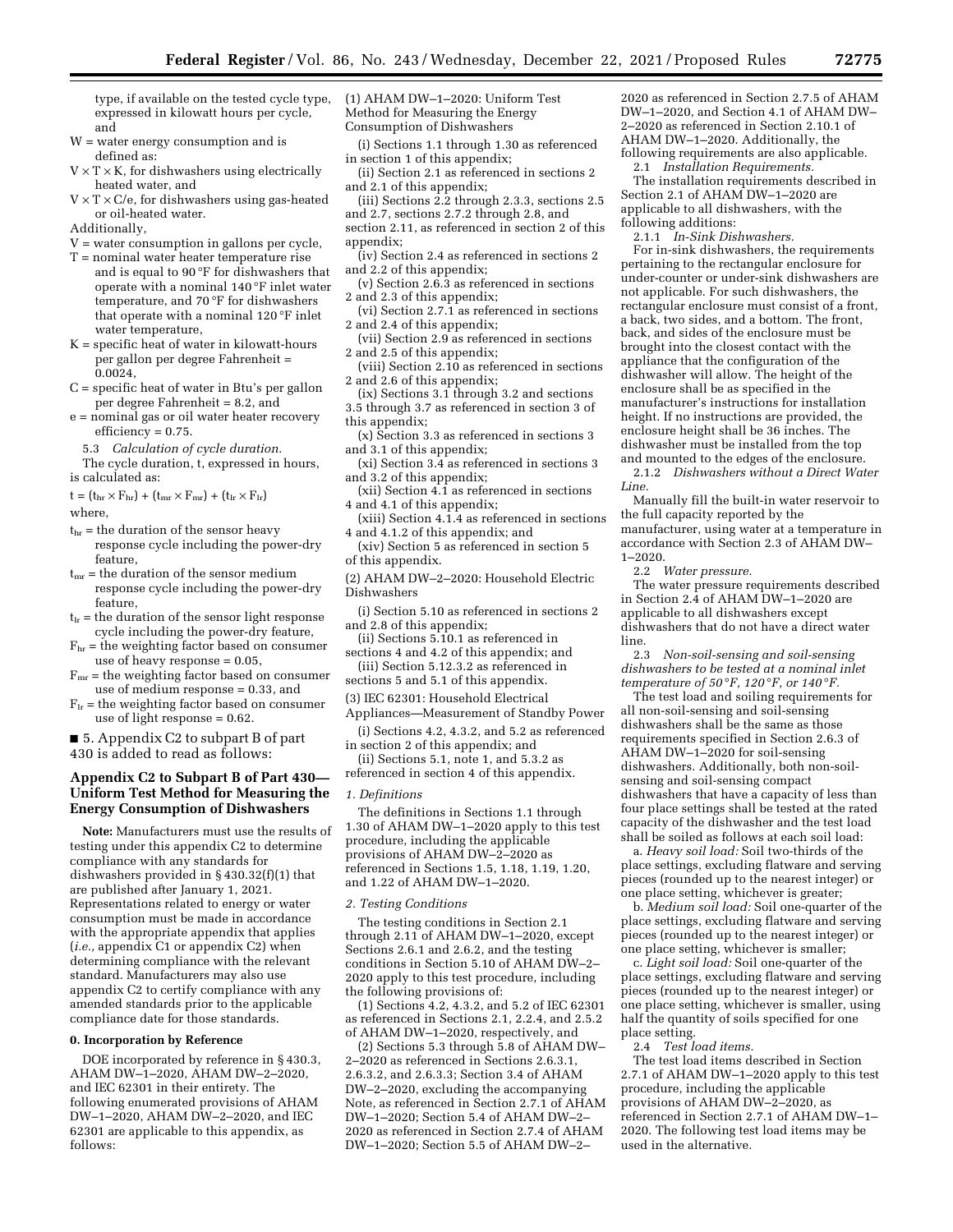| Dishware/glassware/<br>flatware item   | Primary source                                                                                                                     | Description                                               | Primary<br>No.                | Alternate source                       | Alternate source No.                             |
|----------------------------------------|------------------------------------------------------------------------------------------------------------------------------------|-----------------------------------------------------------|-------------------------------|----------------------------------------|--------------------------------------------------|
| Bread and Butter Plate                 | Corning Comcor <sup>®</sup> /Corelle <sup>®</sup><br>Corning Comcor <sup>®</sup> /Corelle <sup>®</sup>                             | 10 inch Dinner Plate<br>6.75 inch Bread &<br>Butter.      | 6003893<br>6003887            |                                        | 8500217100<br>2000-00001-<br>or<br>$0217 - 1$    |
|                                        | Corning Comcor <sup>®</sup> /Corelle <sup>®</sup><br>Corning Comcor <sup>®</sup> /Corelle <sup>®</sup><br>Corning Comcor®/Corelle® | 10 oz. Dessert Bowl<br>8 oz. Ceramic Cup<br>6 inch Saucer | 6003899<br>6014162<br>6010972 | Arzberg<br>Arzberg<br>Arzberg          | 3820513100<br>1382-00001-4732<br>1382-00001-4731 |
| Serving Bowl<br>Glass-Iced Tea         | Corning Comcor <sup>®</sup> /Corelle <sup>®</sup><br>Corning Comcor <sup>®</sup> /Corelle <sup>®</sup>                             | 1 gt. Serving Bowl<br>9.5 inch Oval Platter               | 6003911<br>6011655<br>551 HT  |                                        |                                                  |
| Flatware-Knife<br>Flatware-Dinner Fork | Oneida <sup>®</sup> —Accent                                                                                                        |                                                           | 2619KPVF<br>2619FRSF          | WMF-Gastro 0800<br>WMF-Signum<br>1900. | 12.0803.6047<br>12.1905.6040                     |
| Flatware-Salad Fork                    | Oneida <sup>®</sup> —Accent                                                                                                        |                                                           | 2619FSLF                      | WMF-Signum<br>1900.                    | 12.1964.6040                                     |
| Flatware-Teaspoon                      |                                                                                                                                    |                                                           | 2619STSF                      | WMF-Signum<br>1900.                    | 12.1910.6040                                     |
| Flatware-Serving Fork                  |                                                                                                                                    |                                                           | 2865FCM                       | WMF-Signum<br>1900.                    | 12.1902.6040                                     |
| Flatware-Serving Spoon                 |                                                                                                                                    |                                                           | 2619STBF                      | WMF-Signum<br>1900.                    | 12.1904.6040                                     |

2.5 *Preconditioning requirements*  The preconditioning requirements described in Section 2.9 of AHAM DW–1– 2020 are applicable to all dishwashers except the measurement of the prewash fill water volume,  $V_{\text{pw}}$ , if any, and measurement of the main wash fill water volume,  $V_{mw}$ , are not required.

2.6 *Detergent.* 

The detergent requirements described in Section 2.10 of AHAM DW–1–2020 are applicable to all dishwashers. For any dishwasher that does not have a detergent compartment, place the detergent directly into the dishwasher chamber.

2.7 *Connected functionality.* 

For dishwashers that can communicate through a network (*e.g.,* Bluetooth® or internet connection), disable all network functions that can be disabled by means provided in the manufacturer's user manual, for the duration of testing. If network functions cannot be disabled by means provided in the manufacturer's user manual, conduct the standby power test with network function in the ''as-shipped'' condition.

2.8 *Evaluation Room Lighting Conditions.*  The lighting setup in the evaluation room where the test load is scored shall be according to the requirements specified in Section 5.10 of AHAM DW–2–2020.

#### *3. Instrumentation*

For this test procedure, the test instruments are to be calibrated annually according to the specifications in Section 3.1 through 3.7 of AHAM DW–1–2020, including the applicable provisions of IEC as referenced in Section 3.6 of AHAM DW–1–2020. Additionally, the following requirements are also applicable.

3.1 *Water meter.* 

The water meter requirements described in Section 3.3 of AHAM DW–1–2020 are applicable to all dishwashers except dishwashers that do not have a direct water line. For such dishwashers these water meter conditions do not apply and water is added manually pursuant to Section 2.1.1 of this appendix.

3.2 *Water pressure gauge.* 

The water pressure gauge requirements described in Section 3.4 of AHAM DW–1– 2020 are applicable to all dishwashers except dishwashers that do not have a direct water line. For such dishwashers these water pressure gauge conditions do not apply and water is added manually pursuant to Section 2.1.1 of this appendix.

# *4. Test Cycle and Measurements*

The test cycle and measurement specifications in Sections 4.1 through 4.2 of AHAM DW–1–2020 and the scoring specifications in Section 5.10.1 of AHAM DW–2–2020 apply to this test procedure, including Section 5.1, note 1, and Section 5.3.2 of IEC 62301 as referenced in Section 4.2 of AHAM DW–1–2020. Additionally, the following requirements are also applicable.

4.2 *Active mode cycle.* 

The active mode energy consumption measurement requirements described in Section 4.1 of AHAM DW-1-2020 are applicable to all dishwashers. Additionally, the following requirements are also applicable:

a. After the completion of each test cycle (sensor heavy response, sensor medium response, and sensor light response), the test load shall be scored according to Section 4.2 of this appendix and its cleaning index calculated according to Section 5.1 of this appendix.

b. A test cycle is considered valid if its cleaning index is 65 or higher; otherwise, the test cycle is invalid and the data from that test run is discarded.

c. For soil-sensing dishwashers, if the test cycle at any soil load is invalid, clean the dishwasher filter according to manufacturer's instructions and repeat the test at that soil load on the most energy-intensive cycle (determined as provided in Section 4.1.1 of this appendix) that achieves a cleaning index of 65 or higher.

d. For non-soil-sensing dishwashers, perform testing as described in Section 4.1.a through 4.1.c of this appendix, except that, if a test cycle at a given soil load meets the cleaning index threshold criteria of 65 when tested on the normal cycle, no further testing is required for test cycles at lesser soil loads.

4.1.1 *Determination of most energyintensive cycle.* 

To determine the most energy-intensive cycle, ensure the filter is cleaned as specified in the manufacturer's instructions and test each available cycle type, selecting the default cycle options for that cycle type. In the absence of manufacturer recommendations on washing and drying temperature options, the highest energy consumption options must be selected. Following the completion of each test cycle, the machine electrical energy consumption and water consumption shall be measured according to Sections 4.1.1 and 4.1.4 of AHAM DW–1–2020, respectively. The total cycle energy consumption,  $E_{\text{MEI}}$ , of each tested cycle type shall be calculated according to Section 5.2 of this appendix. The most energy-intensive cycle is the cycle type with the highest value of  $E<sub>MEI</sub>$ .

For standard dishwashers, test each cycle with a clean load of eight place settings plus six serving pieces, as specified in Section 2.7 of AHAM DW–1–2020. For compact dishwashers, test each cycle with a clean load of four place settings plus six serving pieces, as specified in Section 2.7 of AHAM DW–1–2020. If the capacity of the dishwasher, as stated by the manufacturer, is less than four place settings, then the test load must be the stated capacity.

4.1.2 *Water consumption.* 

The water consumption requirements described in Section 4.1.4 of AHAM DW–1– 2020 are applicable to all dishwashers except dishwashers that do not have a direct water line. For such dishwashers these water consumption measurement requirements do not apply and water consumption, V, is the value reported by the manufacturer.

4.2 *Scoring.* 

Following the termination of an active mode test, each item in the test load shall be scored on a scale from 0 to 9 according to the instructions in Section 5.10.1 of AHAM DW– 2–2020.

#### *5. Calculation of Derived Results From Test Measurements*

The calculations in Sections 5.1 through 5.7 of AHAM DW–1–2020 and Section 5.12.3.2 of AHAM DW–2–2020 apply to this test procedure. The following additional requirements are also applicable:

a. For both soil-sensing and non-soilsensing dishwashers, use the equations specified for soil-sensing dishwashers.